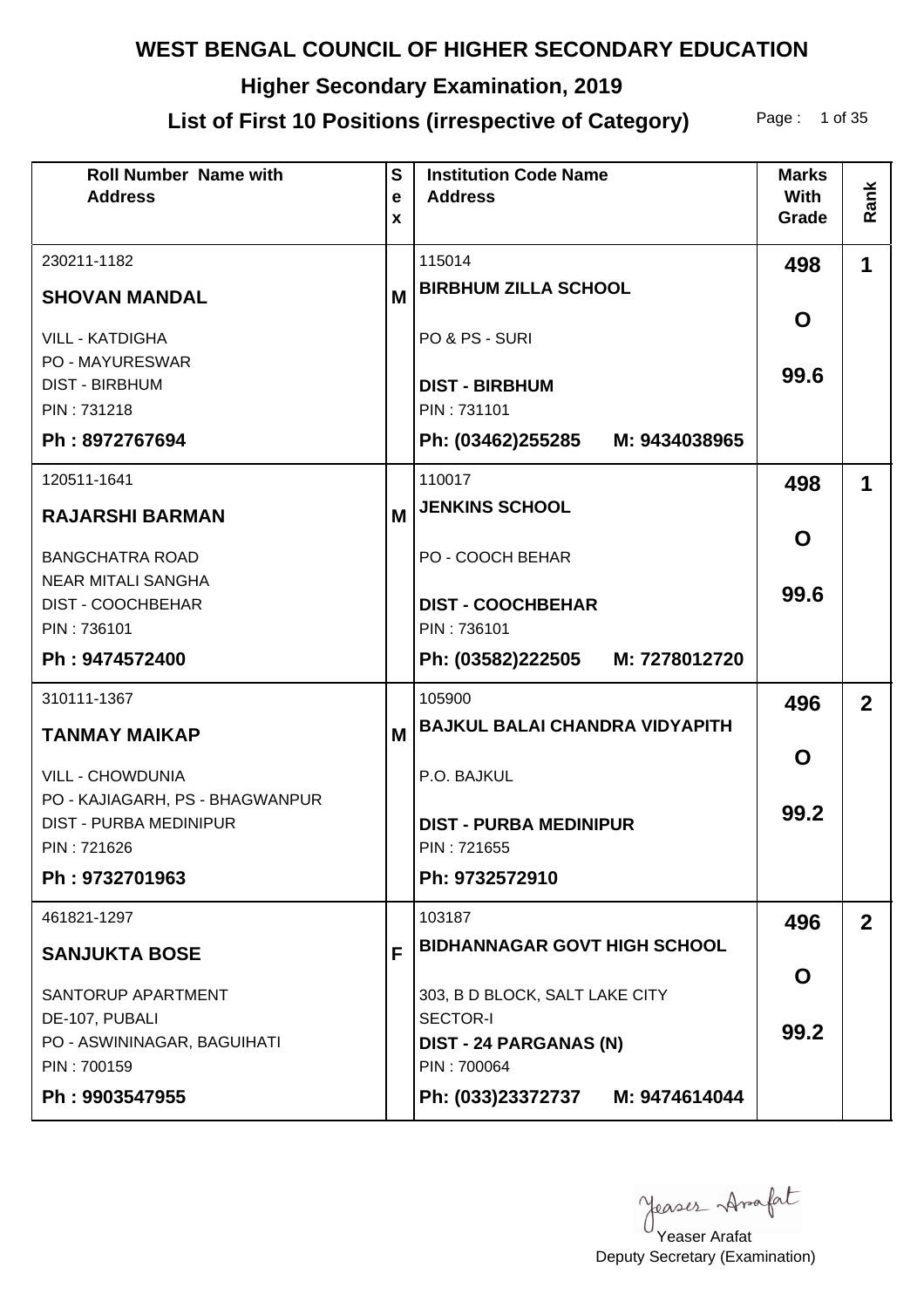# **Higher Secondary Examination, 2019**

# List of First 10 Positions (irrespective of Category) Page: 2 of 35

| <b>Roll Number Name with</b><br><b>Address</b>       | $\mathbf{s}$<br>$\mathbf e$<br>X | <b>Institution Code Name</b><br><b>Address</b> | <b>Marks</b><br><b>With</b><br>Grade | Rank           |
|------------------------------------------------------|----------------------------------|------------------------------------------------|--------------------------------------|----------------|
| 120211-1466                                          |                                  | 110012                                         | 496                                  | 2 <sup>1</sup> |
| <b>SWARNADIP SAHA</b>                                | M                                | <b>DINHATA HIGH SCHOOL</b>                     |                                      |                |
| <b>JHURIPARA WORD NO - 15</b>                        |                                  | PO - DINHATA                                   | O                                    |                |
| PO + PS - DINHATA                                    |                                  |                                                | 99.2                                 |                |
| <b>DIST - COOCHBEHAR</b><br>PIN: 736135              |                                  | <b>DIST - COOCHBEHAR</b><br>PIN: 736135        |                                      |                |
| Ph: 7602409757                                       |                                  | Ph: (03581)55720 M: 9475087040                 |                                      |                |
| 430611-1001                                          |                                  | 112035                                         | 496                                  | $\overline{2}$ |
| <b>HRITAM NATH</b>                                   | M                                | <b>KRISHNAGAR COLLEGIATE SCHOOL</b><br>(GOVT)  | O                                    |                |
| ROYPARA RAJBAGAN K. N. ROY LANE                      |                                  | <b>PO - KRISHNAGAR</b>                         |                                      |                |
| PO - KRISHNANAGAR<br><b>DIST - NADIA</b>             |                                  | P.S. KOTOWALI<br><b>DIST - NADIA</b>           | 99.2                                 |                |
| PIN: 741101                                          |                                  | PIN: 741101                                    |                                      |                |
| Ph: 8972228544                                       |                                  | Ph: (03472)252204 M: 8910175792                |                                      |                |
| 455711-1066                                          |                                  | 102056                                         | 496                                  | $\overline{2}$ |
| <b>MD MASUM AKHTAR</b>                               | M                                | SUNDARBAN ADARSHA VIDYAMANDIR                  |                                      |                |
| VILL - DAKSHIN GOBINDAPUR (SOUTHERN)<br>PO - KAKDWIP |                                  | PO & PS: KAKDWIP                               | O                                    |                |
| DIST - SOUTH 24 PARGANAS<br>PIN: 743347              |                                  | <b>DIST - SOUTH 24 PARGANAS</b><br>PIN: 743347 | 99.2                                 |                |
| Ph: 9732602027                                       |                                  | Ph: (03210)255163 M: 8940520407                |                                      |                |
| 120511-1639                                          |                                  | 110017                                         | 496                                  | 2 <sup>2</sup> |
| <b>ANATAP MITRA</b>                                  | M                                | <b>JENKINS SCHOOL</b>                          |                                      |                |
| <b>GURIAHATI ROAD KALYAN SHANGHA</b><br>WARD NO - 14 |                                  | PO - COOCH BEHAR                               | O                                    |                |
| <b>DIST - COOCHBEHAR</b><br>PIN: 736101              |                                  | <b>DIST - COOCHBEHAR</b><br>PIN: 736101        | 99.2                                 |                |
| Ph: 9547763696                                       |                                  | Ph: (03582)222505 M: 7278012720                |                                      |                |

yeases Amafat

Deputy Secretary (Examination) Yeaser Arafat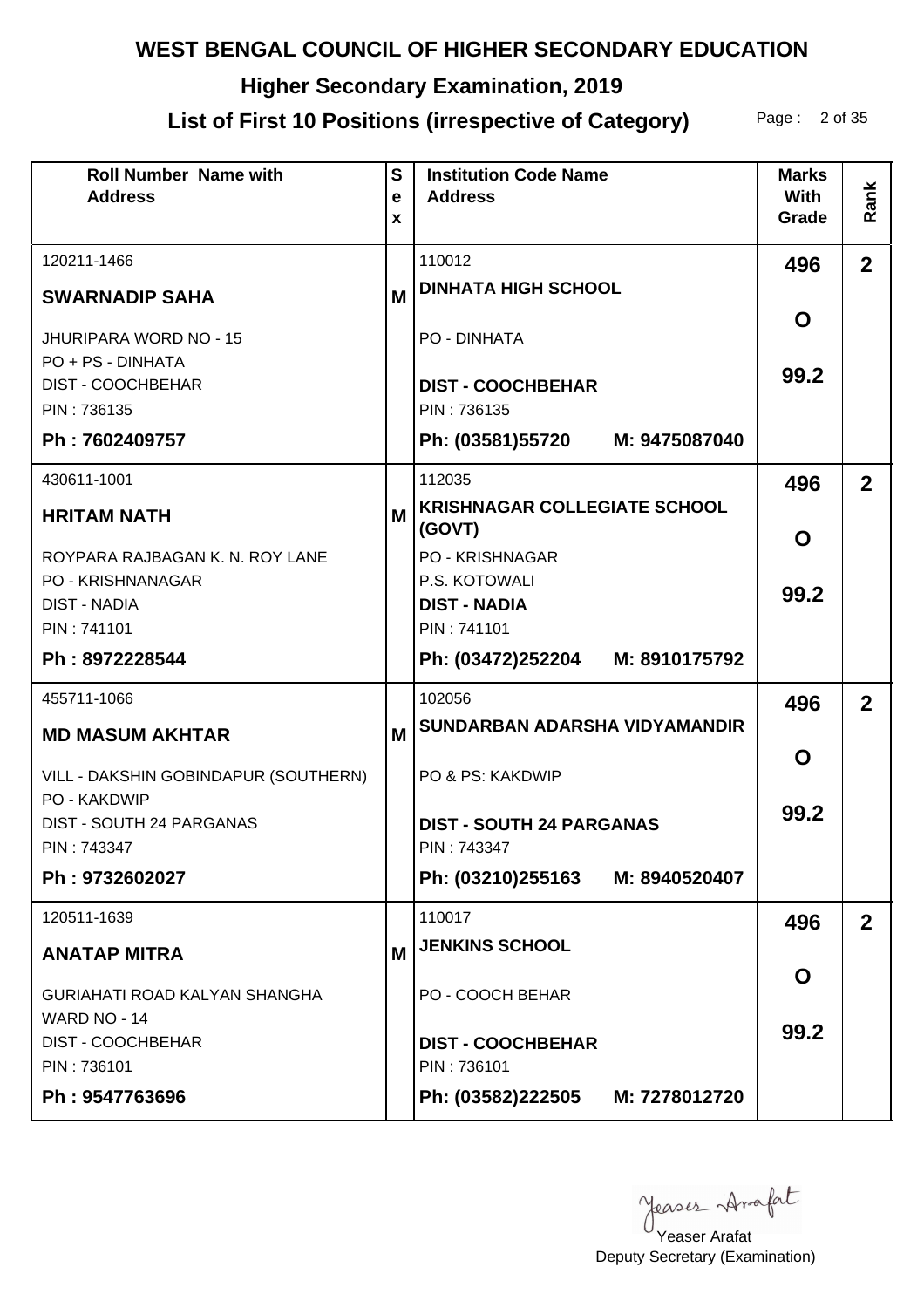# **Higher Secondary Examination, 2019**

# List of First 10 Positions (irrespective of Category) Page: 3 of 35

| <b>Roll Number Name with</b><br><b>Address</b>  | $\mathbf{s}$<br>$\mathbf e$<br>X | <b>Institution Code Name</b><br><b>Address</b>                | <b>Marks</b><br><b>With</b><br>Grade | Rank         |
|-------------------------------------------------|----------------------------------|---------------------------------------------------------------|--------------------------------------|--------------|
| 211321-1861<br><b>BARNALI GHOSH</b>             | F                                | 117087<br><b>NABAGRAM HIRALAL PAUL BALIKA</b>                 | 494                                  | $\mathbf{3}$ |
|                                                 |                                  | <b>VIDYALAYA</b>                                              | O                                    |              |
| <b>SATGHARA</b>                                 |                                  | <b>PO - NABAGRAM</b>                                          |                                      |              |
| PO - KANAIPUR, DANKUNI<br><b>DIST - HOOGHLY</b> |                                  | <b>PS - UTTARPARA</b><br><b>DIST - HOOGHLY</b>                | 98.8                                 |              |
| PIN: 712234                                     |                                  | PIN: 712246                                                   |                                      |              |
| Ph: 9903533280                                  |                                  | Ph: 26733942<br>M: 9339329201                                 |                                      |              |
| 200211-1797                                     |                                  | 104041                                                        | 494                                  | 3            |
| <b>SUKRIYO CHAKRABORTY</b>                      | M                                | <b>BURDWAN MUNICIPAL HIGH SCHOOL</b>                          |                                      |              |
|                                                 |                                  |                                                               | O                                    |              |
| 209 KALIBAZAR<br><b>AMTALA</b>                  |                                  | PO - BURDWAN<br><b>PS - SADAR</b>                             |                                      |              |
| <b>DIST - BURDWAN</b>                           |                                  | <b>DIST - BURDWAN</b>                                         | 98.8                                 |              |
| PIN: 713101                                     |                                  | PIN: 713101                                                   |                                      |              |
| Ph: 9434441597                                  |                                  | Ph: (0342)2634578 M: 9434574644                               |                                      |              |
| 464311-1285                                     |                                  | 103090                                                        | 494                                  | $\mathbf{3}$ |
| <b>MRINMOY MONDAL</b>                           | M                                | <b>GOBARDANGA KHANTURA HIGH</b><br><b>SCHOOL</b>              | O                                    |              |
| <b>VILL - NIMTALA</b>                           |                                  | PO - KHANTURA                                                 |                                      |              |
| PO - EAST BISHNUPUR                             |                                  | P.S.: HABRA                                                   | 98.8                                 |              |
| DIST - NORTH 24 PARGANAS                        |                                  | <b>DIST - 24 PARGANAS (N)</b>                                 |                                      |              |
| PIN: 743273                                     |                                  | PIN: 743273                                                   |                                      |              |
| Ph: 9153608262                                  |                                  | Ph: 953216249947                                              |                                      |              |
| 211011-1653                                     |                                  | 117238                                                        | 494                                  | $\mathbf{3}$ |
| <b>SUPRIYO SEAL</b>                             | M                                | <b>MAHESH SRI RAMKRISHNA ASHRAM</b><br><b>VIDYALAYA (H S)</b> | O                                    |              |
| <b>13 AKRABATI LANE</b>                         |                                  | <b>40 SRI RAMKRISHNA ROAD</b>                                 |                                      |              |
| <b>SERAMPORE</b>                                |                                  | PO - RISHRA                                                   | 98.8                                 |              |
| <b>DIST - HOOGHLY</b>                           |                                  | <b>DIST - HOOGHLY</b>                                         |                                      |              |
| PIN: 712201                                     |                                  | PIN: 712248                                                   |                                      |              |
| Ph: 8420912479                                  |                                  | Ph: (033)26520744 M: 9830176838                               |                                      |              |

Yeaser Arafat

Deputy Secretary (Examination)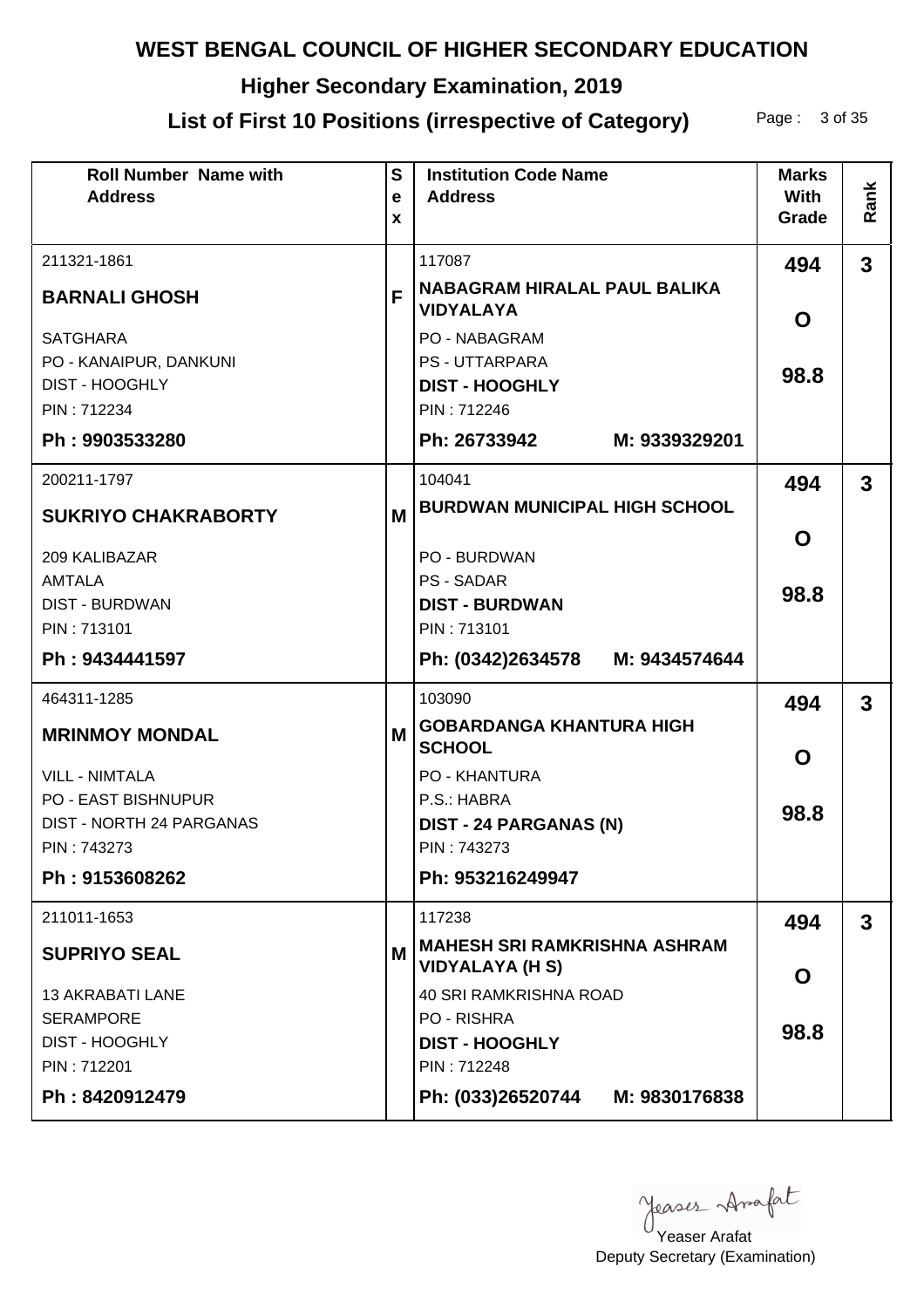# **Higher Secondary Examination, 2019**

## List of First 10 Positions (irrespective of Category) Page: 4 of 35

| <b>Roll Number Name with</b><br><b>Address</b> | $\mathbf{s}$<br>e | <b>Institution Code Name</b><br><b>Address</b> | <b>Marks</b><br><b>With</b> | Rank                    |
|------------------------------------------------|-------------------|------------------------------------------------|-----------------------------|-------------------------|
|                                                | X                 |                                                | Grade                       |                         |
| 220111-1580                                    |                   | 114014                                         | 492                         | $\overline{\mathbf{4}}$ |
| <b>MAHAKASH RAKSHIT</b>                        | M                 | <b>BANKURA ZILLA SCHOOL(GOVT)</b>              |                             |                         |
| <b>CIRCUS MAIDAN</b>                           |                   | <b>PO - BANKURA</b>                            | O                           |                         |
| <b>NUTANCHATI</b>                              |                   | <b>PS - BANKURA SADAR</b>                      | 98.4                        |                         |
| <b>DIST - BANKURA</b><br>PIN: 722101           |                   | <b>DIST - BANKURA</b><br>PIN: 722101           |                             |                         |
| Ph: 9735807371                                 |                   | Ph: (03242)251133 M: 9434219710                |                             |                         |
| 120511-1667                                    |                   | 110017                                         | 492                         | 4                       |
| <b>AITIJHYA SAHA</b>                           | M                 | <b>JENKINS SCHOOL</b>                          |                             |                         |
| VILL - SHYAMAPRASAD COLONY                     |                   | PO - COOCH BEHAR                               | O                           |                         |
| PO - GURIAHATI<br>DIST - COOCHBEHAR            |                   | <b>DIST - COOCHBEHAR</b>                       | 98.4                        |                         |
| PIN: 736101                                    |                   | PIN: 736101                                    |                             |                         |
| Ph: 7718689495                                 |                   | Ph: (03582)222505<br>M: 7278012720             |                             |                         |
| 230811-1546                                    |                   | 115061                                         | 492                         | 4                       |
| <b>RAKESH DEY</b>                              | M                 | <b>SAINTHIA TOWN HIGH SCHOOL</b>               |                             |                         |
| <b>VILL - SAINTHIA</b>                         |                   | PO - SAINTHIA                                  | O                           |                         |
| <b>PO - SAINTHIA</b>                           |                   |                                                | 98.4                        |                         |
| <b>DIST - BIRBHUM</b><br>PIN: 731234           |                   | <b>DIST - BIRBHUM</b><br>PIN: 731234           |                             |                         |
| Ph: 9434326926                                 |                   | Ph: (03462)262293 M: 7872840009                |                             |                         |
| 210211-1361                                    |                   | 117168                                         | 492                         | 4                       |
| <b>SHRAMAN JANA</b>                            | M                 | <b>SRI AUROBINDO VIDYAMANDIR</b>               |                             |                         |
| NRIPENDRA SARANI, FATAKGORA                    |                   | PO - CHANDERNAGORE                             | O                           |                         |
| BAURI PARA, CHANDERNAGORE                      |                   |                                                | 98.4                        |                         |
| DIST - HOOGHLY<br>PIN: 712136                  |                   | <b>DIST - HOOGHLY</b><br>PIN: 712136           |                             |                         |
| Ph: 9433781417                                 |                   | Ph: (033)26855822<br>M: 9433731876             |                             |                         |

yeases Anafat

Deputy Secretary (Examination) Yeaser Arafat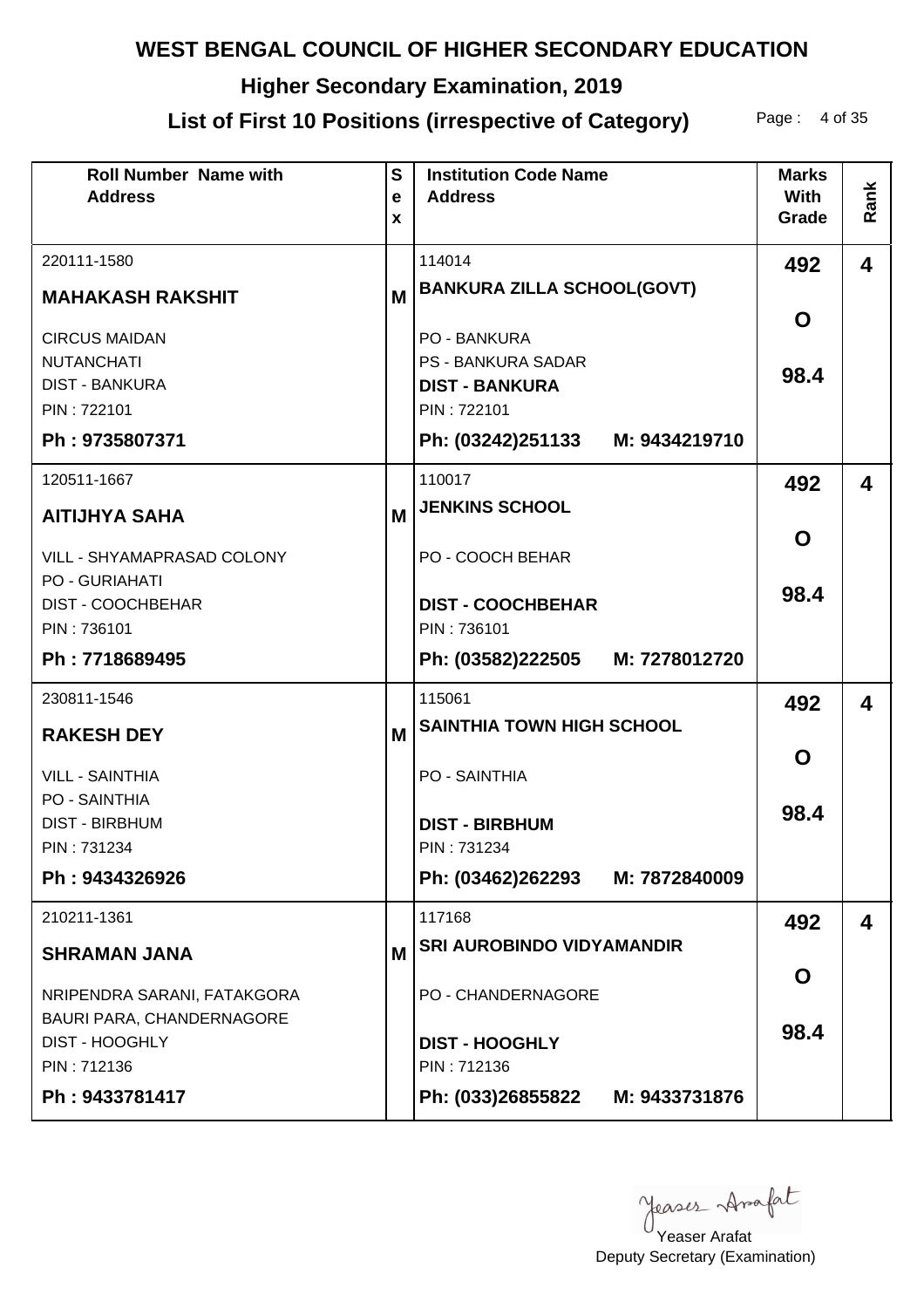# **Higher Secondary Examination, 2019**

# List of First 10 Positions (irrespective of Category) Page: 5 of 35

| <b>Roll Number Name with</b><br><b>Address</b> | $\mathbf{s}$<br>e | <b>Institution Code Name</b><br><b>Address</b>                          | <b>Marks</b><br>With | Rank                    |
|------------------------------------------------|-------------------|-------------------------------------------------------------------------|----------------------|-------------------------|
|                                                | X                 |                                                                         | Grade                |                         |
| 410121-1894                                    |                   | 101198                                                                  | 492                  | $\overline{\mathbf{4}}$ |
| <b>SHREYASHRI SARKAR</b>                       | F                 | <b>TAKI HOUSE (GOVT. SPON)</b><br><b>MULTIPURPOSE GIRLS HIGH SCHOOL</b> |                      |                         |
| 19 V/1 DUMDUM ROAD                             |                   | 299, ACHARYA PRAFULLA CH ROAD                                           | O                    |                         |
| <b>KOLKATA</b>                                 |                   | P.S.:NARKELDANGA<br><b>DIST - KOLKATA</b>                               | 98.4                 |                         |
| PIN: 700030                                    |                   | PIN: 700009                                                             |                      |                         |
| Ph: 09231628275                                |                   | Ph: (033)23508635 M: 9433460272                                         |                      |                         |
| 210811-1155                                    |                   | 117121                                                                  | 492                  | 4                       |
| <b>KAMAL DAS</b>                               | M                 | <b>TRIBENI THERMAL DR. B.C.ROY</b><br><b>VIDYALAYA</b>                  | O                    |                         |
| 2NO. BASUDEBPUR                                |                   | B T P S TOWNSHIP, PO : TRIBENI                                          |                      |                         |
| <b>TRIBENI</b><br><b>DIST - HOOGHLY</b>        |                   | <b>PS - MOGRA</b><br><b>DIST - HOOGHLY</b>                              | 98.4                 |                         |
| PIN: 712503                                    |                   | PIN: 712503                                                             |                      |                         |
| Ph: 8647849831                                 |                   | M: 9434009397                                                           |                      |                         |
| 323111-1068                                    |                   | 205294                                                                  | 491                  | 5                       |
| <b>ABHIJIT SAHOO</b>                           | M                 | <b>BAITA MAHENDRA NATH HIGH SCHOOL</b>                                  |                      |                         |
| <b>VILL - KUSUMADA</b>                         |                   | PO - BAITA BAZAR                                                        | O                    |                         |
| PO - BAITA BAZAR                               |                   |                                                                         | 98.2                 |                         |
| <b>DIST - PASCHIM MEDINIPUR</b><br>PIN: 721420 |                   | <b>DIST - PASCHIM MIDNAPORE</b><br>PIN: 721420                          |                      |                         |
| Ph: 9732820628                                 |                   | Ph: (03220)247208 M: 9609407491                                         |                      |                         |
| 221011-1160                                    |                   | 114020                                                                  | 491                  | 5                       |
| <b>RATNADEEP SEN</b>                           | М                 | <b>BAN-ASHURIA HIGH SCHOOL</b>                                          |                      |                         |
| <b>VILL - TALDANGRA</b>                        |                   | PO - BAN-ASHURIA                                                        | O                    |                         |
| <b>PO - TALDANGRA</b>                          |                   | PS - GANGA JAL GHATI                                                    |                      |                         |
| <b>DIST - BANKURA</b>                          |                   | <b>DIST - BANKURA</b>                                                   | 98.2                 |                         |
| PIN: 722152                                    |                   | PIN: 722166                                                             |                      |                         |
| Ph: 9563018613                                 |                   | M: 9476215190                                                           |                      |                         |

Yeaser Arafat

Deputy Secretary (Examination)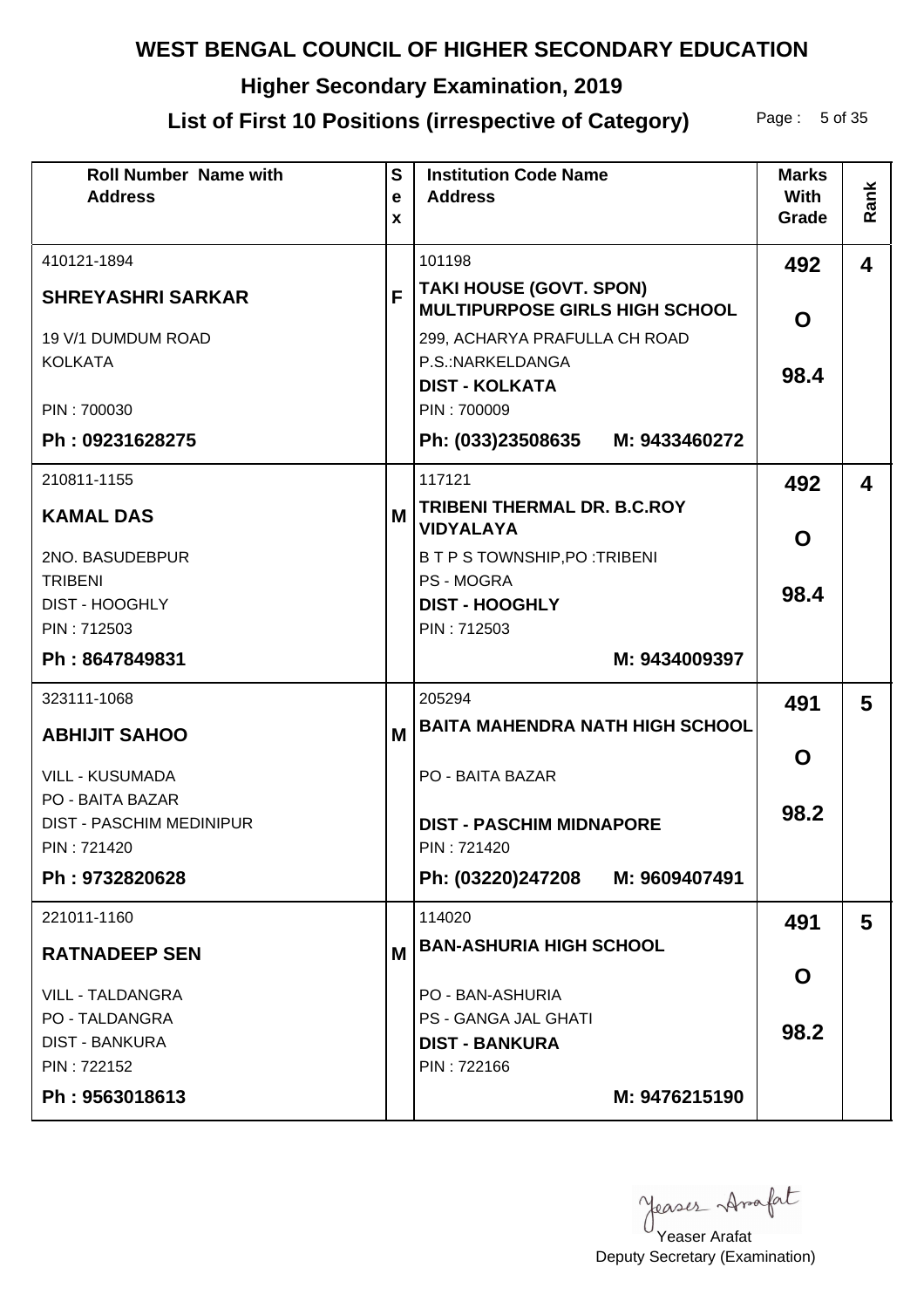# **Higher Secondary Examination, 2019**

## List of First 10 Positions (irrespective of Category) Page: 6 of 35

| <b>Roll Number Name with</b><br><b>Address</b>    | $\mathbf{s}$<br>$\mathbf e$<br>X | <b>Institution Code Name</b><br><b>Address</b>        | <b>Marks</b><br><b>With</b><br>Grade | Rank |
|---------------------------------------------------|----------------------------------|-------------------------------------------------------|--------------------------------------|------|
| 321111-1160                                       |                                  | 205037                                                | 491                                  | 5    |
| <b>SOURAV KABARI</b>                              | М                                | <b>BASANTAPUR JHARESWAR BANI</b><br><b>BHABAN</b>     | O                                    |      |
| <b>VILL - DEBHOG</b><br>PO - UCHITPUR PS - SABANG |                                  | <b>VILL &amp; PO - UCHITPUR</b><br><b>PS - SABANG</b> | 98.2                                 |      |
| <b>DIST - PASCHIM MEDINIPUR</b><br>PIN: 721166    |                                  | <b>DIST - PASCHIM MIDNAPORE</b><br>PIN: 721166        |                                      |      |
| Ph: 9847323878                                    |                                  | Ph: (03222)248223 M: 9474212184                       |                                      |      |
| 442211-1005                                       |                                  | 116112                                                | 491                                  | 5    |
| <b>TIRTHARAJ ROY</b>                              | M                                | <b>BERHAMPORE J. N. ACADEMY</b>                       |                                      |      |
| 32/24/8 N C V LANE                                |                                  | PO - KHAGRA                                           | O                                    |      |
| <b>KHAGRA</b><br><b>MURSHIDABAD</b>               |                                  | <b>DIST-MURSHIDABAD</b>                               | 98.2                                 |      |
| PIN: 742103                                       |                                  | PIN: 742103                                           |                                      |      |
| Ph: 9474170330                                    |                                  | Ph: (03482)252684 M: 9475318300                       |                                      |      |
| 230211-1183                                       |                                  | 115014                                                | 491                                  | 5    |
| <b>SHIRSHENDU GHOSH</b>                           | M                                | <b>BIRBHUM ZILLA SCHOOL</b>                           |                                      |      |
| <b>VILL - PALASHBON</b>                           |                                  | PO & PS - SURI                                        | O                                    |      |
| <b>PO - GOHALIARA</b><br><b>DIST - BIRBHUM</b>    |                                  | <b>DIST - BIRBHUM</b>                                 | 98.2                                 |      |
| PIN: 731126                                       |                                  | PIN: 731101                                           |                                      |      |
| Ph: 9002166339                                    |                                  | Ph: (03462)255285 M: 9434038965                       |                                      |      |
| 200211-1845                                       |                                  | 104041                                                | 491                                  | 5    |
| <b>PUSPENDU KHAN</b>                              | M                                | <b>BURDWAN MUNICIPAL HIGH SCHOOL</b>                  |                                      |      |
| <b>MADHURPUR</b>                                  |                                  | PO - BURDWAN                                          | O                                    |      |
| <b>HOOGHLY</b>                                    |                                  | <b>PS - SADAR</b><br><b>DIST - BURDWAN</b>            | 98.2                                 |      |
| PIN: 712413                                       |                                  | PIN: 713101                                           |                                      |      |
| Ph: 9732528693                                    |                                  | Ph: (0342)2634578 M: 9434574644                       |                                      |      |

yeases Anafat

Deputy Secretary (Examination) Yeaser Arafat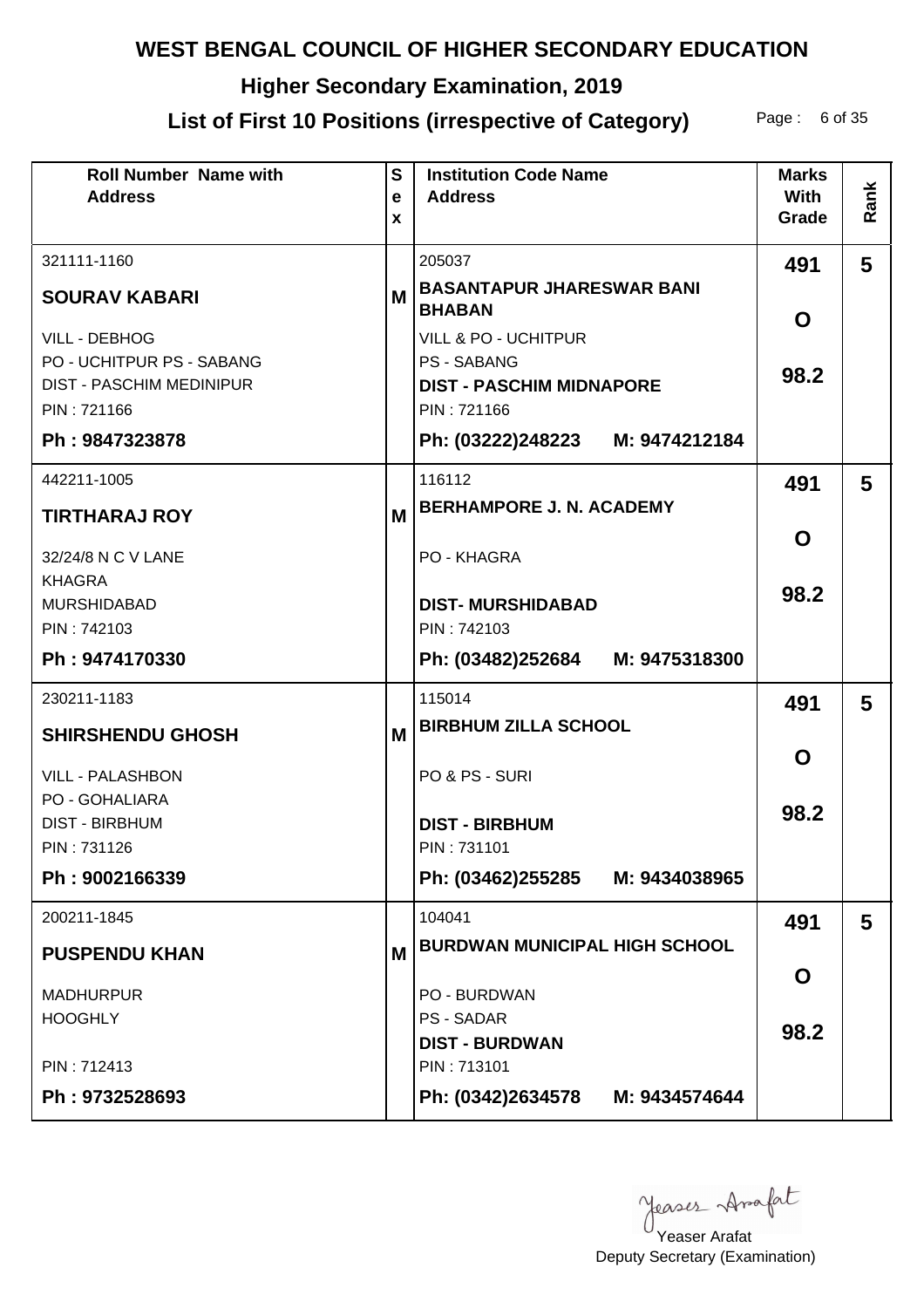# **Higher Secondary Examination, 2019**

## List of First 10 Positions (irrespective of Category) Page: 7 of 35

| <b>Roll Number Name with</b><br><b>Address</b>                 | S<br>e<br>X | <b>Institution Code Name</b><br><b>Address</b>                    | <b>Marks</b><br><b>With</b><br>Grade | Rank |
|----------------------------------------------------------------|-------------|-------------------------------------------------------------------|--------------------------------------|------|
| 450811-1548                                                    |             | 102275                                                            | 491                                  | 5    |
| <b>SURJYATAPO BASU</b>                                         | М           | NARENDRAPUR RAMAKRISHNA<br><b>MISSION VIDYALAYA (RESIDENTIAL)</b> | O                                    |      |
| <b>BASUBATI DURGANAGAR</b>                                     |             | <b>PO - NARENDRAPUR</b>                                           |                                      |      |
| (NEAR ALOK SANGHA CLUB)<br><b>KOLKATA</b>                      |             | <b>DIST - SOUTH 24 PARGANAS</b>                                   | 98.2                                 |      |
| PIN: 700065                                                    |             | PIN: 700103                                                       |                                      |      |
| Ph: 9836415087                                                 |             | Ph: (033)24772206<br>M: 9007085285                                |                                      |      |
| 140311-1726                                                    |             | 109007                                                            | 491                                  | 5    |
| <b>SAGAR SARKAR</b>                                            | M           | <b>ISLAMPUR HIGH SCHOOL</b>                                       |                                      |      |
| <b>MELAMATH WARD NO - 02</b>                                   |             | PO & PS - ISLAMPUR                                                | O                                    |      |
| <b>ISLAMPUR, PS - ISLAMPUR</b><br><b>DIST - UTTAR DINAJPUR</b> |             | <b>DIST - UTTAR DINAJPUR</b>                                      | 98.2                                 |      |
| PIN: 733202                                                    |             | PIN: 733202                                                       |                                      |      |
| Ph: 9547593047                                                 |             | Ph: (03526)255029 M: 9434512194                                   |                                      |      |
| 400511-1045                                                    |             | 101125                                                            | 491                                  | 5    |
| <b>SATYAM KAR</b>                                              | M           | <b>JADAVPUR VIDYAPITH</b>                                         |                                      |      |
| J. R. GHOSH GARDEN                                             |             | <b>JADAVPUR UNIVERSITY</b>                                        | O                                    |      |
| <b>PO - LASKAR PUR</b>                                         |             | P.S.: JADAVPUR                                                    | 98.2                                 |      |
| <b>KOLKATA</b><br>PIN: 700153                                  |             | <b>DIST - KOLKATA</b><br>PIN: 700032                              |                                      |      |
| Ph: 9433357155                                                 |             | Ph: (033)24732746                                                 |                                      |      |
|                                                                |             |                                                                   |                                      |      |
| 442211-1006                                                    |             | 116112<br><b>BERHAMPORE J. N. ACADEMY</b>                         | 491                                  | 5    |
| <b>PRATYAY DE</b>                                              | M           |                                                                   | O                                    |      |
| 42 - A C ROAD BY LANE                                          |             | PO - KHAGRA                                                       |                                      |      |
| 10 KHAGRA<br><b>MURSHIDABAD</b>                                |             | <b>DIST-MURSHIDABAD</b>                                           | 98.2                                 |      |
| PIN: 742103                                                    |             | PIN: 742103                                                       |                                      |      |
| Ph: 9474750201                                                 |             | Ph: (03482)252684 M: 9475318300                                   |                                      |      |

yeases Anafat

Deputy Secretary (Examination) Yeaser Arafat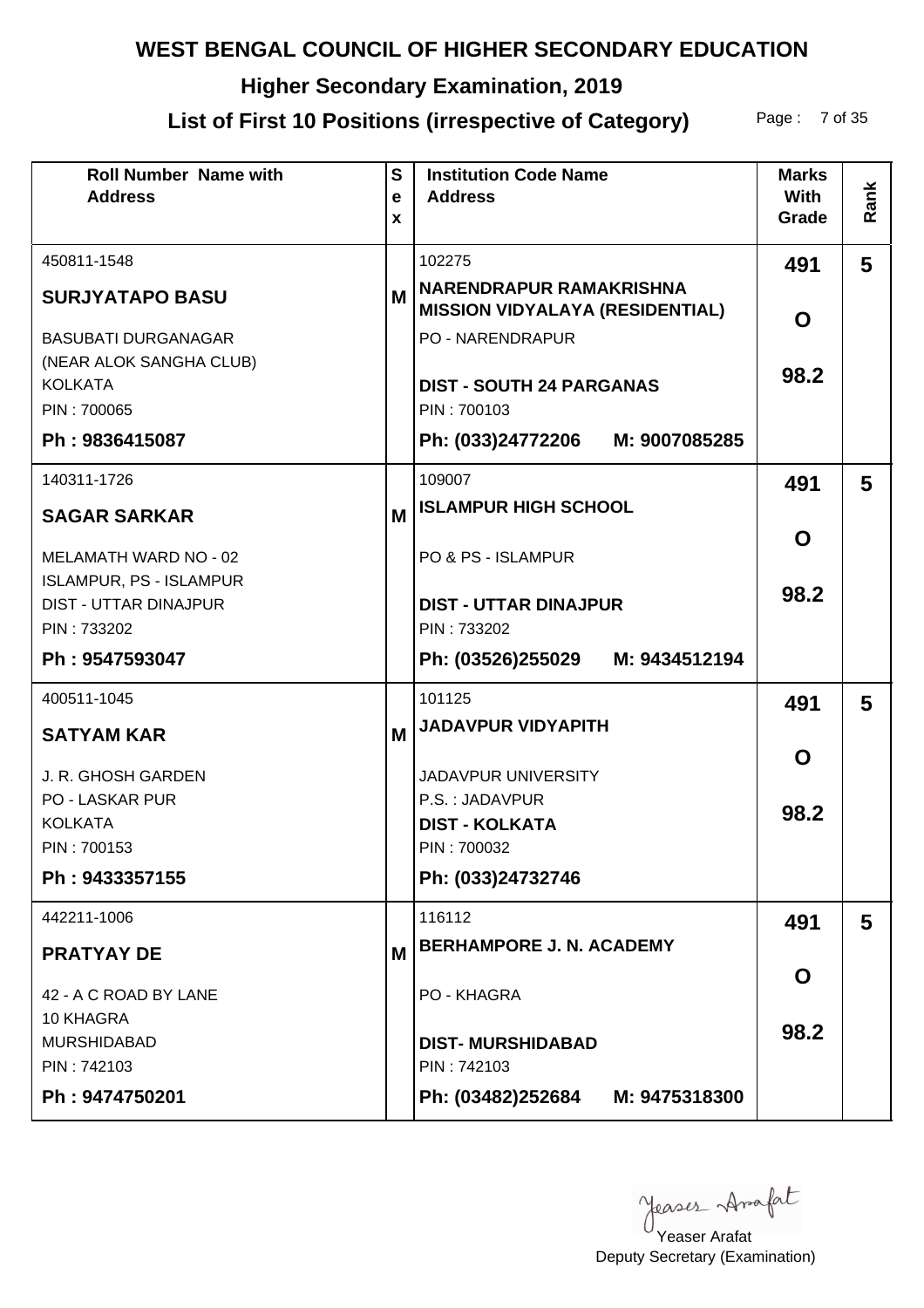# **Higher Secondary Examination, 2019**

# List of First 10 Positions (irrespective of Category) Page: 8 of 35

| <b>Roll Number Name with</b><br><b>Address</b> | $\mathbf{s}$<br>e<br>X | <b>Institution Code Name</b><br><b>Address</b>                           | <b>Marks</b><br><b>With</b><br>Grade | Rank |
|------------------------------------------------|------------------------|--------------------------------------------------------------------------|--------------------------------------|------|
| 450811-1544                                    |                        | 102275                                                                   | 491                                  | 5    |
| <b>BIRESWAR GHOSH</b>                          | M                      | <b>NARENDRAPUR RAMAKRISHNA</b><br><b>MISSION VIDYALAYA (RESIDENTIAL)</b> | O                                    |      |
| KB - 12/8 SALTLAKE                             |                        | <b>PO - NARENDRAPUR</b>                                                  |                                      |      |
| $SEC - 3$                                      |                        |                                                                          | 98.2                                 |      |
| <b>KOLKATA</b>                                 |                        | <b>DIST - SOUTH 24 PARGANAS</b>                                          |                                      |      |
| PIN: 700097                                    |                        | PIN: 700103                                                              |                                      |      |
|                                                |                        | Ph: (033)24772206 M: 9007085285                                          |                                      |      |
| 461511-1471                                    |                        | 103463                                                                   | 491                                  | 5    |
| <b>SWAHITAGNI CHAKRABORTY</b>                  | M                      | <b>RAMAKRISHNA MISSION BOYS' HOME</b><br><b>HIGH SCHOOL</b>              | O                                    |      |
| 85/3 OLD CALCUTTA ROAD, DANGAPARA              |                        | PO - RAHARA                                                              |                                      |      |
| RAMKRISHNA APPT, G/A, PO - RAHARA              |                        |                                                                          | 98.2                                 |      |
| PS - KHARDAH, 24 PGS (NORTH)                   |                        | <b>DIST - 24 PARGANAS (N)</b>                                            |                                      |      |
| PIN: 700118                                    |                        | PIN: 700118                                                              |                                      |      |
| Ph: 9239148862                                 |                        | Ph: (033)25236969<br>M: 9432407767                                       |                                      |      |
| 214411-1384                                    |                        | 117158                                                                   | 491                                  | 5    |
| <b>ANIRBAN KHANRA</b>                          | М                      | <b>RAMNAGAR NOOT BEHARI</b><br>PALCHOWDHURY HIGH SCHOOL (H S)            | O                                    |      |
| <b>VILL - JAGJIBANPUR</b>                      |                        | PO - RAMNAGAR                                                            |                                      |      |
| PO - RAMNAGAR, PS - TARAKESWAR                 |                        |                                                                          | 98.2                                 |      |
| <b>DIST - HOOGHLY</b>                          |                        | <b>DIST - HOOGHLY</b>                                                    |                                      |      |
| PIN: 712410                                    |                        | PIN: 712410                                                              |                                      |      |
| Ph: 9153033502                                 |                        | M: 9830253155                                                            |                                      |      |
| 454111-2064                                    |                        | 102260                                                                   | 491                                  | 5    |
| <b>ARKA DAS</b>                                | M                      | <b>SARADA VIDYAPITH</b>                                                  |                                      |      |
|                                                |                        |                                                                          | O                                    |      |
| 336 R K PALLY                                  |                        | PO: SONARPUR                                                             |                                      |      |
| PO & PS - SONARPUR<br><b>KOLKATA</b>           |                        | <b>DIST - SOUTH 24 PARGANAS</b>                                          | 98.2                                 |      |
| PIN: 700150                                    |                        | PIN: 700150                                                              |                                      |      |
| Ph: 8768359723                                 |                        | Ph: (033)24342177 M: 9836838098                                          |                                      |      |
|                                                |                        |                                                                          |                                      |      |

Yeaser Arafat

Deputy Secretary (Examination)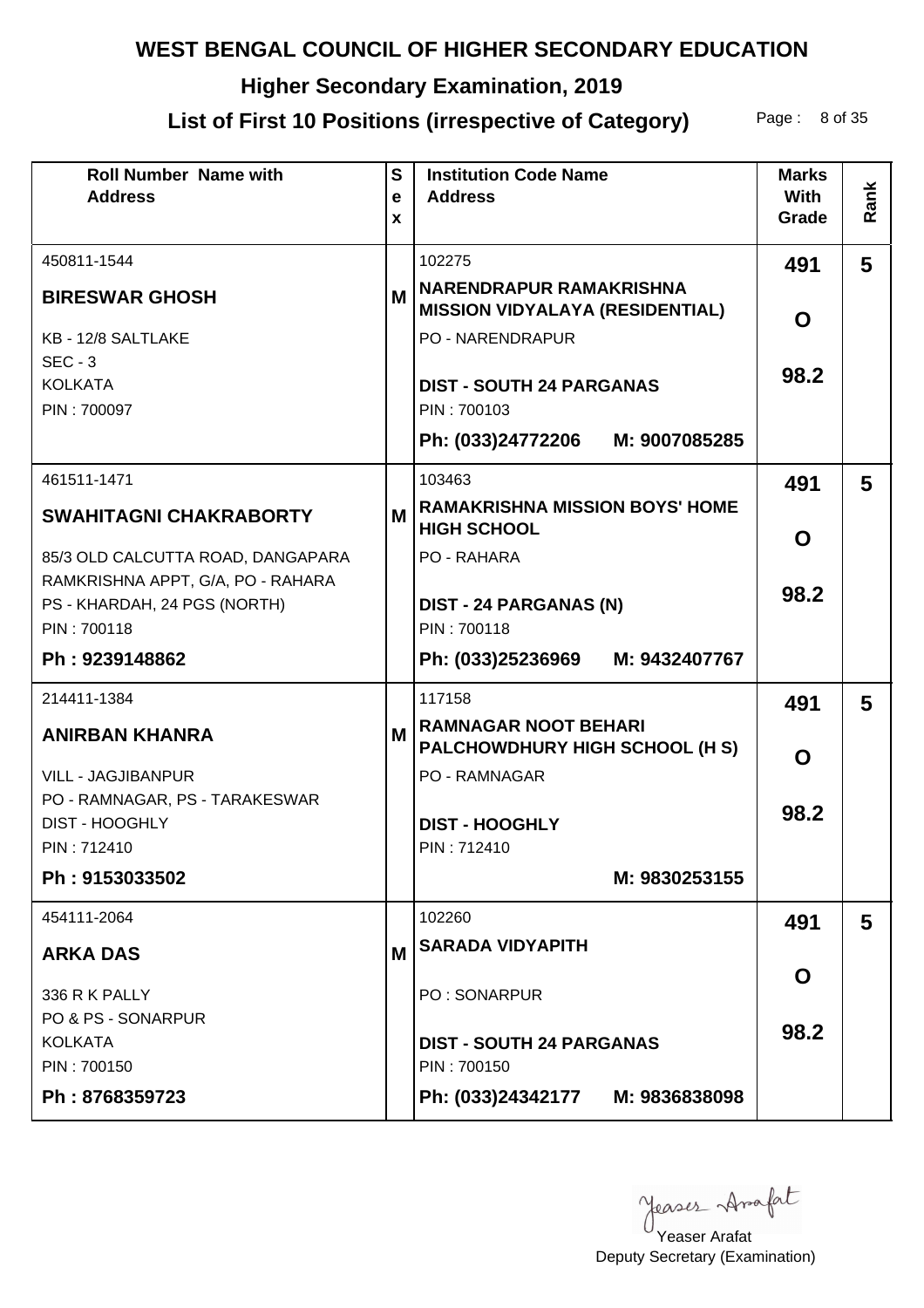# **Higher Secondary Examination, 2019**

# List of First 10 Positions (irrespective of Category) Page: 9 of 35

| <b>Roll Number Name with</b><br><b>Address</b> | $\mathbf{s}$<br>e<br>X | <b>Institution Code Name</b><br><b>Address</b>      | <b>Marks</b><br><b>With</b><br>Grade | Rank |
|------------------------------------------------|------------------------|-----------------------------------------------------|--------------------------------------|------|
| 400611-1025                                    |                        | 101165                                              | 490                                  | 6    |
| <b>PALLAB GHOSH</b>                            | M                      | <b>PATHA BHAVAN</b>                                 |                                      |      |
| 32/C GARPA MAIN ROAD                           |                        | 8/2 GARIAHAT ROAD                                   | O                                    |      |
| <b>KOLKATA</b>                                 |                        | P.S.: GARIAHAT<br><b>DIST - KOLKATA</b>             | 98.0                                 |      |
| PIN: 700075                                    |                        | PIN: 700019                                         |                                      |      |
| Ph: 9830662763                                 |                        | Ph: 24603261<br>M: 9831453910                       |                                      |      |
| 421811-1317                                    |                        | 106093                                              | 490                                  | 6    |
| <b>KIRAN MANDAL</b>                            | M                      | <b>BAGNAN HIGH SCHOOL</b>                           |                                      |      |
| <b>VILL - KHALNA</b>                           |                        | VILL & PO - BAGNAN                                  | O                                    |      |
| PO - KHALNA                                    |                        | <b>PS.: BAGNAN</b>                                  | 98.0                                 |      |
| <b>DIST - HOWRAH</b>                           |                        | <b>DIST - HOWRAH</b>                                |                                      |      |
| PIN: 711413<br>Ph: 9475361623                  |                        | PIN: 711303                                         |                                      |      |
|                                                |                        | Ph: (03214)2266013                                  |                                      |      |
| 220111-1510                                    |                        | 114014                                              | 490                                  | 6    |
| <b>MOJAMMEL HAQUE</b>                          | M                      | <b>BANKURA ZILLA SCHOOL(GOVT)</b>                   |                                      |      |
| 313, PATPUR                                    |                        | PO - BANKURA                                        | O                                    |      |
| <b>TAMLIBANDH</b>                              |                        | <b>PS - BANKURA SADAR</b>                           | 98.0                                 |      |
| PO + DIST - BANKURA                            |                        | <b>DIST - BANKURA</b>                               |                                      |      |
| PIN: 722101                                    |                        | PIN: 722101                                         |                                      |      |
| Ph: 9474566156                                 |                        | Ph: (03242)251133 M: 9434219710                     |                                      |      |
| 461411-1123                                    |                        | 103139                                              | 490                                  | 6    |
| <b>SWARNAJIT PODDER</b>                        | M                      | <b>BARANAGAR NARENDRANATH</b><br><b>VIDYAMANDIR</b> |                                      |      |
| C/13 LAKE VIEW PARK                            |                        | 61, KASHINATH DUTTA ROAD                            | O                                    |      |
|                                                |                        | <b>DIST - KOLKATA</b>                               | 98.0                                 |      |
| PIN: 700108                                    |                        | PIN: 700036                                         |                                      |      |
| Ph: 09903004963                                |                        | Ph: (033)25571562<br>M: 9830334478                  |                                      |      |

Yeaser Arafat

Deputy Secretary (Examination)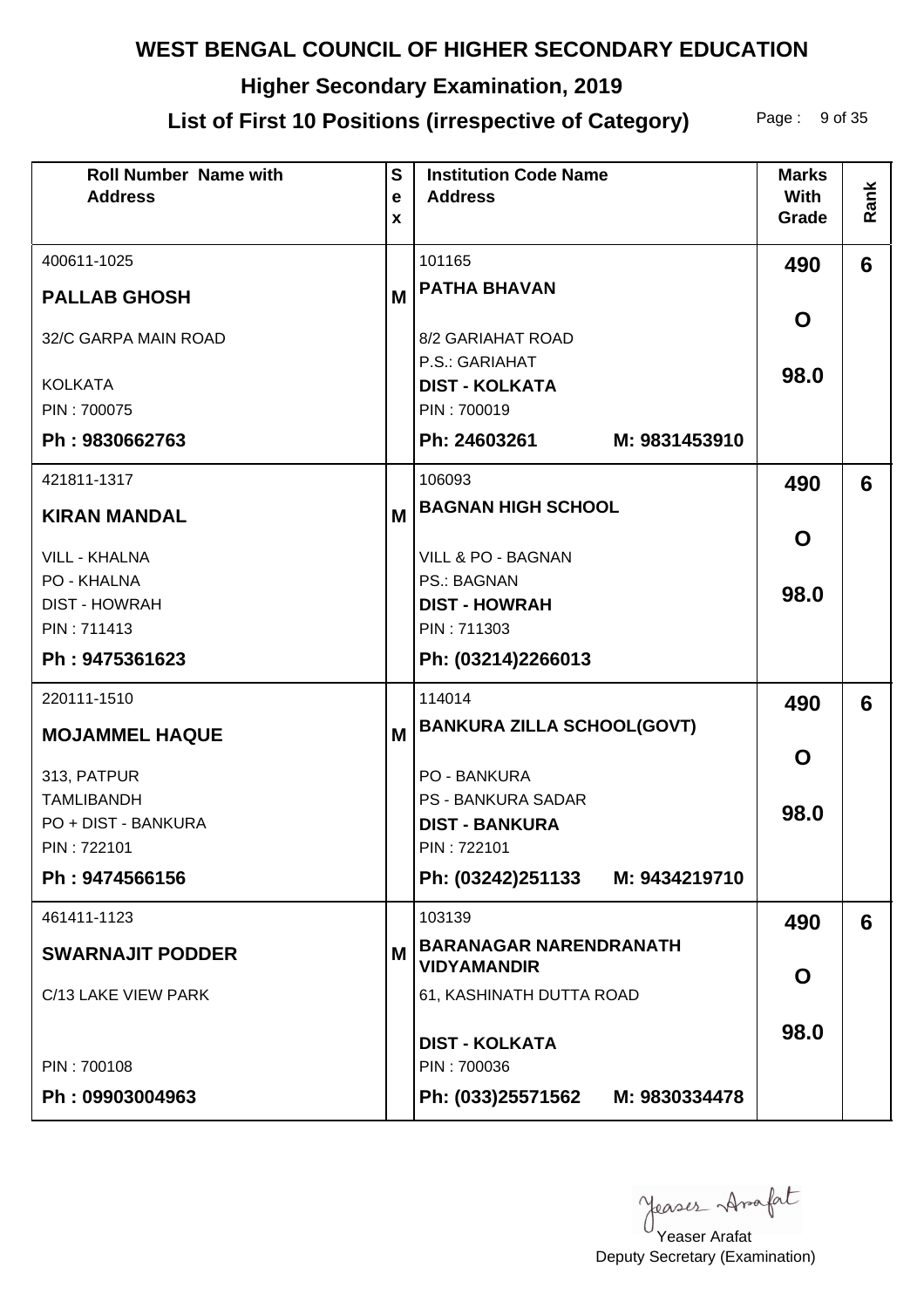# **Higher Secondary Examination, 2019**

# List of First 10 Positions (irrespective of Category) Page: 10 of 35

| <b>Roll Number Name with</b><br><b>Address</b> | $\mathbf{s}$<br>e<br>X | <b>Institution Code Name</b><br><b>Address</b>           | <b>Marks</b><br><b>With</b><br>Grade | Rank |
|------------------------------------------------|------------------------|----------------------------------------------------------|--------------------------------------|------|
| 420911-1591                                    |                        | 106034                                                   | 490                                  | 6    |
| <b>ARPAN DAS</b>                               | M                      | <b>BENGAL ENGINEERING COLLEGE</b><br><b>MODEL SCHOOL</b> | O                                    |      |
| FLAT 1B IST FLOOR                              |                        | PO - B. GARDEN                                           |                                      |      |
| 71/5 COLLEGE ROAD, B. GARDEN<br><b>HOWRAH</b>  |                        | <b>PS.:SHIBPUR</b><br><b>DIST - HOWRAH</b>               | 98.0                                 |      |
| PIN: 711103                                    |                        | PIN: 711103                                              |                                      |      |
| Ph: 9433131451                                 |                        | Ph: 26681034<br>M: 9830090522                            |                                      |      |
| 214521-1106                                    |                        | 117146                                                   | 490                                  | 6    |
| <b>TITLI MUKHERJEE</b>                         | F                      | <b>BHASTARA JAJNESWAR HIGH SCHOOL</b>                    |                                      |      |
| VILL + PO - RAMESWARPUR                        |                        | PO - BHASTARA                                            | O                                    |      |
| <b>PS - PANDUA</b><br><b>DIST - HOOGHLY</b>    |                        | <b>DIST - HOOGHLY</b>                                    | 98.0                                 |      |
| PIN: 712152                                    |                        | PIN: 712303                                              |                                      |      |
| Ph: 9732631984                                 |                        | M: 9432921265                                            |                                      |      |
| 160711-1482                                    |                        | 111012                                                   | 490                                  | 6    |
| <b>SAPTARSHI ROY</b>                           | M                      | <b>GAJOLE H N M HIGH SCHOOL</b>                          |                                      |      |
| <b>VILL - VIDYASAGAR PALLY</b>                 |                        | PO - GAJOLE                                              | O                                    |      |
| PO - GAZOLE                                    |                        | PS - GAJOLE                                              | 98.0                                 |      |
| <b>DIST - MALDA</b>                            |                        | <b>DIST - MALDA</b>                                      |                                      |      |
| PIN: 732124                                    |                        | PIN: 732124                                              |                                      |      |
| Ph: 9734146452                                 |                        | Ph: (03512)235252 M: 8972714171                          |                                      |      |
| 400411-1662                                    |                        | 101324                                                   | 490                                  | 6    |
| <b>SOUMYA SAMANTA</b>                          | M                      | <b>NAVA NALANDA HIGH SCHOOL</b>                          |                                      |      |
| 124/34 MAHENDRA BHATTACHARYA ROAD              |                        | 55/5, PURNA DAS ROAD                                     | O                                    |      |
| <b>PO - SANTRAGACHI</b><br><b>HOWRAH</b>       |                        | <b>DIST - KOLKATA</b>                                    | 98.0                                 |      |
| PIN: 711104                                    |                        | PIN: 700029                                              |                                      |      |
| Ph: 9433927739                                 |                        | Ph: (033)24645112 M: 9830011322                          |                                      |      |

Yeaser Arafat

Deputy Secretary (Examination)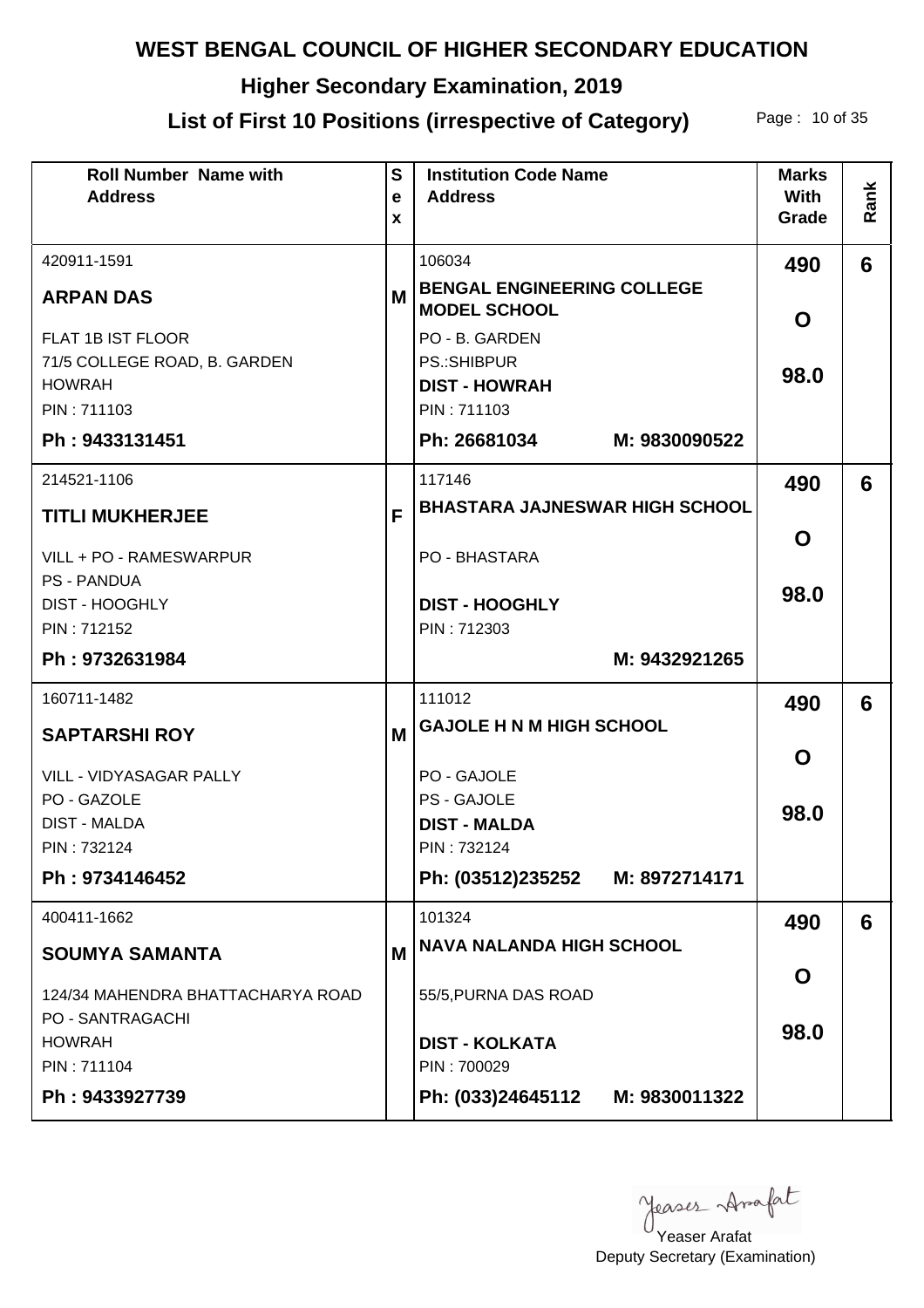# **Higher Secondary Examination, 2019**

# List of First 10 Positions (irrespective of Category) Page: 11 of 35

| <b>Roll Number Name with</b><br><b>Address</b>                                                   | $\mathbf{s}$<br>e<br>X | <b>Institution Code Name</b><br><b>Address</b>                                                                 | <b>Marks</b><br><b>With</b><br>Grade | Rank |
|--------------------------------------------------------------------------------------------------|------------------------|----------------------------------------------------------------------------------------------------------------|--------------------------------------|------|
| 210311-1637                                                                                      |                        | 117073                                                                                                         | 490                                  | 6    |
| <b>DHRUBA MITRA</b>                                                                              | M                      | <b>HOOGHLY BRANCH SCHOOL</b>                                                                                   |                                      |      |
| OLD KAPASDANGA HOOGHLY<br>PO - HOOGHLY<br><b>DIST - HOOGHLY</b><br>PIN: 712103<br>Ph: 8335928449 |                        | PO - HOOGHLY<br><b>PS - CHINSURAH</b><br><b>DIST - HOOGHLY</b><br>PIN: 712103<br>Ph: (033)802478 M: 9804306197 | O<br>98.0                            |      |
|                                                                                                  |                        |                                                                                                                |                                      |      |
| 230221-1673<br><b>SNIGDHA BARDHAN</b>                                                            | F                      | 115028<br>KALIGATI SMRITI NARI SIKSHANIKETAN                                                                   | 490                                  | 6    |
|                                                                                                  |                        |                                                                                                                | O                                    |      |
| AT - RABINDRA PALLY<br>PO - SURI<br><b>DIST - BIRBHUM</b>                                        |                        | PO & PS - SURI<br><b>DIST - BIRBHUM</b>                                                                        | 98.0                                 |      |
| PIN: 731101                                                                                      |                        | PIN: 731101                                                                                                    |                                      |      |
| Ph: 9434945037                                                                                   |                        | Ph: (03462)255665<br>M: 9732236831                                                                             |                                      |      |
| 430611-1002                                                                                      |                        | 112035                                                                                                         | 490                                  | 6    |
| <b>ATRI BISWAS</b>                                                                               | M                      | <b>KRISHNAGAR COLLEGIATE SCHOOL</b><br>(GOVT)                                                                  | O                                    |      |
| KANTHALPOTA SAHEB BARI                                                                           |                        | <b>PO - KRISHNAGAR</b>                                                                                         |                                      |      |
| SUKANTA SARANI, PO - KRISHNAGAR<br><b>DIST - NADIA</b>                                           |                        | P.S. KOTOWALI<br><b>DIST - NADIA</b>                                                                           | 98.0                                 |      |
| PIN: 741101                                                                                      |                        | PIN: 741101                                                                                                    |                                      |      |
| Ph: 08798166677                                                                                  |                        | Ph: (03472)252204 M: 8910175792                                                                                |                                      |      |
| 311311-1254                                                                                      |                        | 105495                                                                                                         | 490                                  | 6    |
| <b>SANKHADIP BERA</b>                                                                            | M                      | <b>MANGALAMARO MANGALA ACADEMY</b>                                                                             |                                      |      |
| <b>BHAGWANPUR</b>                                                                                |                        | PO - MANGALAMARO                                                                                               | O                                    |      |
| <b>MANGALAMARO</b><br><b>DIST - PURBA MEDINIPUR</b><br>PIN: 721434                               |                        | <b>DIST - PURBA MEDINIPUR</b><br>PIN: 721434                                                                   | 98.0                                 |      |
|                                                                                                  |                        | Ph: (03220)249218 M: 9434943109                                                                                |                                      |      |

yeases Anafat

Deputy Secretary (Examination) Yeaser Arafat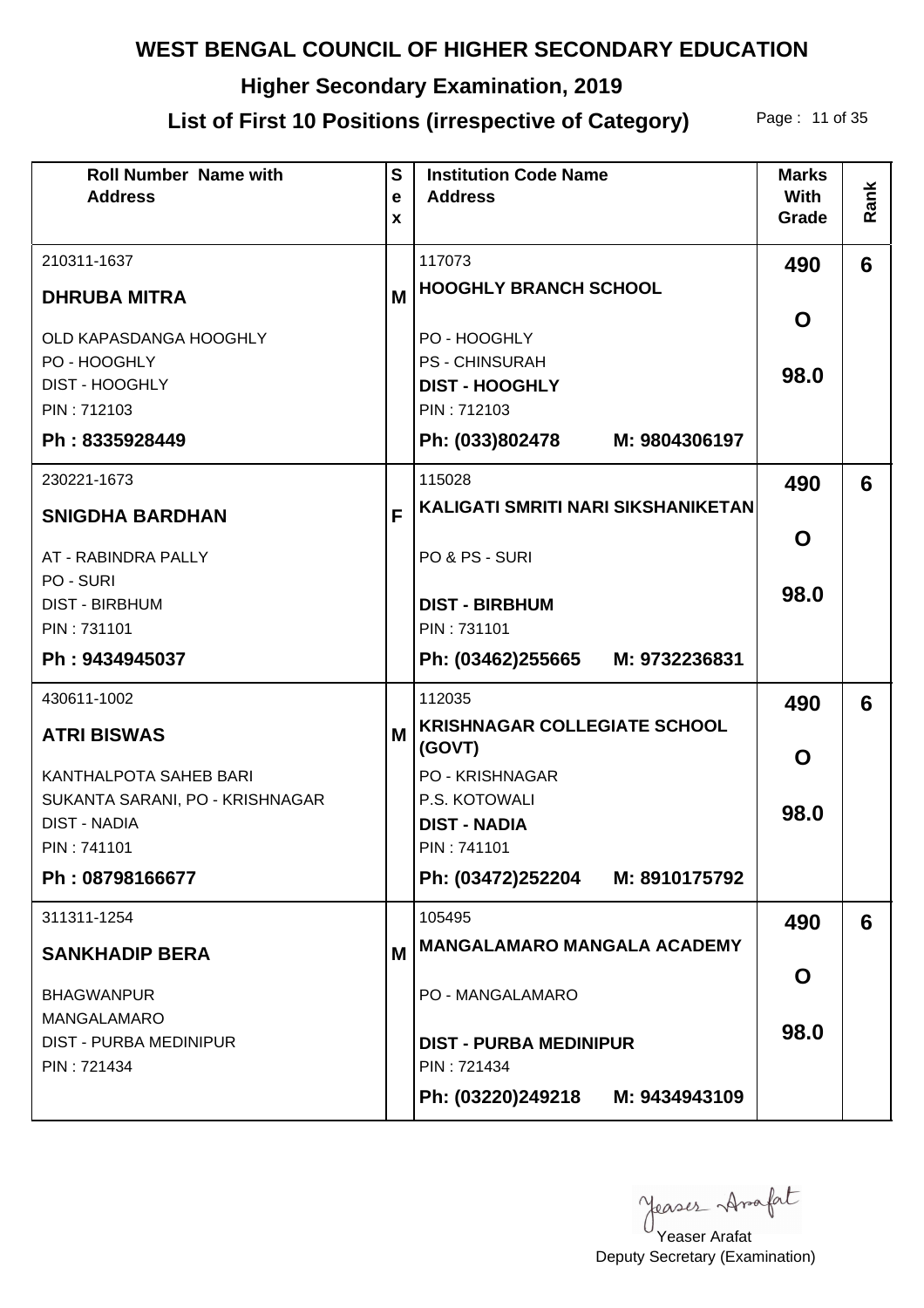# **Higher Secondary Examination, 2019**

# List of First 10 Positions (irrespective of Category) Page: 12 of 35

| <b>Roll Number Name with</b><br><b>Address</b>     | $\mathbf{s}$<br>$\mathbf e$<br>X | <b>Institution Code Name</b><br><b>Address</b>                           | <b>Marks</b><br><b>With</b><br>Grade | Rank |
|----------------------------------------------------|----------------------------------|--------------------------------------------------------------------------|--------------------------------------|------|
| 200511-1144                                        |                                  | 104355                                                                   | 490                                  | 6    |
| <b>ARDHENDU MOULI GHOSH</b>                        | M                                | <b>MEMARI V.M. INSTITUTION (UNIT-I)</b>                                  |                                      |      |
| <b>DIGHIRPAR</b>                                   |                                  | <b>PO - MEMARI</b>                                                       | O                                    |      |
| PO - MEMARI, PS - MEMARI<br>DIST - PURBA BARDHAMAN |                                  | <b>DIST - BURDWAN</b>                                                    | 98.0                                 |      |
| PIN: 713146                                        |                                  | PIN: 713146                                                              |                                      |      |
| Ph: 9474111223                                     |                                  | Ph: (0342)232022 M: 9874730224                                           |                                      |      |
| 450811-1549                                        |                                  | 102275                                                                   | 490                                  | 6    |
| <b>SWARNENDU PAUL</b>                              | M                                | <b>NARENDRAPUR RAMAKRISHNA</b><br><b>MISSION VIDYALAYA (RESIDENTIAL)</b> | O                                    |      |
| <b>67 SUBHASH PALLY</b>                            |                                  | <b>PO - NARENDRAPUR</b>                                                  |                                      |      |
| PO + PS - NIMTA<br><b>KOLKATA</b>                  |                                  | <b>DIST - SOUTH 24 PARGANAS</b>                                          | 98.0                                 |      |
| PIN: 700049                                        |                                  | PIN: 700103                                                              |                                      |      |
| Ph: 9433276769                                     |                                  | Ph: (033)24772206<br>M: 9007085285                                       |                                      |      |
| 400411-1664                                        |                                  | 101324                                                                   | 490                                  | 6    |
| <b>MAYUKHMALI DAS</b>                              | M                                | <b>NAVA NALANDA HIGH SCHOOL</b>                                          |                                      |      |
| 2/44 NETAJI NAGAR                                  |                                  | 55/5, PURNA DAS ROAD                                                     | O                                    |      |
| <b>KOLKATA</b>                                     |                                  | <b>DIST - KOLKATA</b>                                                    | 98.0                                 |      |
| PIN: 700092                                        |                                  | PIN: 700029                                                              |                                      |      |
| Ph: 9433200994                                     |                                  | Ph: (033)24645112 M: 9830011322                                          |                                      |      |
| 461511-1478                                        |                                  | 103463                                                                   | 490                                  | 6    |
| <b>SAYAN BANERJEE</b>                              | M                                | <b>RAMAKRISHNA MISSION BOYS' HOME</b><br><b>HIGH SCHOOL</b>              | O                                    |      |
| <b>VILL - DIGHARA</b>                              |                                  | PO - RAHARA                                                              |                                      |      |
| <b>PO - DUTTAPUKUR</b><br>NORTH 24 PGS,            |                                  | <b>DIST - 24 PARGANAS (N)</b>                                            | 98.0                                 |      |
| PIN: 743248                                        |                                  | PIN: 700118                                                              |                                      |      |
| Ph: 9331039492                                     |                                  | Ph: (033)25236969 M: 9432407767                                          |                                      |      |

Yeaser Arafat

Deputy Secretary (Examination)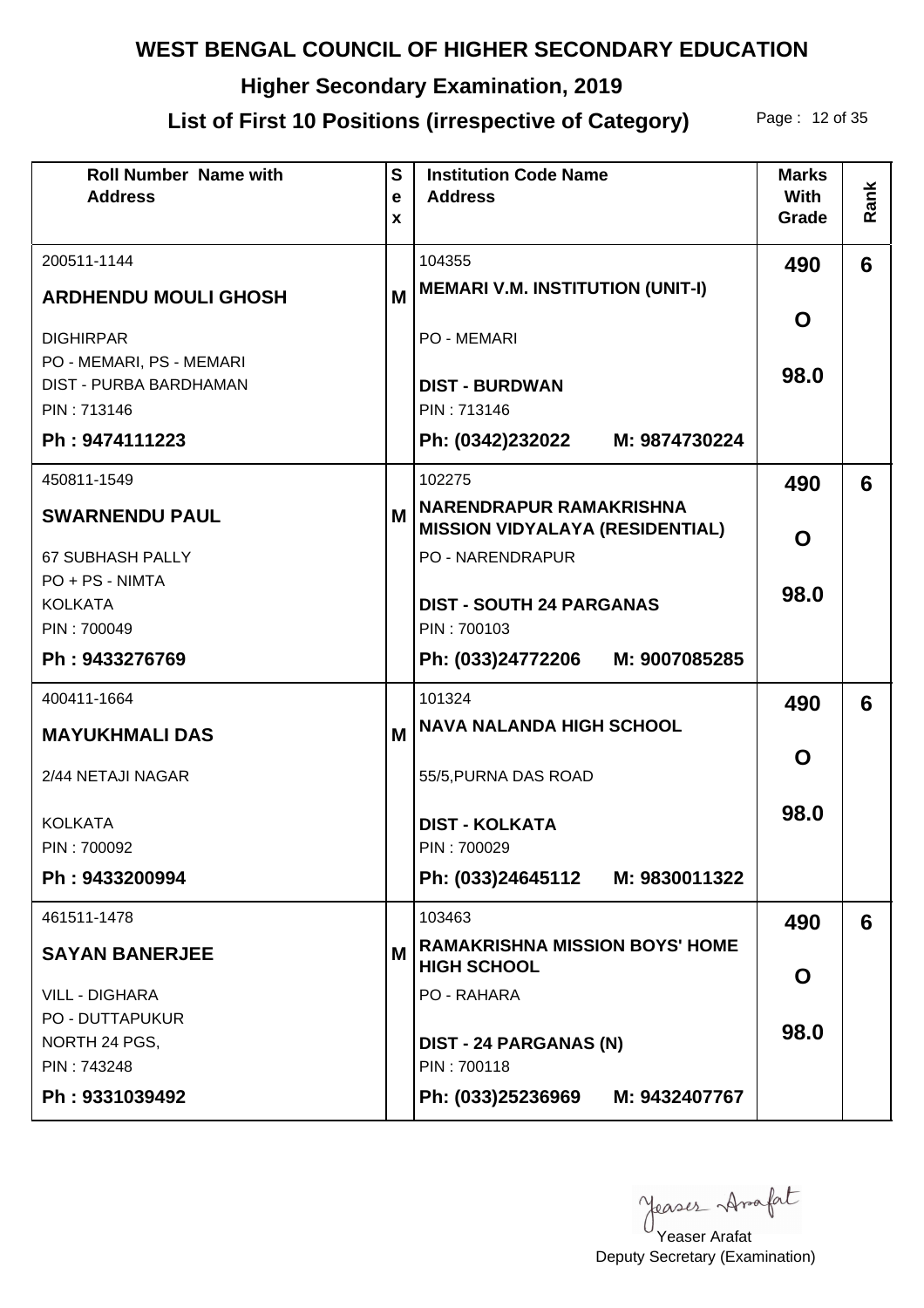# **Higher Secondary Examination, 2019**

# List of First 10 Positions (irrespective of Category) Page: 13 of 35

| <b>Roll Number Name with</b><br><b>Address</b>   | S<br>e<br>X | <b>Institution Code Name</b><br><b>Address</b> | <b>Marks</b><br><b>With</b><br>Grade | Rank                    |
|--------------------------------------------------|-------------|------------------------------------------------|--------------------------------------|-------------------------|
| 214311-1078                                      |             | 117022                                         | 489                                  | $\overline{7}$          |
| <b>SUNAYAN SARKAR</b>                            | M           | <b>ARAMBAGH HIGH SCHOOL</b>                    |                                      |                         |
| <b>TIROL</b>                                     |             | PO - ARAMBAGH                                  | O                                    |                         |
| PO - TIROL<br><b>DIST - HOOGHLY</b>              |             | <b>DIST - HOOGHLY</b>                          | 97.8                                 |                         |
| PIN: 712602                                      |             | PIN: 712601                                    |                                      |                         |
| Ph: 09434622213                                  |             | Ph: (03211)255317 M: 9475003992                |                                      |                         |
| 420721-2379                                      |             | 106228                                         | 489                                  | $\overline{\mathbf{z}}$ |
| <b>SAFIDA KHATUN</b>                             | F           | <b>BAGANDA JATADHARI HIGH SCHOOL</b>           |                                      |                         |
| <b>VILL - RADHAKANTAPUR</b>                      |             | <b>PO - BAGANDA</b>                            | O                                    |                         |
| PO - BAJUPUR, MADHUPUR                           |             |                                                | 97.8                                 |                         |
| PS - LALGOLA, DIST - MURSHIDABAD<br>PIN: 742148  |             | <b>DIST - HOWRAH</b><br>PIN: 711315            |                                      |                         |
| Ph: 9734544938                                   |             | M: 9748098777                                  |                                      |                         |
| 213711-1218                                      |             | 117179                                         | 489                                  | $\overline{\mathbf{z}}$ |
| <b>SAIKAT BERA</b>                               | M           | <b>BALIPUR MELATOLA HIGH SCHOOL</b>            |                                      |                         |
| <b>VILL - DASPUR</b>                             |             | <b>PO - BALIPUR</b>                            | O                                    |                         |
| PO - GHOLE, PS - KHANAKUL, SUB                   |             |                                                | 97.8                                 |                         |
| DIST - HOOGHLY, WEST BENGAL<br>PIN: 712401       |             | <b>DIST - HOOGHLY</b><br>PIN: 712401           |                                      |                         |
| Ph: 7063766587                                   |             | M: 9732901167                                  |                                      |                         |
| 410211-2162                                      |             | 101121                                         | 489                                  | $\overline{\mathbf{7}}$ |
| <b>SWAPNAMOY GANGULY</b>                         | M           | <b>HARE SCHOOL</b>                             |                                      |                         |
|                                                  |             |                                                | O                                    |                         |
| 346/7 RABINDRA NATH TAGORE ROAD<br><b>DUMDUM</b> |             | 87, COLLEGE STREET<br>P.S.: JORASANKO          |                                      |                         |
| <b>KOLKATA</b>                                   |             | <b>DIST - KOLKATA</b>                          | 97.8                                 |                         |
| PIN: 700077                                      |             | PIN: 700073                                    |                                      |                         |
| Ph: 9830109825                                   |             | Ph: (033)22413868<br>M: 9432960481             |                                      |                         |

yeases Anafat

Deputy Secretary (Examination) Yeaser Arafat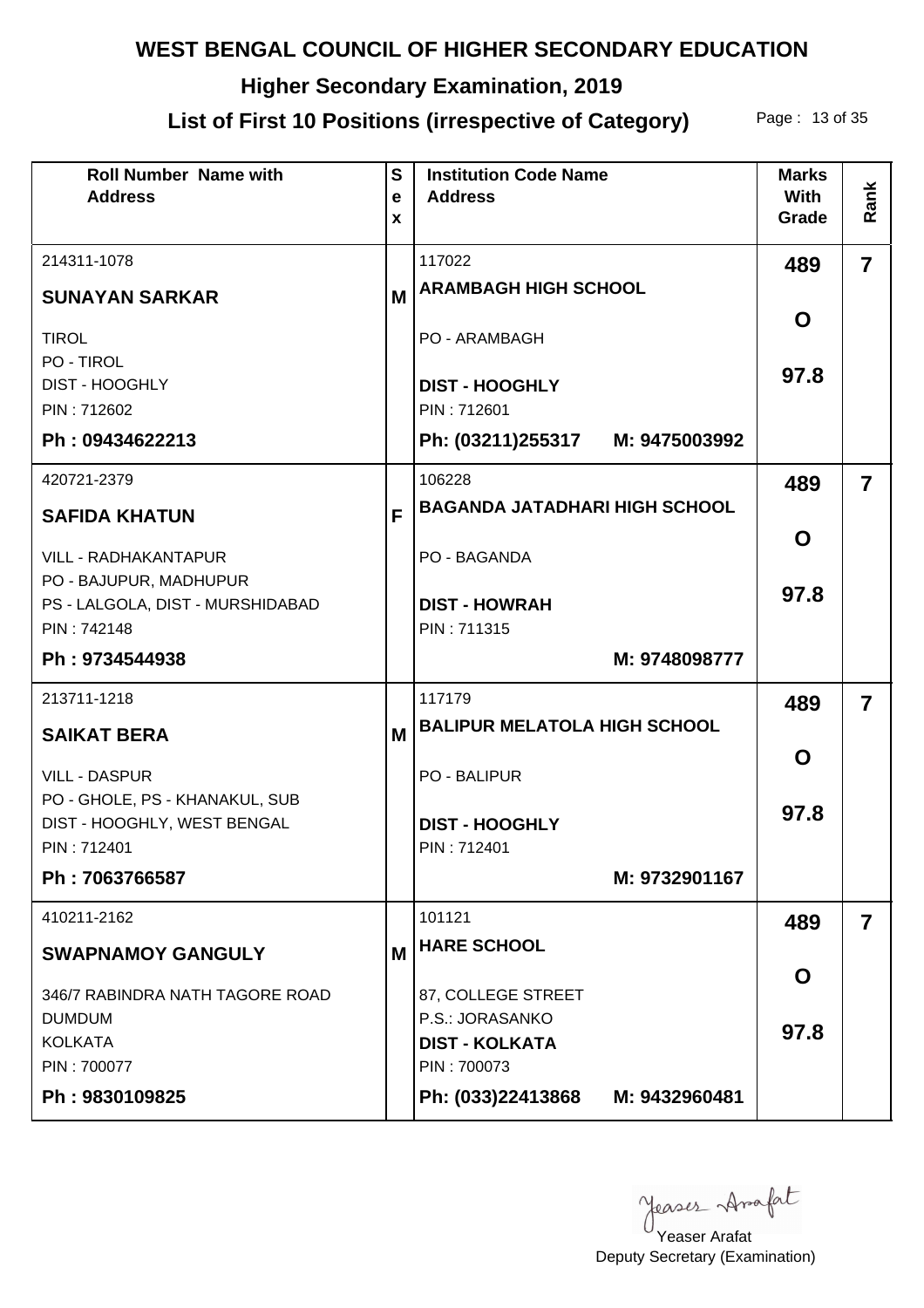# **Higher Secondary Examination, 2019**

## List of First 10 Positions (irrespective of Category) Page: 14 of 35

| <b>Roll Number Name with</b><br><b>Address</b> | $\mathbf{s}$<br>e<br>X | <b>Institution Code Name</b><br><b>Address</b> | <b>Marks</b><br><b>With</b><br>Grade | Rank                    |
|------------------------------------------------|------------------------|------------------------------------------------|--------------------------------------|-------------------------|
| 120611-1188                                    |                        | 110020                                         | 489                                  | $\overline{7}$          |
| <b>INDRANIL RAY</b>                            | M                      | <b>MATHABHANGA HIGH SCHOOL</b>                 |                                      |                         |
| WARD NO 11<br>PO - MATHABHANGA                 |                        | PO - MATHABHANGA                               | O                                    |                         |
| <b>DIST - COOCHBEHAR</b><br>PIN: 736146        |                        | <b>DIST - COOCHBEHAR</b><br>PIN: 736146        | 97.8                                 |                         |
| Ph: 09679850785                                |                        | Ph: (03583)255232 M: 9434404812                |                                      |                         |
| 220111-1520                                    |                        | 114014                                         | 489                                  | $\overline{\mathbf{z}}$ |
| <b>SAYANTAN MUKHERJEE</b>                      | M                      | <b>BANKURA ZILLA SCHOOL(GOVT)</b>              |                                      |                         |
| <b>INDARAGORA</b>                              |                        | <b>PO - BANKURA</b>                            | O                                    |                         |
| <b>BANKURA</b>                                 |                        | <b>PS - BANKURA SADAR</b>                      | 97.8                                 |                         |
| <b>WEST BENGAL</b><br>PIN: 722101              |                        | <b>DIST - BANKURA</b><br>PIN: 722101           |                                      |                         |
| Ph: 9434183430                                 |                        | Ph: (03242)251133 M: 9434219710                |                                      |                         |
| 230311-1654                                    |                        | 115017                                         | 489                                  | $\overline{\mathbf{z}}$ |
| <b>RAJIB HAZRA</b>                             | M                      | <b>BOLPUR HIGH SCHOOL</b>                      |                                      |                         |
| RABINDRAPALLY BYPASS                           |                        | PO & PS - BOLPUR                               | O                                    |                         |
| PO - BOLPUR<br><b>DIST - BIRBHUM</b>           |                        | <b>DIST - BIRBHUM</b>                          | 97.8                                 |                         |
| PIN: 731204                                    |                        | PIN: 731204                                    |                                      |                         |
| Ph: 9647951441                                 |                        | Ph: (03463)252222 M: 9434157742                |                                      |                         |
| 312811-1189                                    |                        | 105193                                         | 489                                  | $\overline{\mathbf{7}}$ |
| <b>SUBHRA SANKAR DUTTA</b>                     | M                      | <b>CONTAI HIGH SCHOOL</b>                      |                                      |                         |
| <b>VILL - KHARKI</b>                           |                        | PO - CONTAI                                    | O                                    |                         |
| PO + PS - CONTAI                               |                        |                                                | 97.8                                 |                         |
| <b>DIST - PURBA MEDINIPUR</b><br>PIN: 721401   |                        | <b>DIST - PURBA MEDINIPUR</b><br>PIN: 721401   |                                      |                         |
| Ph: 9474598311                                 |                        | Ph: (03220)255047 M: 9434942718                |                                      |                         |

yeases Anafat

Deputy Secretary (Examination) Yeaser Arafat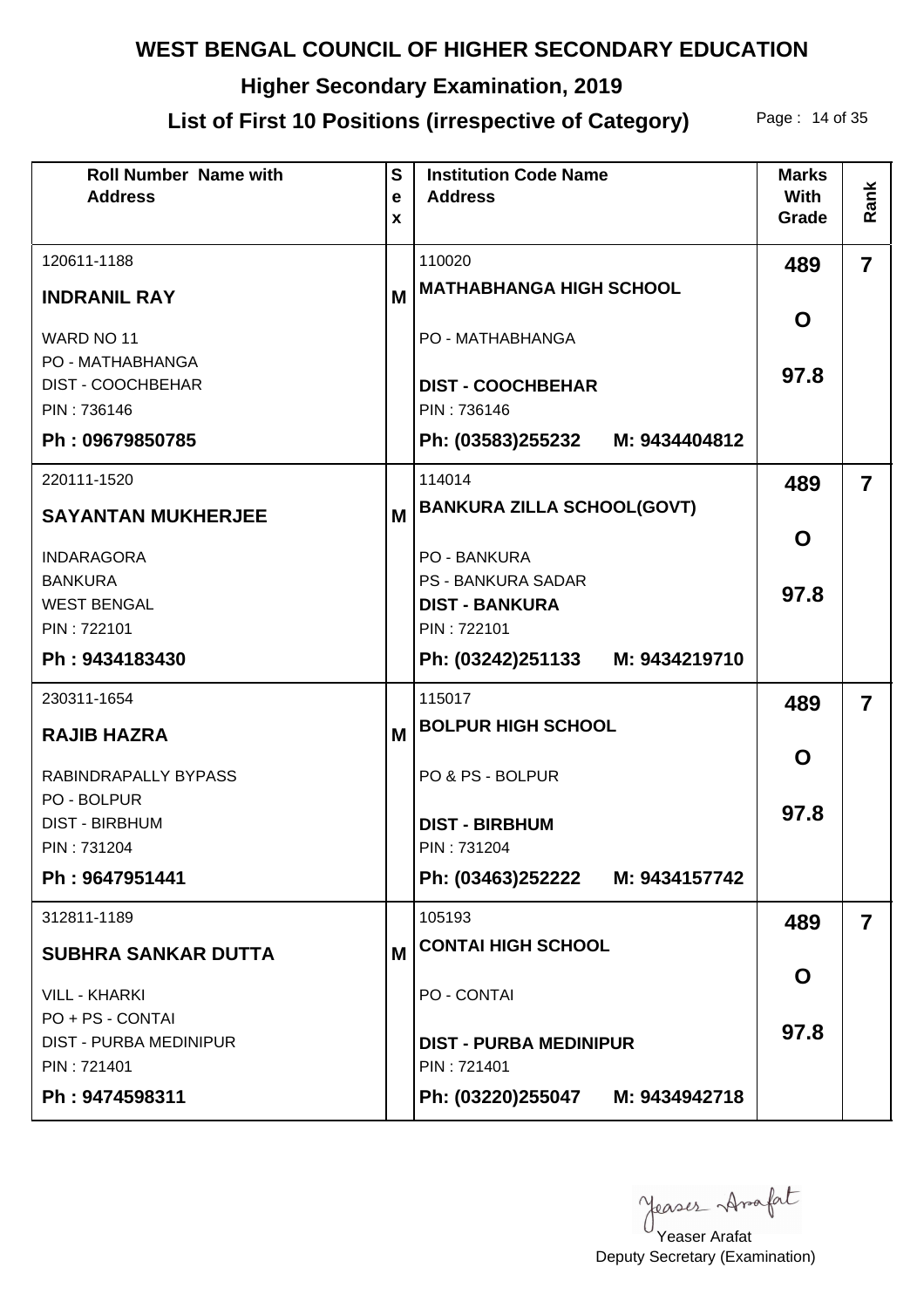# **Higher Secondary Examination, 2019**

## List of First 10 Positions (irrespective of Category) Page: 15 of 35

| <b>Roll Number Name with</b><br><b>Address</b>                  | $\mathbf{s}$<br>e<br>X | <b>Institution Code Name</b><br><b>Address</b>                           | <b>Marks</b><br><b>With</b><br>Grade | Rank                    |
|-----------------------------------------------------------------|------------------------|--------------------------------------------------------------------------|--------------------------------------|-------------------------|
| 130111-1390                                                     |                        | 108016                                                                   | 489                                  | $\overline{7}$          |
| <b>AYAN MAZUMDER</b>                                            | М                      | <b>DHUPGURI HIGHER SECONDARY</b><br><b>SCHOOL</b>                        | O                                    |                         |
| VILL - MASTER QUARTER PARA                                      |                        | PO.& PS.: DHUPGURI                                                       |                                      |                         |
| <b>PO - DHUPGURI</b><br><b>DIST - JALPAIGURI</b>                |                        | <b>DIST - JALPAIGURI</b>                                                 | 97.8                                 |                         |
| PIN: 735210                                                     |                        | PIN: 735210                                                              |                                      |                         |
| Ph: 9434609968                                                  |                        | Ph: (03563)250089<br>M: 9475652407                                       |                                      |                         |
| 120511-1625                                                     |                        | 110017                                                                   | 489                                  | $\overline{7}$          |
| <b>RUPAM DEY</b>                                                | M                      | <b>JENKINS SCHOOL</b>                                                    |                                      |                         |
| <b>DHALUABARI</b>                                               |                        | PO - COOCH BEHAR                                                         | O                                    |                         |
| <b>GHUGHUMARI</b><br><b>DIST - COOCHBEHAR</b>                   |                        | <b>DIST - COOCHBEHAR</b>                                                 | 97.8                                 |                         |
| PIN: 736170                                                     |                        | PIN: 736101                                                              |                                      |                         |
| Ph: 9832094919                                                  |                        | Ph: (03582)222505<br>M: 7278012720                                       |                                      |                         |
| 450811-1551                                                     |                        | 102275                                                                   | 489                                  | $\overline{\mathbf{z}}$ |
| <b>MAINAK MANNA</b>                                             | M                      | <b>NARENDRAPUR RAMAKRISHNA</b><br><b>MISSION VIDYALAYA (RESIDENTIAL)</b> | O                                    |                         |
| KANTALIA JHOUTALA                                               |                        | <b>PO - NARENDRAPUR</b>                                                  |                                      |                         |
| PO - NIBRA, VIA - MAKARDAH, PS - DOMJUR<br><b>DIST - HOWRAH</b> |                        | <b>DIST - SOUTH 24 PARGANAS</b>                                          | 97.8                                 |                         |
| PIN: 711409                                                     |                        | PIN: 700103                                                              |                                      |                         |
| Ph: 9231513152                                                  |                        | Ph: (033)24772206 M: 9007085285                                          |                                      |                         |
| 310621-1564                                                     |                        | 105136                                                                   | 489                                  | $\overline{\mathbf{7}}$ |
| <b>SRIJITA DAS</b>                                              | F                      | <b>RAJKUMARI SANTANAMOYEE GIRLS'</b><br><b>SCHOOL</b>                    | O                                    |                         |
| <b>VILL - PARBATIPUR</b>                                        |                        | <b>PO - TAMLUK</b>                                                       |                                      |                         |
| PO + PS - TAMLUK                                                |                        | <b>PS - TAMLUK</b>                                                       | 97.8                                 |                         |
| <b>DIST - PURBA MEDINIPUR</b><br>PIN: 721636                    |                        | <b>DIST - PURBA MEDINIPUR</b><br>PIN: 721636                             |                                      |                         |
| Ph: 9434960543                                                  |                        | Ph: (03228)263232                                                        |                                      |                         |

yeases Anafat

Deputy Secretary (Examination) Yeaser Arafat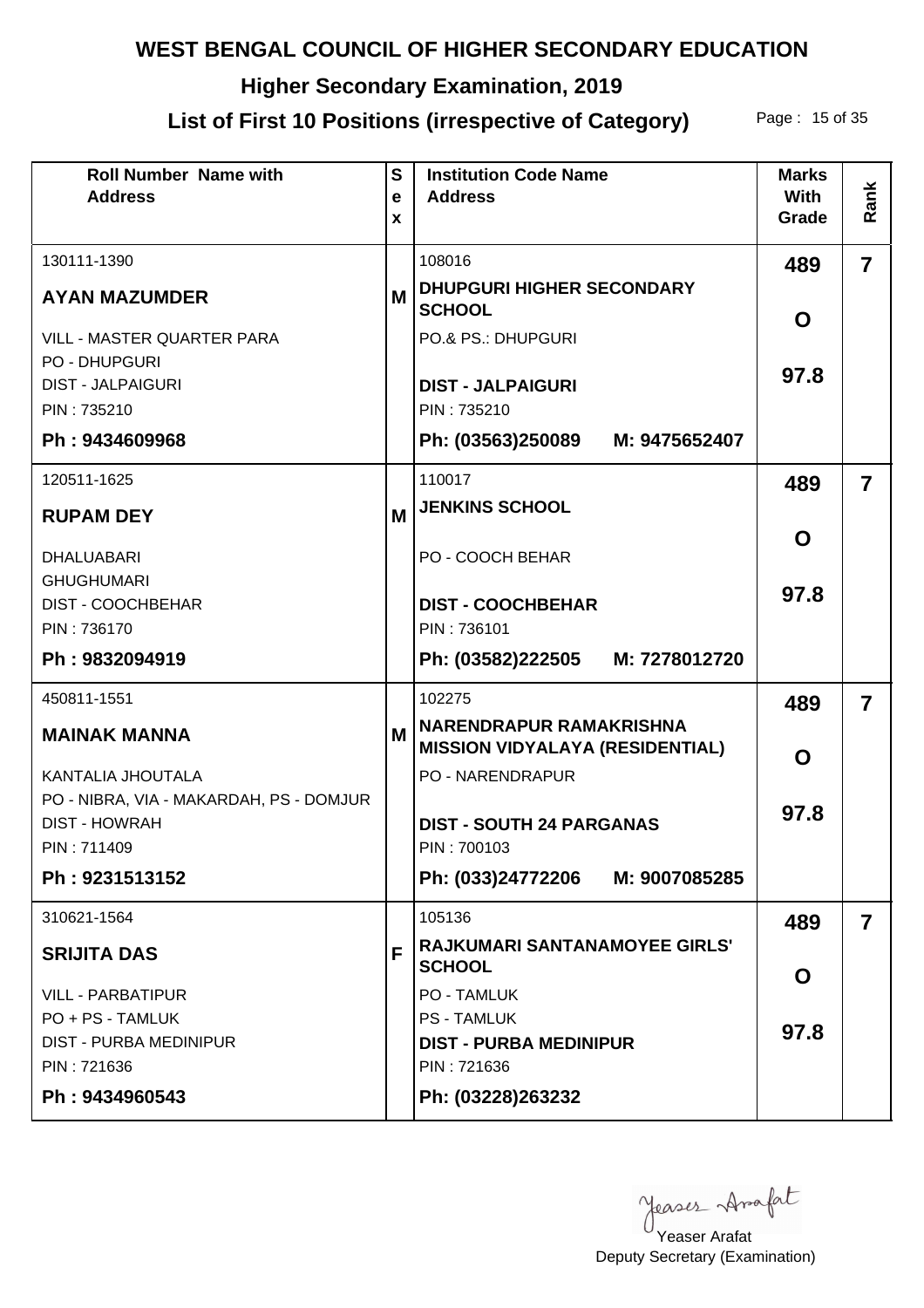# **Higher Secondary Examination, 2019**

## List of First 10 Positions (irrespective of Category) Page: 16 of 35

| <b>Roll Number Name with</b><br><b>Address</b>                                             | $\mathbf{s}$<br>e<br>X | <b>Institution Code Name</b><br><b>Address</b>                                          | <b>Marks</b><br><b>With</b><br>Grade | Rank                    |
|--------------------------------------------------------------------------------------------|------------------------|-----------------------------------------------------------------------------------------|--------------------------------------|-------------------------|
| 400611-1213                                                                                |                        | 101196                                                                                  | 489                                  | $\overline{\mathbf{7}}$ |
| <b>DEBORUP SINHA</b>                                                                       | M                      | <b>ST. LAWRENCE HIGH SCHOOL</b>                                                         |                                      |                         |
| 23/E, SABJI BAGAN LANE<br><b>CHETLA</b><br><b>KOLKATA</b><br>PIN: 700027<br>Ph: 8961815462 |                        | 27, BALLYGUNGE CIRCULAR ROAD<br>P.S. BALLYGUNGE<br><b>DIST - KOLKATA</b><br>PIN: 700019 | O<br>97.8                            |                         |
|                                                                                            |                        | Ph: (033)24752539                                                                       |                                      |                         |
| 211311-1173                                                                                |                        | 117115<br>UTTARPARA GOVT HIGH SCHOOL                                                    | 489                                  | $\overline{7}$          |
| <b>SAUTAM BHATTACHARYA</b>                                                                 | M                      |                                                                                         | $\mathbf O$                          |                         |
| 9, SWAPNAPATH, BALLY, DURGAPUR<br>VILL + PO - DURGAPUR<br>DIST - HOWRAH, WEST BENGAL       |                        | <b>PO - UTTARPARA</b><br><b>PS - UTTARPARA</b><br><b>DIST - HOOGHLY</b>                 | 97.8                                 |                         |
| PIN: 711205<br>Ph: 9831095178                                                              |                        | PIN: 712258<br>Ph: (033)26634011 M: 9674434671                                          |                                      |                         |
| 400112-1009                                                                                |                        | 101387                                                                                  | 488                                  | 8                       |
| <b>SOUMYADIP PAYRA</b>                                                                     | M                      | PATHFINDER HS PUBLIC SCHOOL,                                                            |                                      |                         |
| <b>VILL - NABADAY PALLY</b>                                                                |                        | <b>JODHPURPARK</b><br><b>188 JODHPURPARK</b>                                            | O                                    |                         |
| PO - BELDA<br><b>DIST - PASCHIM MEDINIPUR</b><br>PIN: 721424                               |                        | <b>DIST-KOLKATA</b><br>PIN: 700068                                                      | 97.6                                 |                         |
| Ph: 7585833498                                                                             |                        | Ph: (033)24140095                                                                       |                                      |                         |
| 220111-1766                                                                                |                        | 114142                                                                                  | 488                                  | 8                       |
| <b>GOURAB SINGHA</b>                                                                       | M                      | <b>BANKURA BANGA VIDYALAYA</b>                                                          |                                      |                         |
| <b>VILL - KAPISTA</b>                                                                      |                        | <b>PO - BANKURA</b>                                                                     | O                                    |                         |
| PO - KAPISTA, PS - GANGAJALGHATI<br><b>DIST - BANKURA</b><br>PIN: 722133                   |                        | <b>DIST - BANKURA</b><br>PIN: 722101                                                    | 97.6                                 |                         |
| Ph: 8906753754                                                                             |                        | Ph: 9732511665<br>M: 9434227285                                                         |                                      |                         |

Yeaser Arafat

Deputy Secretary (Examination)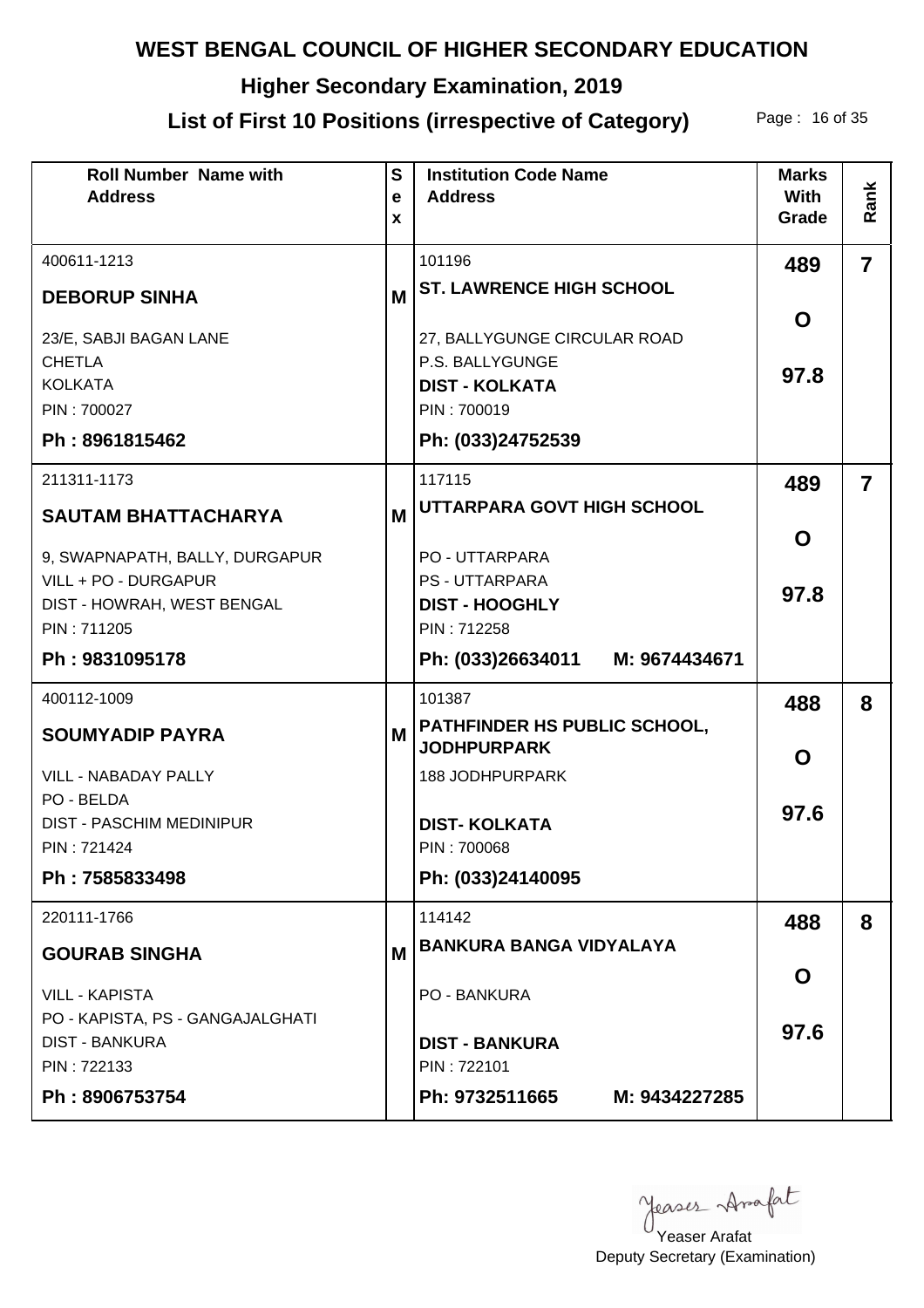# **Higher Secondary Examination, 2019**

# List of First 10 Positions (irrespective of Category) Page: 17 of 35

| <b>Roll Number Name with</b><br><b>Address</b>      | $\mathbf{s}$<br>e | <b>Institution Code Name</b><br><b>Address</b>               | <b>Marks</b><br>With | Rank |
|-----------------------------------------------------|-------------------|--------------------------------------------------------------|----------------------|------|
|                                                     | X                 |                                                              | Grade                |      |
| 460411-1693                                         |                   | 103070                                                       | 488                  | 8    |
| <b>HRISIT GHOSH</b>                                 | M                 | <b>BARASAT MAHATMA GANDHI</b><br><b>MEMORIAL HIGH SCHOOL</b> | O                    |      |
| 1 NO JOGENDRANATH GIRLS' SCHOOL                     |                   | PO - NABAPALLI                                               |                      |      |
| PO - NABAPALLY, BARASAT<br><b>NORTH 24 PARGANAS</b> |                   | P.S.: BARASAT<br><b>DIST - 24 PARGANAS (N)</b>               | 97.6                 |      |
| PIN: 700126                                         |                   | PIN: 700126                                                  |                      |      |
| Ph: 9433356013                                      |                   | Ph: (033)2542-4172                                           |                      |      |
| 420911-1581                                         |                   | 106034                                                       | 488                  | 8    |
| <b>KUNTAL DAS</b>                                   | M                 | <b>BENGAL ENGINEERING COLLEGE</b><br><b>MODEL SCHOOL</b>     | O                    |      |
| VILL + PO - JHORHAT                                 |                   | PO - B. GARDEN                                               |                      |      |
| <b>SANKRAIL</b><br><b>HOWRAH</b>                    |                   | PS.:SHIBPUR<br><b>DIST - HOWRAH</b>                          | 97.6                 |      |
| PIN: 711302                                         |                   | PIN: 711103                                                  |                      |      |
| Ph: 9830212532                                      |                   | Ph: 26681034<br>M: 9830090522                                |                      |      |
| 214311-1067                                         |                   | 117022                                                       | 488                  | 8    |
| <b>NABYENDU GHATAK</b>                              | M                 | <b>ARAMBAGH HIGH SCHOOL</b>                                  |                      |      |
| <b>GOSWAMI PARA</b>                                 |                   | PO - ARAMBAGH                                                | O                    |      |
| <b>PO - SRIPUR</b><br><b>DIST - HOOGHLY</b>         |                   |                                                              | 97.6                 |      |
| PIN: 712612                                         |                   | <b>DIST - HOOGHLY</b><br>PIN: 712601                         |                      |      |
| Ph: 8768809144                                      |                   | Ph: (03211)255317 M: 9475003992                              |                      |      |
| 314911-1014                                         |                   | 105066                                                       | 488                  | 8    |
| <b>RATUL SAMANTA</b>                                | M                 | <b>EGRA JHATULAL HIGH SCHOOL (H.S)</b>                       |                      |      |
| <b>BASTIA EGRA</b>                                  |                   | PO & PS - EGRA                                               | O                    |      |
| <b>BASTIA</b><br><b>DIST - PURBA MEDINIPUR</b>      |                   | <b>DIST - PURBA MEDINIPUR</b>                                | 97.6                 |      |
| PIN: 721429                                         |                   | PIN: 731429                                                  |                      |      |
| Ph: 09609607818                                     |                   | Ph: (03220)244367 M: 9800680026                              |                      |      |

Yeaser Arafat

Deputy Secretary (Examination)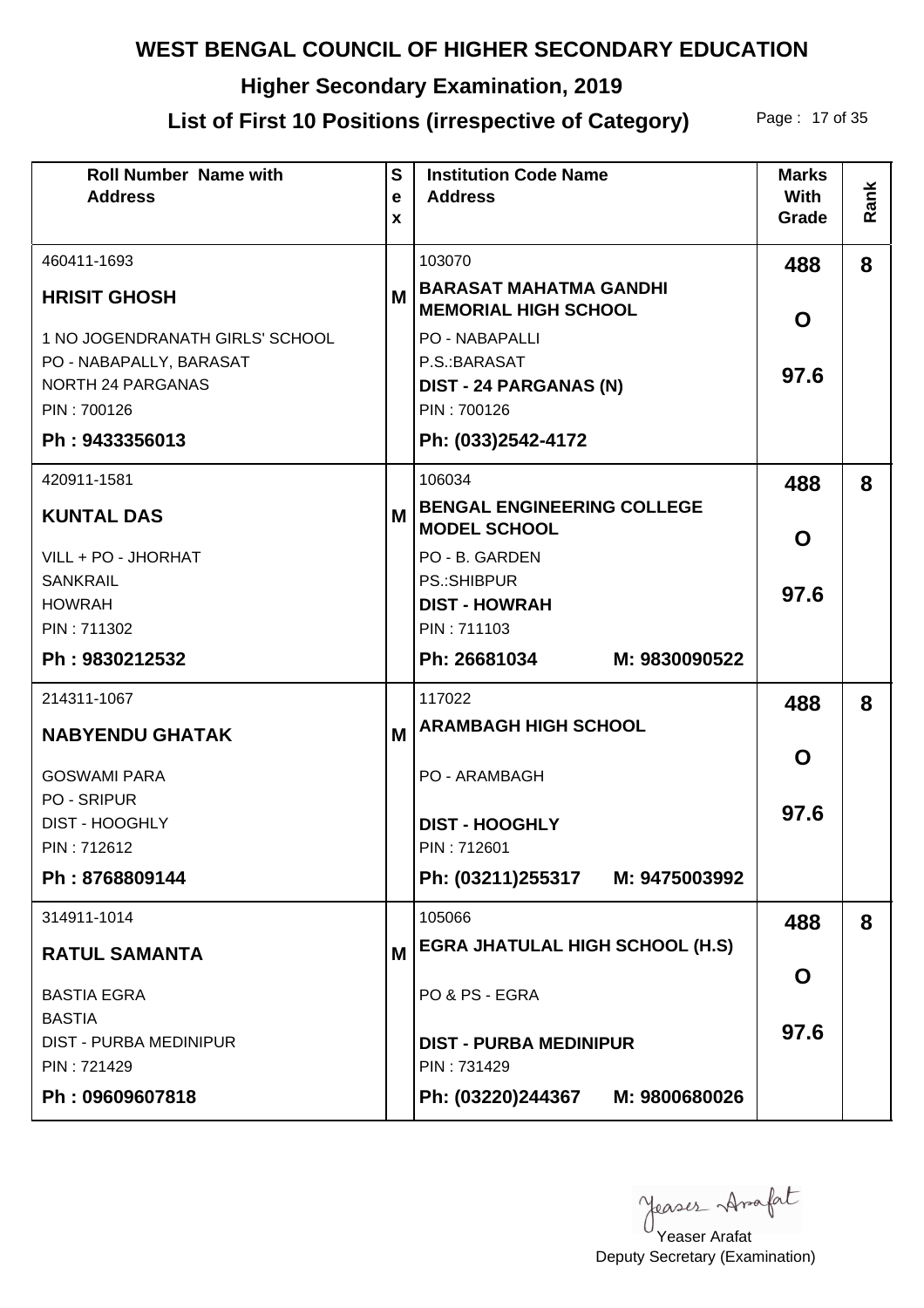# **Higher Secondary Examination, 2019**

## List of First 10 Positions (irrespective of Category) Page: 18 of 35

| <b>Roll Number Name with</b><br><b>Address</b> | $\mathbf{s}$<br>e<br>X | <b>Institution Code Name</b><br><b>Address</b>     | <b>Marks</b><br><b>With</b><br>Grade | Rank |
|------------------------------------------------|------------------------|----------------------------------------------------|--------------------------------------|------|
| 442211-1003                                    |                        | 116112                                             | 488                                  | 8    |
| <b>NILMONI SAHA</b>                            | M                      | <b>BERHAMPORE J. N. ACADEMY</b>                    |                                      |      |
| 13/6 MOHAN ROY PARA LANE                       |                        | PO - KHAGRA                                        | O                                    |      |
| <b>KHAGRA</b>                                  |                        |                                                    | 97.6                                 |      |
| <b>MURSHIDABAD</b><br>PIN: 742103              |                        | <b>DIST-MURSHIDABAD</b><br>PIN: 742103             |                                      |      |
| Ph: 9474580323                                 |                        | Ph: (03482)252684 M: 9475318300                    |                                      |      |
| 410321-1190                                    |                        | 101099                                             | 488                                  | 8    |
| <b>SRIJITA GHOSH</b>                           | F                      | <b>BETHUNE COLLEGIATE SCHOOL</b>                   |                                      |      |
| 17, HAREY KRISTO SETT LANE                     |                        | 181, BIDHAN SARANI                                 | O                                    |      |
| <b>KOLKATA</b>                                 |                        | P.S.: BARTOLA                                      | 97.6                                 |      |
|                                                |                        | <b>DIST - KOLKATA</b><br>PIN: 700006               |                                      |      |
| PIN: 700050<br>Ph: 9830536989                  |                        | Ph: (033)22410447 M: 9432368628                    |                                      |      |
|                                                |                        |                                                    |                                      |      |
| 220111-1597                                    |                        | 114014<br><b>BANKURA ZILLA SCHOOL(GOVT)</b>        | 488                                  | 8    |
| <b>SUBHADIP NANDI</b>                          | M                      |                                                    | O                                    |      |
| ARABINDANAGAR, NORTH JUNBEDIA                  |                        | PO - BANKURA                                       |                                      |      |
| PO - BANKURA<br>DIST - BANKURA, WEST BENGAL    |                        | <b>PS - BANKURA SADAR</b><br><b>DIST - BANKURA</b> | 97.6                                 |      |
| PIN: 722101                                    |                        | PIN: 722101                                        |                                      |      |
| Ph: 9647805336                                 |                        | Ph: (03242)251133 M: 9434219710                    |                                      |      |
| 161321-1788                                    |                        | 111133                                             | 488                                  | 8    |
| <b>NOURIN KHATUN</b>                           | F                      | <b>BUDHIA HIGH MADRASAH (H.S.)</b>                 |                                      |      |
| VILL + PO - BUDHIA                             |                        | PO - BUDHIA                                        | O                                    |      |
| <b>PS - ENGLISH BAZAR</b>                      |                        |                                                    | 97.6                                 |      |
| <b>DIST - MALDA</b><br>PIN: 732128             |                        | <b>DIST - MALDA</b><br>PIN: 732128                 |                                      |      |
| Ph: 8967921772                                 |                        | Ph: (03512)238266 M: 9734182101                    |                                      |      |
|                                                |                        |                                                    |                                      |      |

yeases Anafat

Deputy Secretary (Examination) Yeaser Arafat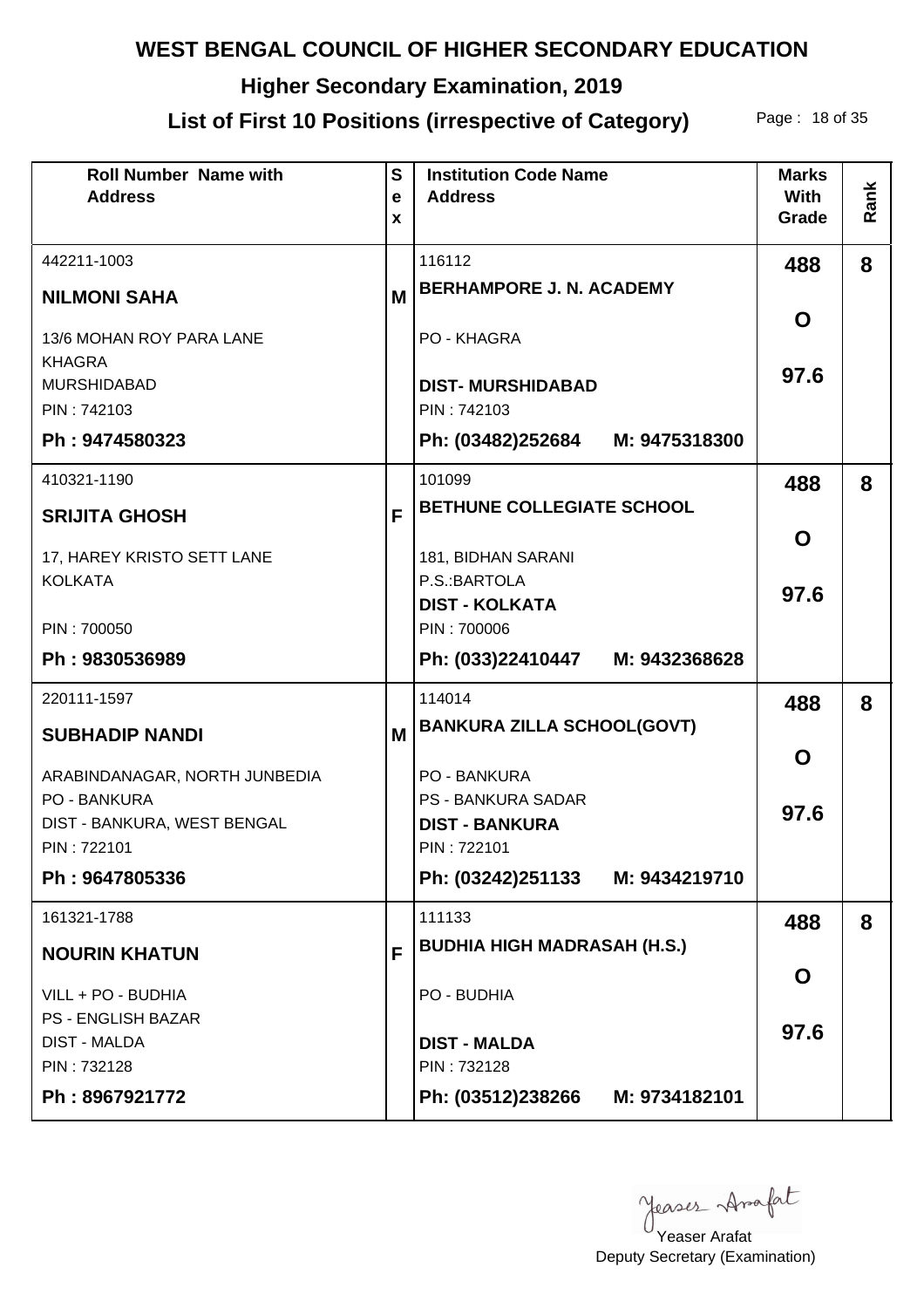# **Higher Secondary Examination, 2019**

## List of First 10 Positions (irrespective of Category) Page: 19 of 35

| <b>Roll Number Name with</b><br><b>Address</b> | S<br>e<br>X | <b>Institution Code Name</b><br><b>Address</b>  | <b>Marks</b><br><b>With</b><br>Grade | Rank |
|------------------------------------------------|-------------|-------------------------------------------------|--------------------------------------|------|
| 200211-1828                                    |             | 104041                                          | 488                                  | 8    |
| <b>DEBJYOTI PAL</b>                            | M           | <b>BURDWAN MUNICIPAL HIGH SCHOOL</b>            |                                      |      |
| 5NO ICHLABAD                                   |             | PO - BURDWAN                                    | O                                    |      |
| <b>KSHUDIRAMPALLY</b><br><b>DIST - BURDWAN</b> |             | <b>PS - SADAR</b><br><b>DIST - BURDWAN</b>      | 97.6                                 |      |
| PIN: 713103                                    |             | PIN: 713101                                     |                                      |      |
| Ph: 9474602232                                 |             | Ph: (0342)2634578 M: 9434574644                 |                                      |      |
| 311011-1060                                    |             | 105057                                          | 488                                  | 8    |
| <b>SHUBHAM MAITI</b>                           | M           | <b>CONTAI MODEL INSTITUTION</b>                 |                                      |      |
| <b>VILL - KASHINAGAR</b>                       |             | <b>PO - CONTAI</b>                              | O                                    |      |
| PO - MADHABNAGAR                               |             | <b>PS - CONTAI</b>                              | 97.6                                 |      |
| DIST - SOUTH 24 PARGANAS<br>PIN: 743374        |             | <b>DIST - PURBA MEDINIPUR</b><br>PIN: 721401    |                                      |      |
| Ph: 9933882628                                 |             | Ph: (03220)255060 M: 9434192869                 |                                      |      |
| 170111-1140                                    |             | 208018                                          |                                      |      |
|                                                |             | <b>FALAKATA HIGH SCHOOL</b>                     | 488                                  | 8    |
| <b>SWAPNANIL SEN</b>                           | M           |                                                 | O                                    |      |
| <b>VILL - SUBHASH COLONY</b>                   |             | PO.& PS.: FALAKATA                              |                                      |      |
| PO - FALAKATA<br><b>DIST - ALIPURDUAR</b>      |             | <b>DIST - ALIPURDUAR</b>                        | 97.6                                 |      |
| PIN: 735211                                    |             | PIN: 735211                                     |                                      |      |
| Ph: 9749089960                                 |             | Ph: (03583)260225 M: 9434368148                 |                                      |      |
| 210311-1638                                    |             | 117073                                          | 488                                  | 8    |
| <b>DEBOPRIYO SIL</b>                           | M           | <b>HOOGHLY BRANCH SCHOOL</b>                    |                                      |      |
| 11/131 GHUTIA BAZAR                            |             | PO - HOOGHLY                                    | O                                    |      |
| BALARAM MALLICK ROAD, CHINSURAH                |             | <b>PS - CHINSURAH</b>                           | 97.6                                 |      |
| PO & DIST - HOOGHLY                            |             | <b>DIST - HOOGHLY</b>                           |                                      |      |
| PIN: 712103<br>Ph: 9231806903                  |             | PIN: 712103<br>Ph: (033)802478<br>M: 9804306197 |                                      |      |
|                                                |             |                                                 |                                      |      |

yeases Anafat

Deputy Secretary (Examination) Yeaser Arafat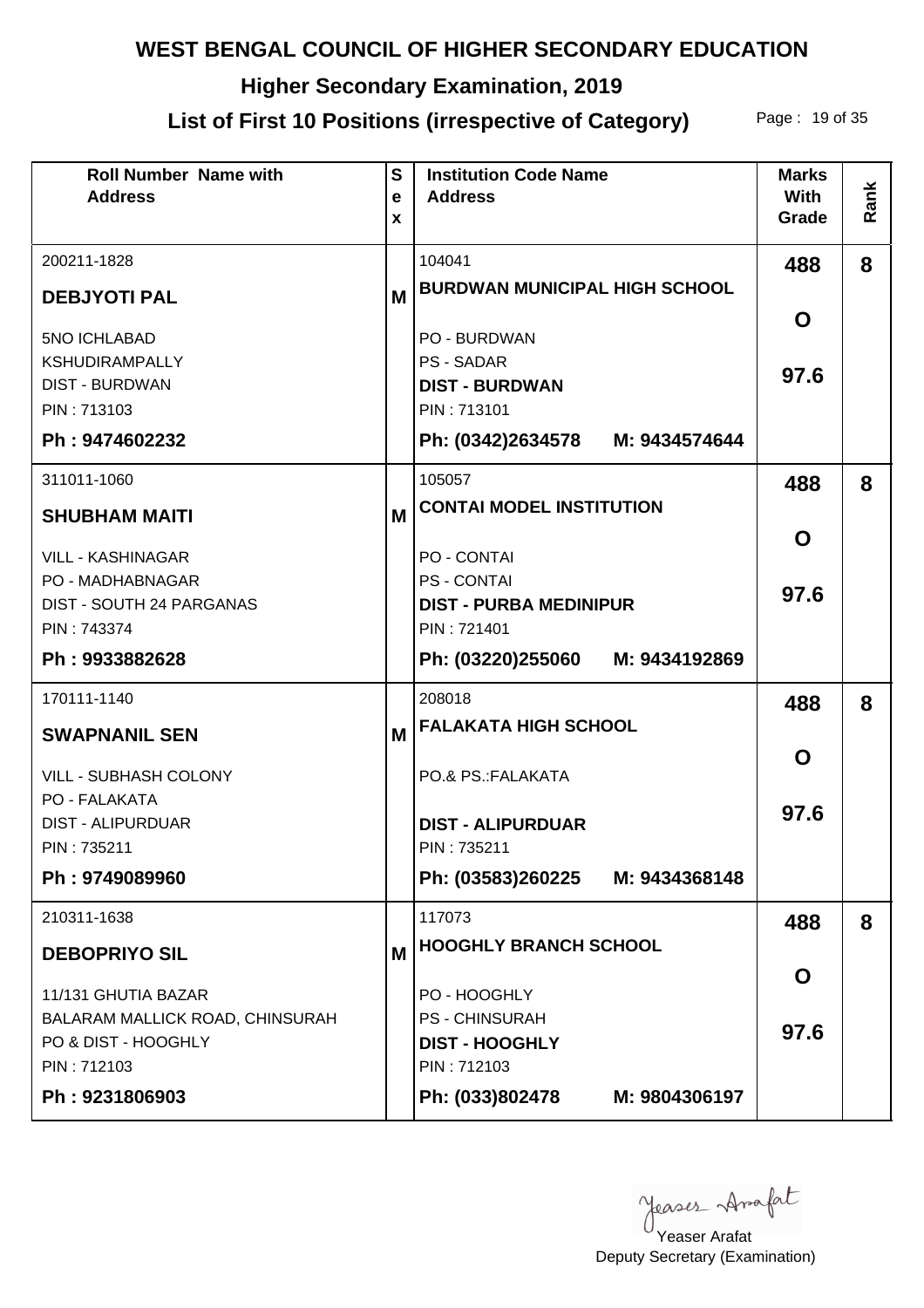# **Higher Secondary Examination, 2019**

# List of First 10 Positions (irrespective of Category) Page: 20 of 35

| <b>Roll Number Name with</b><br><b>Address</b>         | $\mathbf{s}$<br>$\mathbf e$<br>X | <b>Institution Code Name</b><br><b>Address</b>         | <b>Marks</b><br><b>With</b><br>Grade | Rank |
|--------------------------------------------------------|----------------------------------|--------------------------------------------------------|--------------------------------------|------|
| 140221-1321                                            |                                  | 109010                                                 | 488                                  | 8    |
| <b>MADHURIMA DUTTA</b>                                 | F                                | <b>KALIAGANJ PARBATI SUNDARI HIGH</b><br><b>SCHOOL</b> | O                                    |      |
| <b>SCHOOL PARA</b>                                     |                                  | PO - KALIYAGANJ                                        |                                      |      |
| KALIYAGANJ<br><b>DIST - UTTAR DINAJPUR</b>             |                                  | <b>DIST - UTTAR DINAJPUR</b>                           | 97.6                                 |      |
| PIN: 733129                                            |                                  | PIN: 733129                                            |                                      |      |
| Ph: 9475610205                                         |                                  | Ph: (03523)261477 M: 9434325355                        |                                      |      |
| 430511-1523                                            |                                  | 112069                                                 | 488                                  | 8    |
| <b>AYAN CHAKRABORTY</b>                                | M                                | KALYANI UNIVERSITY EXPERIMENTAL<br>H.S                 | O                                    |      |
| B-5/99, KALYANI                                        |                                  | <b>PO - KALYANI</b>                                    |                                      |      |
| <b>DIST - NADIA</b>                                    |                                  | P.S.: KALYANI<br><b>DIST - NADIA</b>                   | 97.6                                 |      |
| PIN: 741235                                            |                                  | PIN: 741235                                            |                                      |      |
| Ph: 9883095941                                         |                                  | Ph: (03325)25826113                                    |                                      |      |
| 452511-1334                                            |                                  | 102371                                                 | 488                                  | 8    |
| <b>ADITYA BASU</b>                                     | M                                | <b>KAUTALA R K A HIGH SCHOOL</b>                       |                                      |      |
| VILL + PO - KASHINAGAR                                 |                                  | P.O.: KAUTALA                                          | O                                    |      |
|                                                        |                                  | P.S.: RAIDIGHI                                         | 97.6                                 |      |
| DIST - SOUTH 24 PGS<br>PIN: 743349                     |                                  | <b>DIST - SOUTH 24 PARAGANAS</b><br>PIN: 743349        |                                      |      |
| Ph: 9932598464                                         |                                  | M: 9733945762                                          |                                      |      |
| 420411-1246                                            |                                  | 106241                                                 | 488                                  | 8    |
| <b>KAZI FAIAZ AHMAD</b>                                | M                                | KHALATPUR HIGH MADRASAH (H.S.)                         |                                      |      |
| <b>VILL - BANDPUR</b>                                  |                                  | <b>PO - DIHIBHURSUT</b>                                | O                                    |      |
| PO - BANDPUR, PS - CHANDITALA<br><b>DIST - HOOGHLY</b> |                                  | <b>DIST - HOWRAH</b>                                   | 97.6                                 |      |
| PIN: 712701                                            |                                  | PIN: 712408                                            |                                      |      |
| Ph: 09932535985                                        |                                  | Ph: (03214)257235<br>M: 9433011730                     |                                      |      |

Yeaser Arafat

Deputy Secretary (Examination)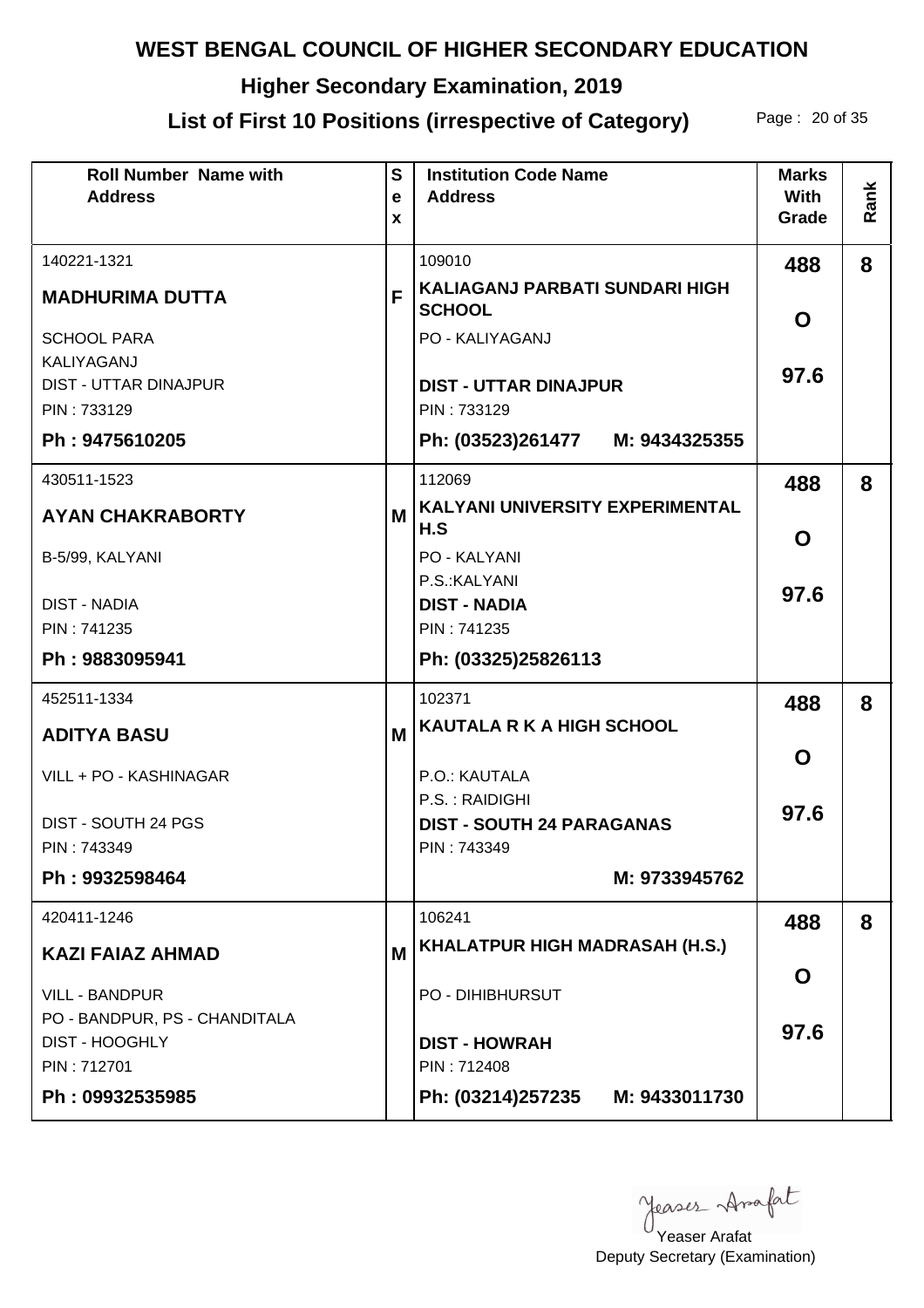# **Higher Secondary Examination, 2019**

# List of First 10 Positions (irrespective of Category) Page: 21 of 35

| <b>Roll Number Name with</b><br><b>Address</b> | $\mathbf{s}$<br>$\mathbf e$ | <b>Institution Code Name</b><br><b>Address</b>                    | <b>Marks</b><br><b>With</b> | Rank |
|------------------------------------------------|-----------------------------|-------------------------------------------------------------------|-----------------------------|------|
|                                                | X                           |                                                                   | Grade                       |      |
| 211011-1714                                    |                             | 117238                                                            | 488                         | 8    |
| <b>SAYANTAN SAHA</b>                           | M                           | <b>MAHESH SRI RAMKRISHNA ASHRAM</b><br><b>VIDYALAYA (H S)</b>     | O                           |      |
| 237/1 SHIBTALA STREET                          |                             | <b>40 SRI RAMKRISHNA ROAD</b>                                     |                             |      |
| <b>BHADRAKALI</b><br><b>DIST - HOOGHLY</b>     |                             | PO - RISHRA<br><b>DIST - HOOGHLY</b>                              | 97.6                        |      |
| PIN: 712232                                    |                             | PIN: 712248                                                       |                             |      |
| Ph: 9748742295                                 |                             | Ph: (033)26520744 M: 9830176838                                   |                             |      |
| 130411-1367                                    |                             | 108034                                                            | 488                         | 8    |
| <b>ABHIJIT GUPTA</b>                           | M                           | <b>MOYNAGURI HIGH SCHOOL</b>                                      |                             |      |
| <b>HOSPITALPARA</b>                            |                             | PO.& PS.: MOYNAGURI                                               | O                           |      |
| <b>PO - MAYNAGURI</b>                          |                             |                                                                   | 97.6                        |      |
| <b>DIST - JALPAIGURI</b><br>PIN: 735224        |                             | <b>DIST - JALPAIGURI</b><br>PIN: 735224                           |                             |      |
| Ph: 9679020872                                 |                             | Ph: (03561)233067 M: 9733311830                                   |                             |      |
|                                                |                             |                                                                   |                             |      |
| 450811-1553                                    |                             | 102275                                                            |                             |      |
|                                                |                             |                                                                   | 488                         | 8    |
| <b>MOULINDU KUNDU</b>                          | M                           | <b>NARENDRAPUR RAMAKRISHNA</b>                                    |                             |      |
| 80 ARYA VIDYALAYA ROAD                         |                             | <b>MISSION VIDYALAYA (RESIDENTIAL)</b><br><b>PO - NARENDRAPUR</b> | O                           |      |
| <b>PS-GARFA</b>                                |                             |                                                                   |                             |      |
| <b>KOLKATA</b>                                 |                             | <b>DIST - SOUTH 24 PARGANAS</b>                                   | 97.6                        |      |
| PIN: 700078                                    |                             | PIN: 700103                                                       |                             |      |
| Ph: 8582935247                                 |                             | Ph: (033)24772206 M: 9007085285                                   |                             |      |
| 400111-1308                                    |                             | 101387                                                            | 488                         | 8    |
| <b>RIDDHIMAN BISWAS</b>                        | M                           | <b>PATHFINDER HS PUBLIC SCHOOL,</b><br><b>JODHPURPARK</b>         |                             |      |
| SHYAMRAYER BAZAR                               |                             | <b>188 JODHPURPARK</b>                                            | O                           |      |
| <b>PO - BISHNUPUR</b>                          |                             |                                                                   | 97.6                        |      |
| <b>DIST - BANKURA</b>                          |                             | <b>DIST-KOLKATA</b>                                               |                             |      |
| PIN: 722122<br>Ph: 9475978562                  |                             | PIN: 700068<br>Ph: (033)24140095                                  |                             |      |

Yeaser Arafat

Deputy Secretary (Examination)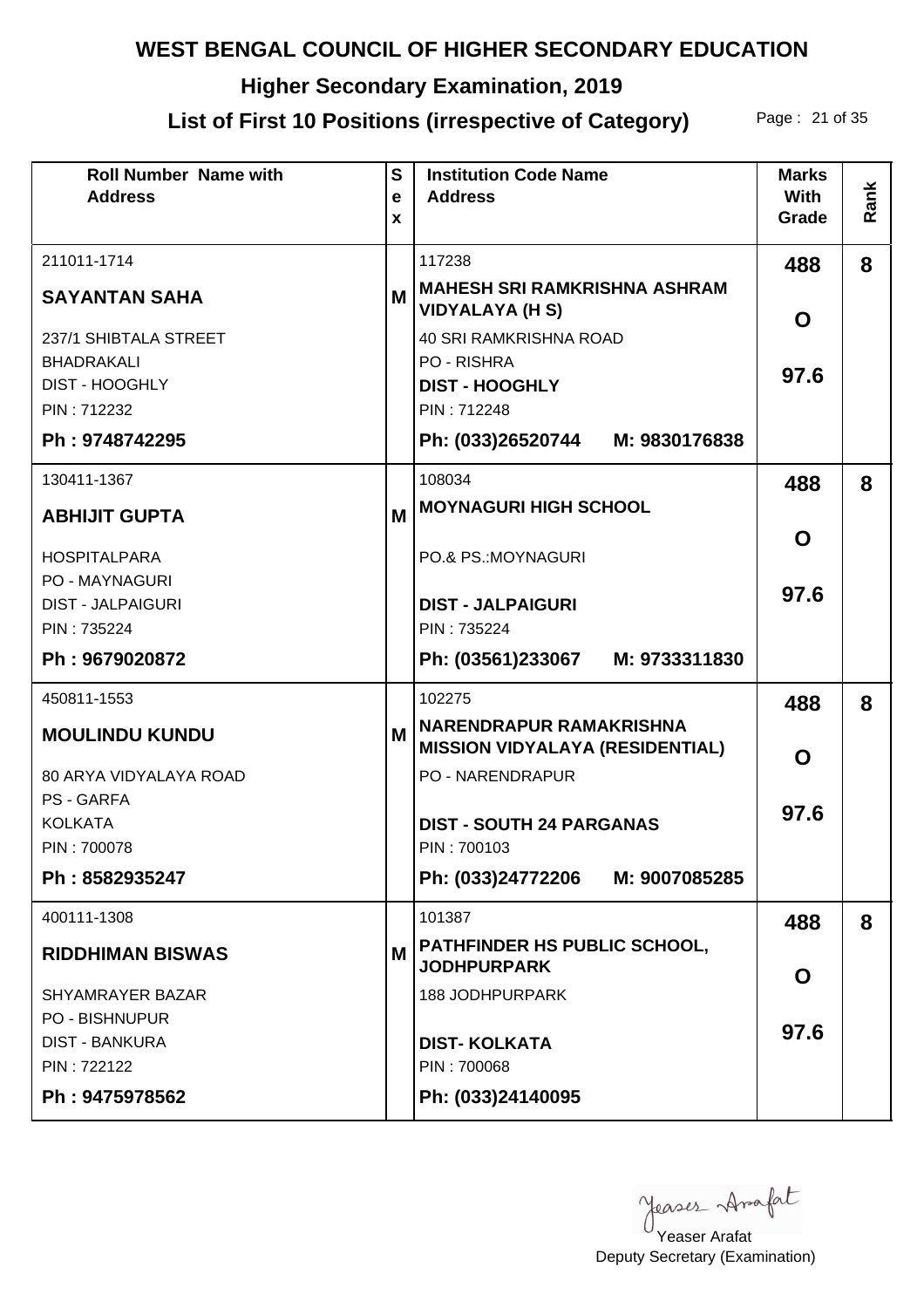# **Higher Secondary Examination, 2019**

# List of First 10 Positions (irrespective of Category) Page: 22 of 35

| <b>Roll Number Name with</b><br><b>Address</b>                             | $\mathbf{s}$<br>e<br>X | <b>Institution Code Name</b><br><b>Address</b>                    | <b>Marks</b><br><b>With</b><br>Grade | Rank |
|----------------------------------------------------------------------------|------------------------|-------------------------------------------------------------------|--------------------------------------|------|
| 140121-1604                                                                |                        | 109014                                                            | 488                                  | 8    |
| <b>SHINE ALAM</b>                                                          | F                      | <b>RAIGANJ CORONATION HIGH SCHOOL</b>                             |                                      |      |
| VILL - DOHOL<br>PO - KEOTAL<br><b>DIST - UTTAR DINAJPUR</b><br>PIN: 733123 |                        | PO & PS - RAIGANJ<br><b>DIST - UTTAR DINAJPUR</b><br>PIN: 733134  | O<br>97.6                            |      |
| Ph: 9434962423                                                             |                        | Ph: (03523)252756 M: 9434052757                                   |                                      |      |
| 160411-1211                                                                |                        | 111082                                                            | 488                                  | 8    |
| <b>SOUMIK SARKAR</b>                                                       | M                      | <b>RAMAKRISHNA MISSION</b><br><b>VIVEKANANDA VIDYAMANDIR</b>      | O                                    |      |
| <b>BS ROAD MALDA</b><br>PO - MALDA<br><b>DIST - MALDA</b>                  |                        | PO - MALDA<br><b>BLOCK - ENGLISH BAZAR</b><br><b>DIST - MALDA</b> | 97.6                                 |      |
| PIN: 732101<br>Ph: 9474313019                                              |                        | PIN: 732101<br>Ph: (03512)252850                                  |                                      |      |
| 203121-1232                                                                |                        | 104178                                                            | 488                                  | 8    |
| <b>SHREYA DAS</b>                                                          | F                      | <b>RAMNAGAR HIGH SCHOOL</b>                                       |                                      |      |
| <b>VILL - HATMADHABPUR</b>                                                 |                        | <b>PO - UTTAR RAMNAGAR</b>                                        | O                                    |      |
| <b>PO - UTTAR RAMNAGAR</b><br><b>DIST - PURBA BARDHAMAN</b><br>PIN: 713152 |                        | <b>DIST - BURDWAN</b><br>PIN: 713152                              | 97.6                                 |      |
| Ph: 9531640685                                                             |                        | Ph: (03452)252271 M: 9434323068                                   |                                      |      |
| 220921-1067                                                                |                        | 114120                                                            | 487                                  | 9    |
| <b>ISHITA CHATTOPADHYAY</b>                                                | F                      | <b>CHHANDAR GOURI SANKAR HIGH</b><br><b>SCHOOL</b>                | O                                    |      |
| <b>VILL - CHHANDAR</b>                                                     |                        | <b>PO - CHHANDAR</b>                                              |                                      |      |
| <b>PO - CHHANDAR</b><br><b>DIST - BANKURA</b>                              |                        | <b>DIST - BANKURA</b>                                             | 97.4                                 |      |
| PIN: 722203                                                                |                        | PIN: 722203<br>Ph: (03241)259606<br>M: 9434519577                 |                                      |      |

yeases Anafat

Deputy Secretary (Examination) Yeaser Arafat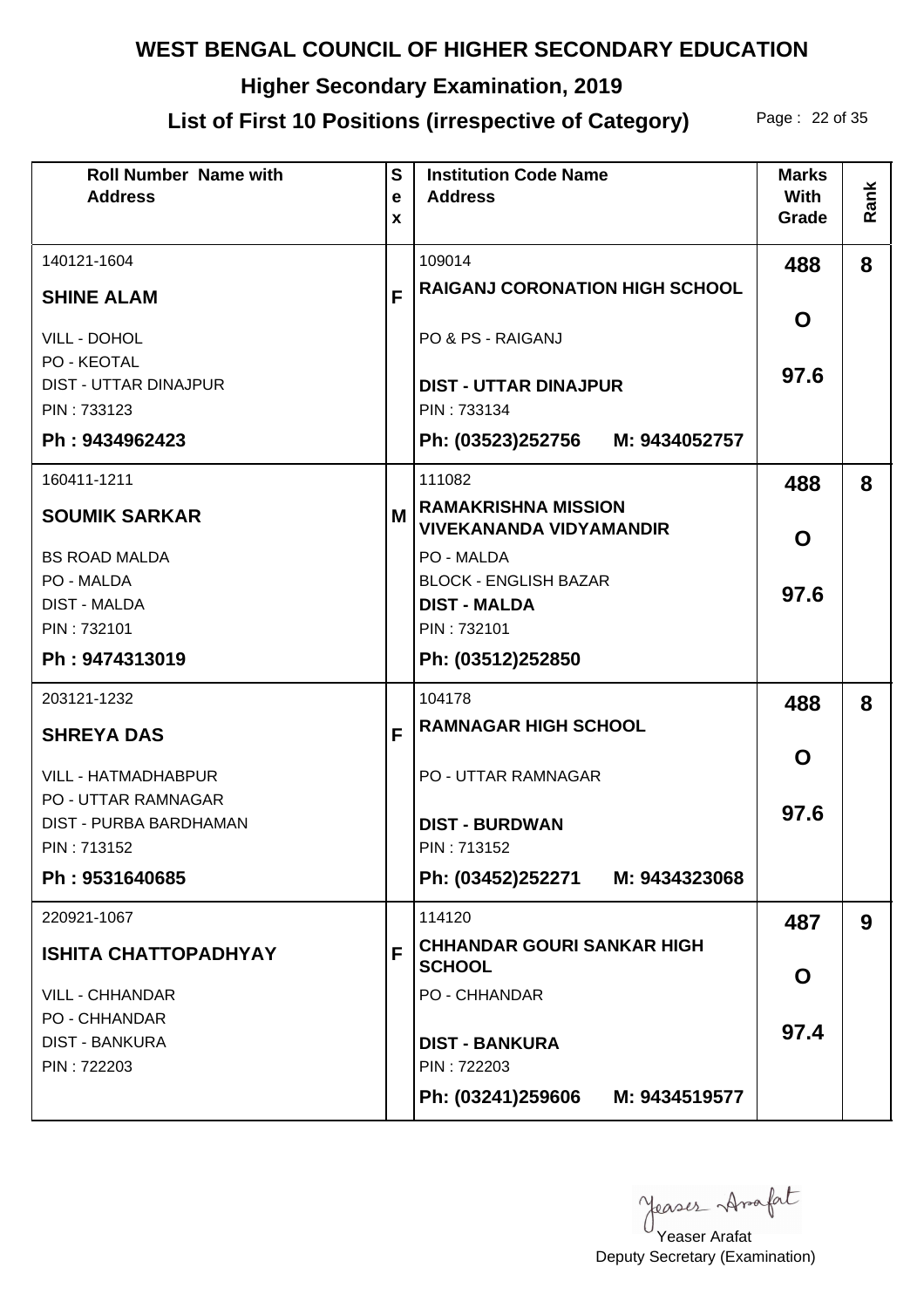# **Higher Secondary Examination, 2019**

## List of First 10 Positions (irrespective of Category) Page: 23 of 35

| <b>Roll Number Name with</b><br><b>Address</b>             | $\mathbf{s}$<br>e<br>X | <b>Institution Code Name</b><br><b>Address</b>                           | <b>Marks</b><br><b>With</b><br>Grade | Rank |
|------------------------------------------------------------|------------------------|--------------------------------------------------------------------------|--------------------------------------|------|
| 330421-1028                                                |                        | 305315                                                                   | 487                                  | 9    |
| <b>ISHITA PANDA</b>                                        | F                      | DUBRA ADARSHA VIDYAMANDIR HIGH<br><b>SCHOOL</b>                          | O                                    |      |
| <b>VILL - NUNIA</b>                                        |                        | PO - DUBRA                                                               |                                      |      |
| PO - GIDHNI, PS - JAMBONI<br><b>DIST - JHARGRAM</b>        |                        | <b>DIST - JHARGRAM</b>                                                   | 97.4                                 |      |
| PIN: 721505                                                |                        | PIN: 721505                                                              |                                      |      |
| Ph: 8145318210                                             |                        | Ph: (03221)265234 M: 8016772057                                          |                                      |      |
| 312121-1541                                                |                        | 105425                                                                   | 487                                  | 9    |
| <b>DISHIKA MANNA</b>                                       | F                      | <b>GOPALGANJ PRIYANATH BANI</b><br><b>BHABAN (HIGH)</b>                  | O                                    |      |
| <b>VILL - KAKDIHI</b>                                      |                        | PO - MECHADA                                                             |                                      |      |
| PO - MECHADA<br><b>DIST - PURBA MEDINIPUR</b>              |                        | <b>DIST - PURBA MEDINIPUR</b>                                            | 97.4                                 |      |
| PIN: 721137                                                |                        | PIN: 721137                                                              |                                      |      |
| Ph: 9609305481                                             |                        | Ph: (03228)250827 M: 9434996214                                          |                                      |      |
| 450811-1525                                                |                        | 102275                                                                   | 487                                  | 9    |
| <b>SAYAN PAN</b>                                           | M                      | <b>NARENDRAPUR RAMAKRISHNA</b><br><b>MISSION VIDYALAYA (RESIDENTIAL)</b> | O                                    |      |
| VILL + PO - GOPINATHPUR                                    |                        | <b>PO - NARENDRAPUR</b>                                                  |                                      |      |
| <b>PS - KOTULPUR</b><br><b>DIST - BANKURA</b>              |                        | <b>DIST - SOUTH 24 PARGANAS</b>                                          | 97.4                                 |      |
| PIN: 722161                                                |                        | PIN: 700103                                                              |                                      |      |
| Ph: 8001279776                                             |                        | Ph: (033)24772206 M: 9007085285                                          |                                      |      |
| 140311-1757                                                |                        | 109007                                                                   | 487                                  | 9    |
| <b>SUBHAM PAUL</b>                                         | M                      | <b>ISLAMPUR HIGH SCHOOL</b>                                              |                                      |      |
| <b>VILL - RABINDRAPALLY</b>                                |                        | PO & PS - ISLAMPUR                                                       | O                                    |      |
| PO - SRIKRISHNAPUR, PS - ISLAMPUR<br>DIST - UTTAR DINAJPUR |                        | <b>DIST - UTTAR DINAJPUR</b>                                             | 97.4                                 |      |
| PIN: 733202                                                |                        | PIN: 733202                                                              |                                      |      |
| Ph: 09134597031                                            |                        | Ph: (03526)255029 M: 9434512194                                          |                                      |      |

yeases Anafat

Deputy Secretary (Examination) Yeaser Arafat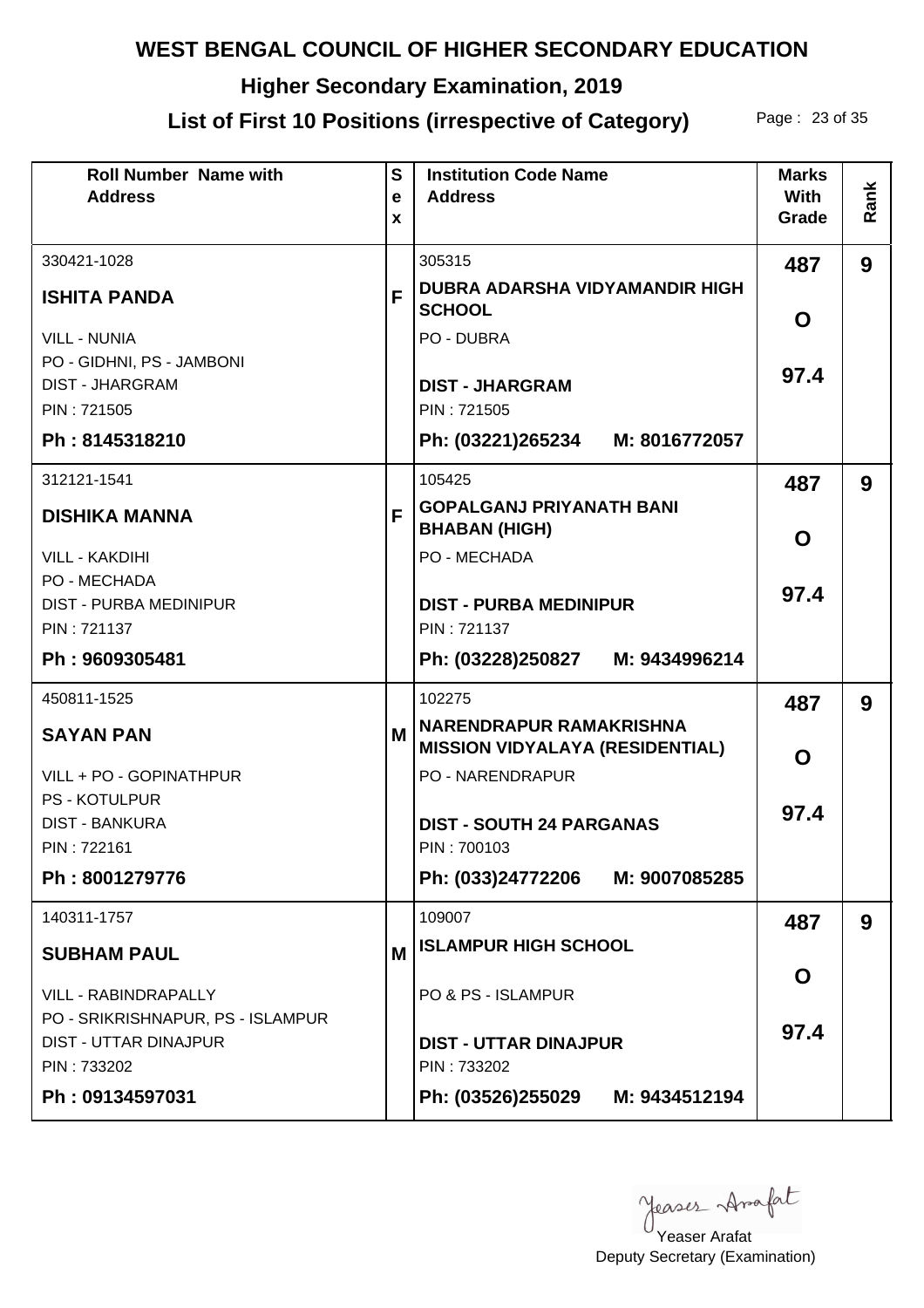# **Higher Secondary Examination, 2019**

## List of First 10 Positions (irrespective of Category) Page: 24 of 35

| <b>Roll Number Name with</b><br><b>Address</b> | $\mathbf{s}$<br>e<br>X | <b>Institution Code Name</b><br><b>Address</b> | <b>Marks</b><br><b>With</b><br>Grade | Rank |
|------------------------------------------------|------------------------|------------------------------------------------|--------------------------------------|------|
|                                                |                        |                                                |                                      |      |
| 330111-1297                                    |                        | 305085<br><b>JHARGRAM K. K. INSTITUTION</b>    | 487                                  | 9    |
| <b>RITAPRIYA PRADHAN</b>                       | M                      |                                                | O                                    |      |
| <b>NEAR OLD SETTLEMENT</b>                     |                        | <b>PO - JHARGRAM</b>                           |                                      |      |
| <b>RAGHUNATHPUR</b><br><b>DIST - JHARGRAM</b>  |                        | <b>PS - JHARGRAM</b><br><b>DIST - JHARGRAM</b> | 97.4                                 |      |
| PIN: 721507                                    |                        | PIN: 721507                                    |                                      |      |
| Ph: 9732917635                                 |                        | Ph: (03221)255049 M: 9679410210                |                                      |      |
| 160521-1020                                    |                        | 111052                                         | 487                                  | 9    |
| <b>SOMA SAHA</b>                               | F                      | <b>MANIKCHAK SIKSHA NIKETAN (10+2)</b>         |                                      |      |
| <b>VILL - DHARMUTOLA</b>                       |                        | <b>PO - MANIKCHAK</b>                          | O                                    |      |
| <b>PO - MATHURAPUR</b>                         |                        |                                                | 97.4                                 |      |
| <b>DIST - MALDA</b><br>PIN: 732203             |                        | <b>DIST - MALDA</b><br>PIN: 732202             |                                      |      |
| Ph: 9681970113                                 |                        | Ph: (03512)22393 M: 9475390447                 |                                      |      |
| 320411-1053                                    |                        | 205108                                         | 487                                  | 9    |
| <b>KOUSTAV CHAKRABORTY</b>                     | M                      | <b>MIDNAPORE COLLEGIATE SCHOOL</b>             |                                      |      |
|                                                |                        |                                                | O                                    |      |
| <b>SARATPALLI</b><br><b>MIDNAPORE</b>          |                        | <b>PO - MIDNAPORE</b><br><b>PS - KOTOWALI</b>  |                                      |      |
|                                                |                        | <b>DIST - PASCHIM MIDNAPORE</b>                | 97.4                                 |      |
| PIN: 721101                                    |                        | PIN: 721101                                    |                                      |      |
| Ph: 9434616149                                 |                        | Ph: (03222)263258 M: 9434193136                |                                      |      |
| 213921-1057                                    |                        | 117130                                         | 487                                  | 9    |
| <b>PRIYA MURALI</b>                            | F                      | <b>MUTHADANGA R K HIGH SCHOOL</b>              |                                      |      |
| <b>VILL - SARAIGHATA</b>                       |                        | PO - MAYAPUR                                   | O                                    |      |
| PO - MAYAPUR                                   |                        |                                                | 97.4                                 |      |
| <b>DIST - HOOGHLY</b><br>PIN: 712413           |                        | <b>DIST - HOOGHLY</b><br>PIN: 712413           |                                      |      |
| Ph: 9091219047                                 |                        | Ph: 7001804205<br>M: 9434651879                |                                      |      |
|                                                |                        |                                                |                                      |      |

yeases Anafat

Deputy Secretary (Examination) Yeaser Arafat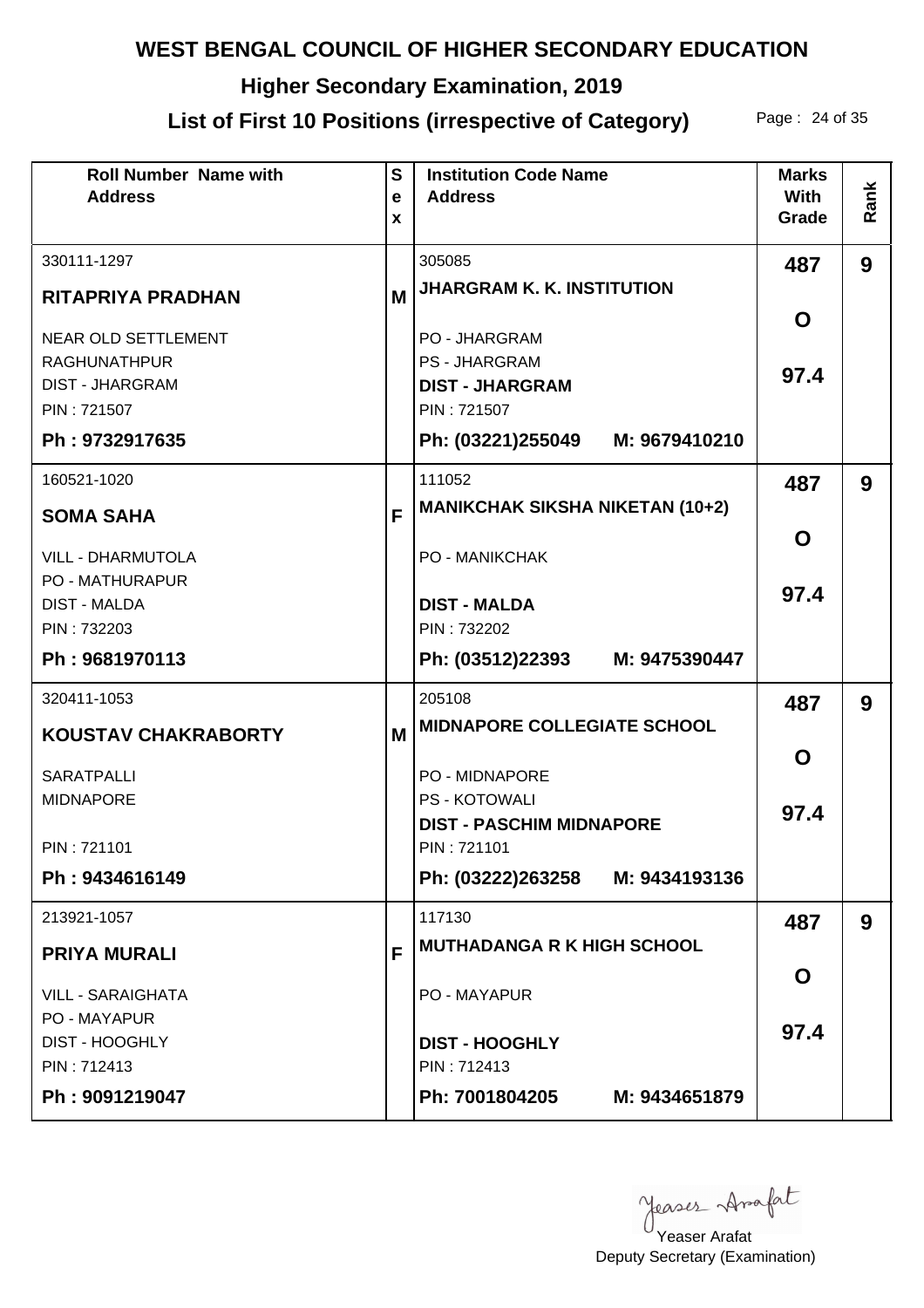# **Higher Secondary Examination, 2019**

# List of First 10 Positions (irrespective of Category) Page: 25 of 35

| <b>Roll Number Name with</b><br><b>Address</b>         | S<br>e<br>X | <b>Institution Code Name</b><br><b>Address</b>              | <b>Marks</b><br><b>With</b><br>Grade | Rank |
|--------------------------------------------------------|-------------|-------------------------------------------------------------|--------------------------------------|------|
| 314321-1024                                            |             | 105076                                                      | 487                                  | 9    |
| <b>SURYATAPA SANTRA</b>                                | F           | <b>HANSCHARA MRITYUNJOY</b><br><b>DHANANJAY HIGH SCHOOL</b> | O                                    |      |
| <b>VILL - ROYPUR</b>                                   |             | <b>PO - HANSCHARA</b><br><b>PS - CHANDIPUR</b>              |                                      |      |
| <b>PO - BARAGHUNI</b><br><b>DIST - PURBA MEDINIPUR</b> |             | <b>DIST - PURBA MEDINIPUR</b>                               | 97.4                                 |      |
| PIN: 721656                                            |             | PIN: 721625                                                 |                                      |      |
| Ph: 9734683875                                         |             | Ph: (03228)272501 M: 9434506998                             |                                      |      |
| 450811-1546                                            |             | 102275<br>NARENDRAPUR RAMAKRISHNA                           | 487                                  | 9    |
| <b>MAINAK JANA</b>                                     | M           | <b>MISSION VIDYALAYA (RESIDENTIAL)</b>                      | O                                    |      |
| VILL + PO - NARANDA<br><b>PS - PANSKURA</b>            |             | <b>PO - NARENDRAPUR</b>                                     |                                      |      |
| <b>DIST - PURBA MEDINIPUR</b>                          |             | <b>DIST - SOUTH 24 PARGANAS</b>                             | 97.4                                 |      |
| PIN: 721139                                            |             | PIN: 700103                                                 |                                      |      |
| Ph: 9932881230                                         |             | Ph: (033)24772206<br>M: 9007085285                          |                                      |      |
| 300121-1076                                            |             | 113038                                                      | 487                                  | 9    |
| <b>ASMITA CHATTERJEE</b>                               | F           | PURULIA GOVT. GIRLS' (H.S.) SCHOOL                          |                                      |      |
| S C SEN ROAD                                           |             | <b>PO - PURULIA</b>                                         | O                                    |      |
| SARADA PALLI NILKUTHIDANGA<br><b>DIST - PURULIA</b>    |             | <b>PS - PURULIA</b><br><b>DIST - PURULIA</b>                | 97.4                                 |      |
| PIN: 723101                                            |             | PIN: 723101                                                 |                                      |      |
| Ph: 8972839473                                         |             | Ph: (03252)222317 M: 9434246802                             |                                      |      |
| 140121-1591                                            |             | 109014                                                      | 487                                  | 9    |
| <b>PRITILATA RAJBANSHI</b>                             | F           | <b>RAIGANJ CORONATION HIGH SCHOOL</b>                       |                                      |      |
| <b>WEST BIRNAGAR</b>                                   |             | PO & PS - RAIGANJ                                           | O                                    |      |
| <b>PO - RAIGANJ</b><br><b>DIST - UTTAR DINAJPUR</b>    |             | <b>DIST - UTTAR DINAJPUR</b>                                | 97.4                                 |      |
| PIN: 733134                                            |             | PIN: 733134                                                 |                                      |      |
| Ph: 9932816679                                         |             | Ph: (03523)252756 M: 9434052757                             |                                      |      |

Yeaser Arafat

Deputy Secretary (Examination)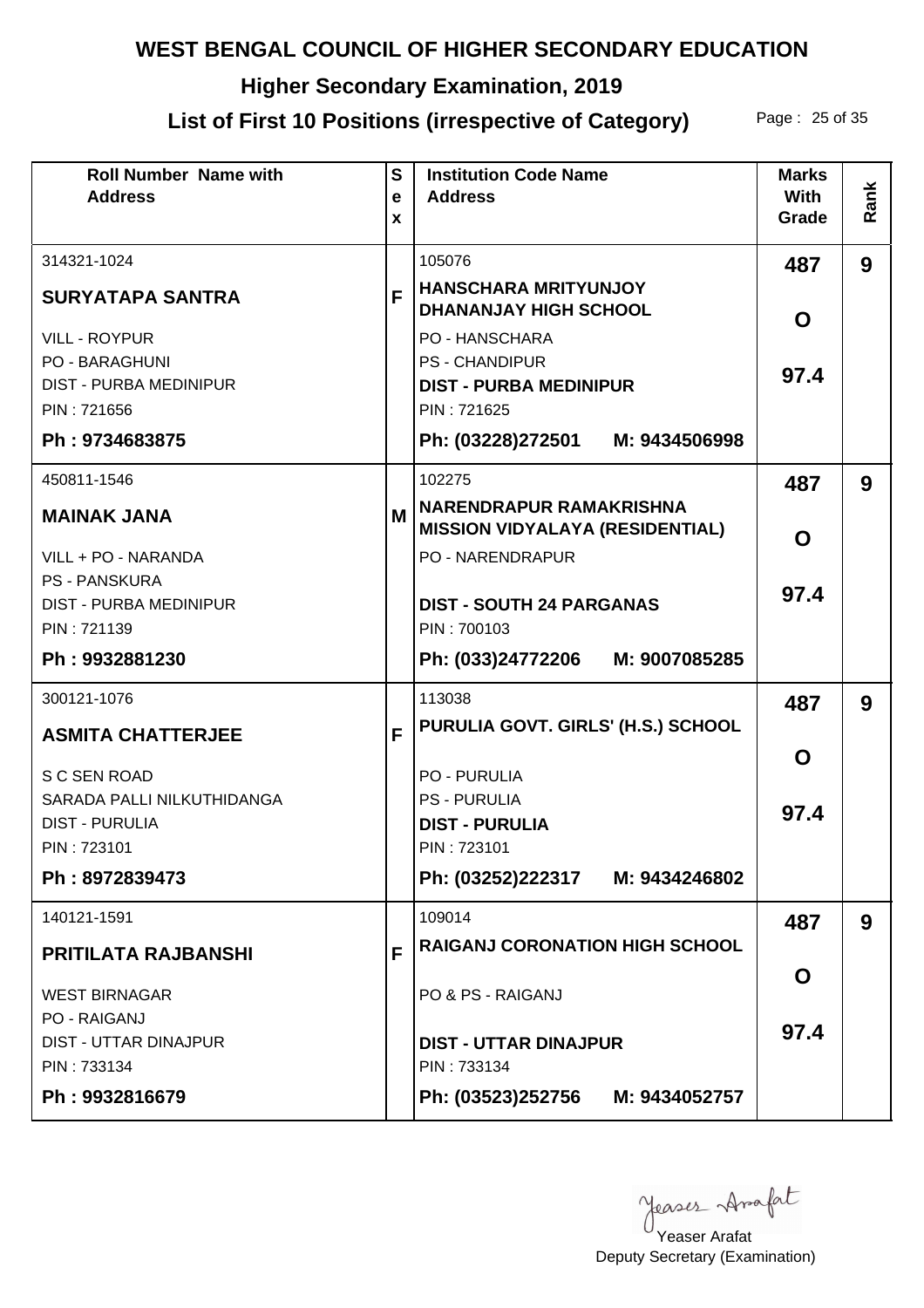# **Higher Secondary Examination, 2019**

# List of First 10 Positions (irrespective of Category) Page: 26 of 35

| <b>Roll Number Name with</b><br><b>Address</b>                  | S<br>e<br>X | <b>Institution Code Name</b><br><b>Address</b>              | <b>Marks</b><br>With<br>Grade | Rank |
|-----------------------------------------------------------------|-------------|-------------------------------------------------------------|-------------------------------|------|
| 461511-1485                                                     |             | 103463                                                      | 487                           | 9    |
| <b>SOUMYADEEP KHAN</b>                                          | М           | <b>RAMAKRISHNA MISSION BOYS' HOME</b><br><b>HIGH SCHOOL</b> | O                             |      |
| BIVA APARTMENT 2C ICHAPUR MANICKTALA                            |             | PO - RAHARA                                                 |                               |      |
| PO - NABABGUNJ<br>NORTH 24 PGS                                  |             | <b>DIST - 24 PARGANAS (N)</b>                               | 97.4                          |      |
| PIN: 743144                                                     |             | PIN: 700118                                                 |                               |      |
| Ph: 09230267043                                                 |             | Ph: (033)25236969 M: 9432407767                             |                               |      |
| 320711-1272                                                     |             | 205507                                                      | 487                           | 9    |
| <b>SUMAN MAHATA</b>                                             | М           | <b>RAMAKRISHNA MISSION</b><br><b>VIDYABHABAN</b>            | O                             |      |
| <b>VILL - KOTALKULI</b>                                         |             | <b>PO - MIDNAPORE</b>                                       |                               |      |
| PO - SAIYEDPORE PS - SALBONI<br><b>DIST - PASCHIM MEDINIPUR</b> |             | <b>DIST - PASCHIM MIDNAPORE</b>                             | 97.4                          |      |
| PIN: 721147                                                     |             | PIN: 721101                                                 |                               |      |
| Ph: 9732965925                                                  |             | Ph: (03222)275760 M: 8013414447                             |                               |      |
| 211021-1553                                                     |             | 117102                                                      | 487                           | 9    |
| <b>SOMLAGNA CHATTERJEE</b>                                      | F           | <b>SERAMPORE GIRLS' HIGH SCHOOL</b>                         |                               |      |
| 22/B, R. K. BYE LANE                                            |             | 8, J N LAHIRI ROAD                                          | O                             |      |
| <b>SERAMPORE</b>                                                |             | PO & PS - SERAMPORE                                         | 97.4                          |      |
| <b>DIST - HOOGHLY</b>                                           |             | <b>DIST - HOOGHLY</b>                                       |                               |      |
| PIN: 712204<br>Ph: 8420282147                                   |             | PIN: 712201                                                 |                               |      |
|                                                                 |             | Ph: (033)6622876 M: 9433289073                              |                               |      |
| 140121-1623                                                     |             | 109014                                                      | 487                           | 9    |
| <b>HAIMANTIKA KARMAKER</b>                                      | F           | <b>RAIGANJ CORONATION HIGH SCHOOL</b>                       |                               |      |
| <b>UDAYPUR KARNAJORA</b>                                        |             | PO & PS - RAIGANJ                                           | O                             |      |
| <b>RAIGANJ</b><br><b>DIST - UTTAR DINAJPUR</b>                  |             | <b>DIST - UTTAR DINAJPUR</b>                                | 97.4                          |      |
| PIN: 733130                                                     |             | PIN: 733134                                                 |                               |      |
| Ph: 9434355848                                                  |             | Ph: (03523)252756 M: 9434052757                             |                               |      |

yeases Anafat

Deputy Secretary (Examination) Yeaser Arafat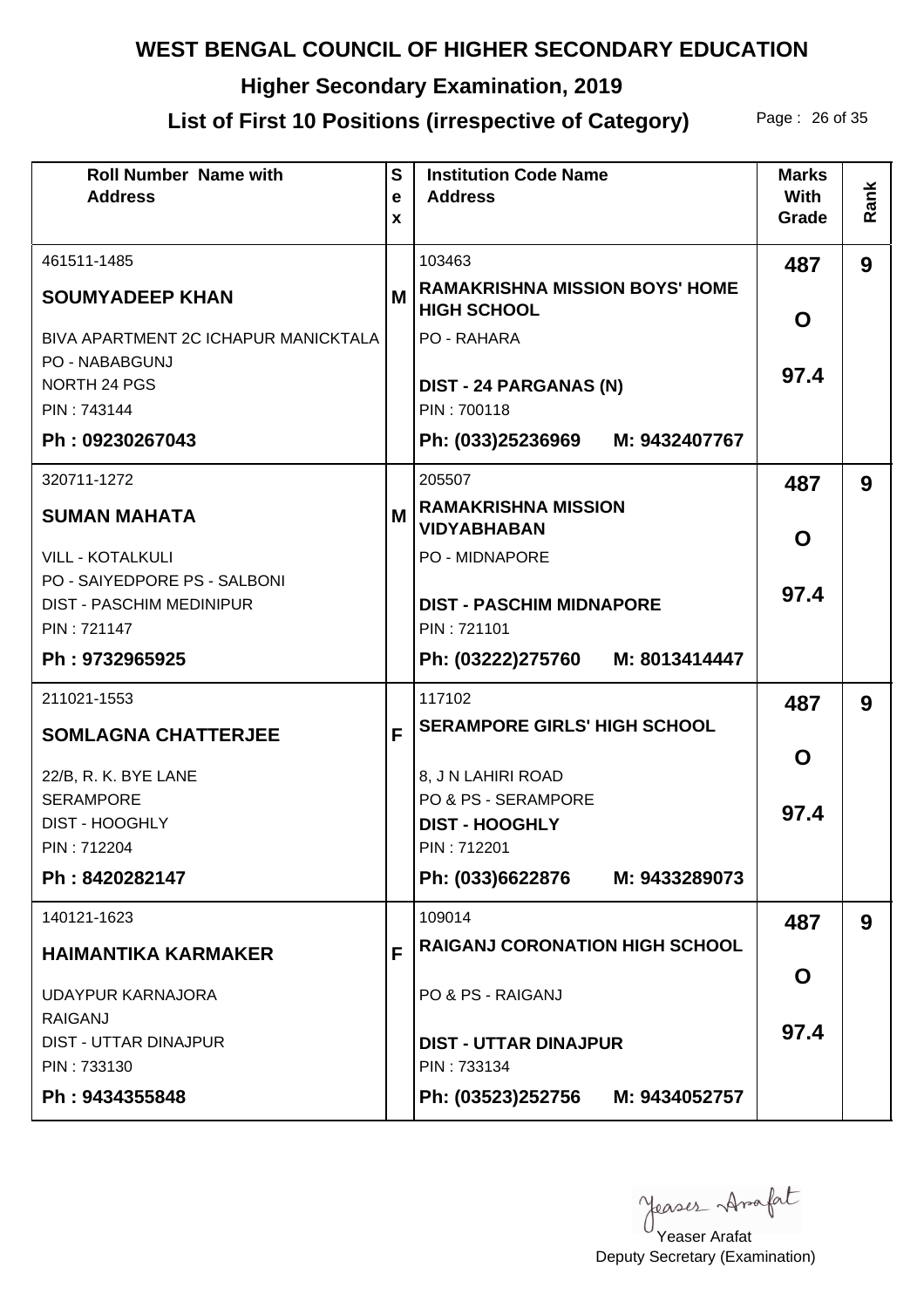# **Higher Secondary Examination, 2019**

## List of First 10 Positions (irrespective of Category) Page: 27 of 35

| <b>Roll Number Name with</b><br><b>Address</b>     | $\mathbf{s}$<br>e<br>X | <b>Institution Code Name</b><br><b>Address</b>                 | <b>Marks</b><br><b>With</b><br>Grade | Rank |
|----------------------------------------------------|------------------------|----------------------------------------------------------------|--------------------------------------|------|
| 110511-1488                                        |                        | 207045                                                         | 487                                  | 9    |
| <b>ANIKET GHOSH</b>                                | М                      | SILIGURI BARADAKANTA VIDYAPITH<br>(H.S.)                       | O                                    |      |
| 128/11 B R AMBEDKAR SARANI                         |                        | <b>PO - SILIGURI</b>                                           |                                      |      |
| <b>PO - DEBGRAM</b><br><b>DIST - JALPAIGURI</b>    |                        | <b>DIST - DARJEELING</b>                                       | 97.4                                 |      |
| PIN: 734004                                        |                        | PIN: 734006                                                    |                                      |      |
| Ph: 8391845458                                     |                        | Ph: (0353)2597977 M: 9434327241                                |                                      |      |
| 213021-1107                                        |                        | 117108                                                         | 487                                  | 9    |
| <b>DEBOMITRA DAS</b>                               | F                      | <b>SINGUR GOLAPMOHINI MALLICK</b><br><b>GIRLS' HIGH SCHOOL</b> | O                                    |      |
| <b>VILL - GAZIPUR</b>                              |                        | <b>PO - SINGUR</b>                                             |                                      |      |
| <b>PO - DIHI RATANPUR</b><br><b>DIST - HOOGHLY</b> |                        | <b>DIST - HOOGHLY</b>                                          | 97.4                                 |      |
| PIN: 712409                                        |                        | PIN: 712409                                                    |                                      |      |
| Ph: 9874214606                                     |                        | M: 9433109830                                                  |                                      |      |
| 430511-1429                                        |                        | 112188                                                         | 487                                  | 9    |
| <b>MANAS PRATIM BISWAS</b>                         | M                      | <b>SPRINGDALE HIGH SCHOOL</b>                                  |                                      |      |
| B-9/197 KALYANI                                    |                        | <b>PO: KALYANI</b>                                             | O                                    |      |
| PO - KALYANI                                       |                        | <b>BLOCK KALYANI</b>                                           |                                      |      |
| <b>DIST - NADIA</b>                                |                        | <b>DIST - NADIA</b>                                            | 97.4                                 |      |
| PIN: 741235                                        |                        | PIN: 741235                                                    |                                      |      |
| Ph: 9477479835                                     |                        | Ph: (03325)823823 M: 9339580684                                |                                      |      |
| 461511-1486                                        |                        | 103463                                                         | 487                                  | 9    |
| <b>NILOY CHAKRABORTY</b>                           | M                      | <b>RAMAKRISHNA MISSION BOYS' HOME</b><br><b>HIGH SCHOOL</b>    | O                                    |      |
| 28(10), CENTRAL ROAD, BARRACKPORE                  |                        | PO - RAHARA                                                    |                                      |      |
| FLAT - 'SWADESHKUNJA', F-3C<br>NORTH 24 PGS        |                        | <b>DIST - 24 PARGANAS (N)</b>                                  | 97.4                                 |      |
| PIN: 700122                                        |                        | PIN: 700118                                                    |                                      |      |
| Ph: 9830611770                                     |                        | Ph: (033)25236969<br>M: 9432407767                             |                                      |      |

yeases Anafat

Deputy Secretary (Examination) Yeaser Arafat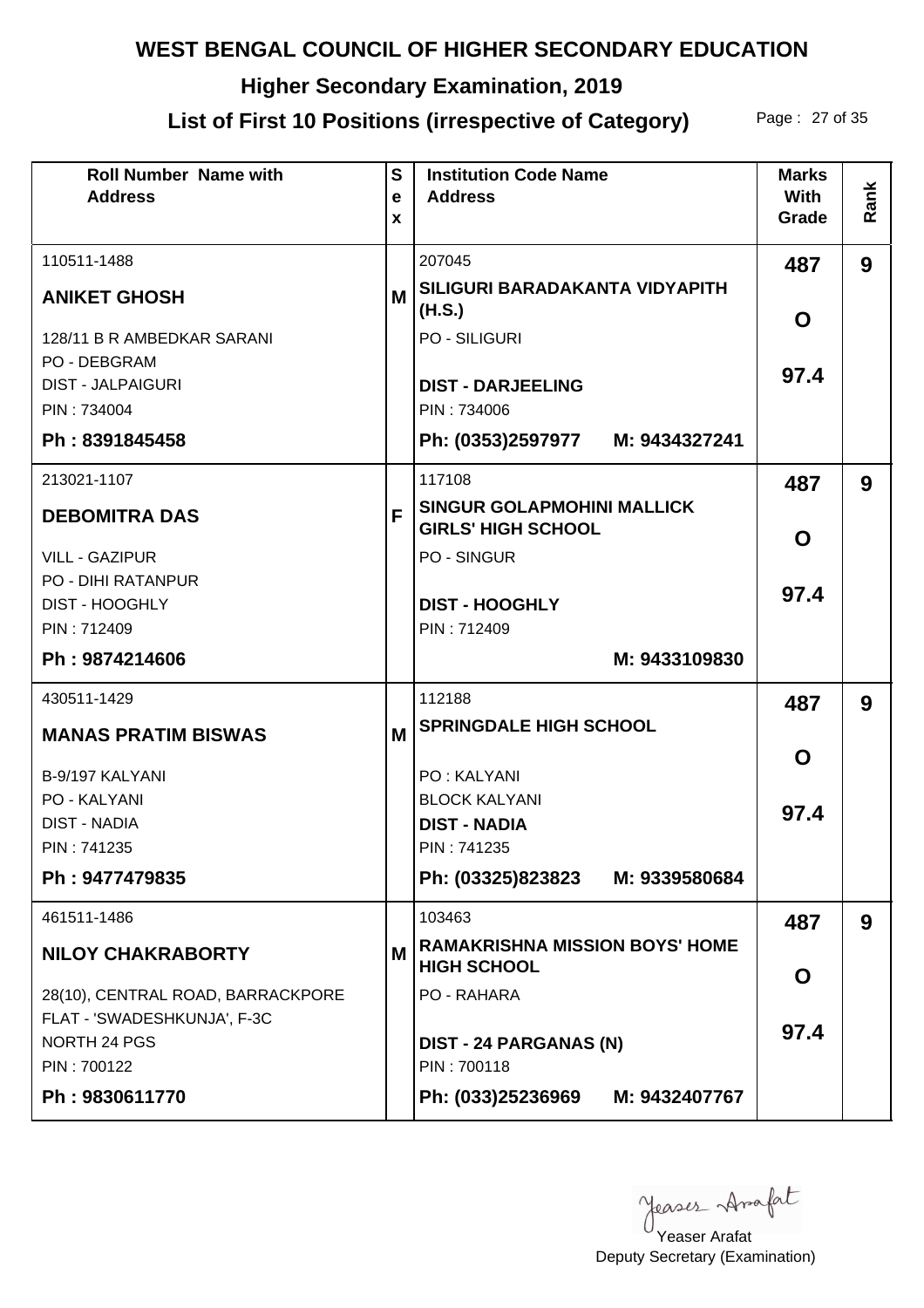# **Higher Secondary Examination, 2019**

# List of First 10 Positions (irrespective of Category) Page: 28 of 35

| <b>Roll Number Name with</b><br><b>Address</b> | S<br>e | <b>Institution Code Name</b><br><b>Address</b>              | <b>Marks</b><br><b>With</b> |      |
|------------------------------------------------|--------|-------------------------------------------------------------|-----------------------------|------|
|                                                | X      |                                                             | Grade                       | Rank |
| 120521-1390                                    |        | 110026                                                      | 487                         | 9    |
| <b>TRISHITA HASSAN</b>                         | F      | <b>SUNITY ACADEMY</b>                                       |                             |      |
| <b>RAIL GHUMTI</b><br><b>NEAR MASJID</b>       |        | PO - COOCH BEHAR                                            | O                           |      |
| DIST - COOCHBEHAR<br>PIN: 736101               |        | <b>DIST - COOCHBEHAR</b><br>PIN: 736101                     | 97.4                        |      |
| Ph: 9647533679                                 |        | Ph: (03582)222770 M: 9434413477                             |                             |      |
| 220121-1099                                    |        | 114113                                                      | 487                         | 9    |
| <b>LAXMIPRIYA PATI</b>                         | F      | <b>VIVEKANANDA SIKSHANIKETAN HIGH</b><br><b>SCHOOL</b>      | O                           |      |
| <b>PATIRDANGA</b>                              |        | PO - BHAGABANDH                                             |                             |      |
| <b>BRAHMANDIHA</b><br><b>DIST - BANKURA</b>    |        | <b>DIST - BANKURA</b>                                       | 97.4                        |      |
| PIN: 722173                                    |        | PIN: 722146                                                 |                             |      |
| Ph: 09732244878                                |        | Ph: (03242)250120 M: 9434438738                             |                             |      |
| 461511-1531                                    |        | 103463                                                      | 487                         | 9    |
| <b>AYUSH PANDIT</b>                            | M      | <b>RAMAKRISHNA MISSION BOYS' HOME</b><br><b>HIGH SCHOOL</b> | O                           |      |
| MAIN ROAD, BAKSHIRHAT                          |        | PO - RAHARA                                                 |                             |      |
| <b>TUFANGANJ</b><br><b>COOCHBEHAR</b>          |        | <b>DIST - 24 PARGANAS (N)</b>                               | 97.4                        |      |
| PIN: 736131                                    |        | PIN: 700118                                                 |                             |      |
| Ph: 9733395833                                 |        | Ph: (033)25236969 M: 9432407767                             |                             |      |
| 170321-1263                                    |        | 208009                                                      | 486                         | 10   |
| <b>SREYA SARKAR</b>                            | F      | <b>ALIPURDUAR GIRLS' HIGH SCHOOL</b>                        |                             |      |
| <b>NETAJI ROAD</b>                             |        | <b>PO - ALIPURDUAR</b>                                      | O                           |      |
| <b>COLLAGE PARA</b>                            |        | PS.: ALIPURDUAR                                             | 97.2                        |      |
| <b>DIST - ALIPURDUAR</b><br>PIN: 736121        |        | <b>DIST - ALIPURDUAR</b><br>PIN: 736121                     |                             |      |
| Ph: 9474416951                                 |        | Ph: (03564)255181                                           |                             |      |
|                                                |        |                                                             |                             |      |

Yeaser Arafat

Deputy Secretary (Examination)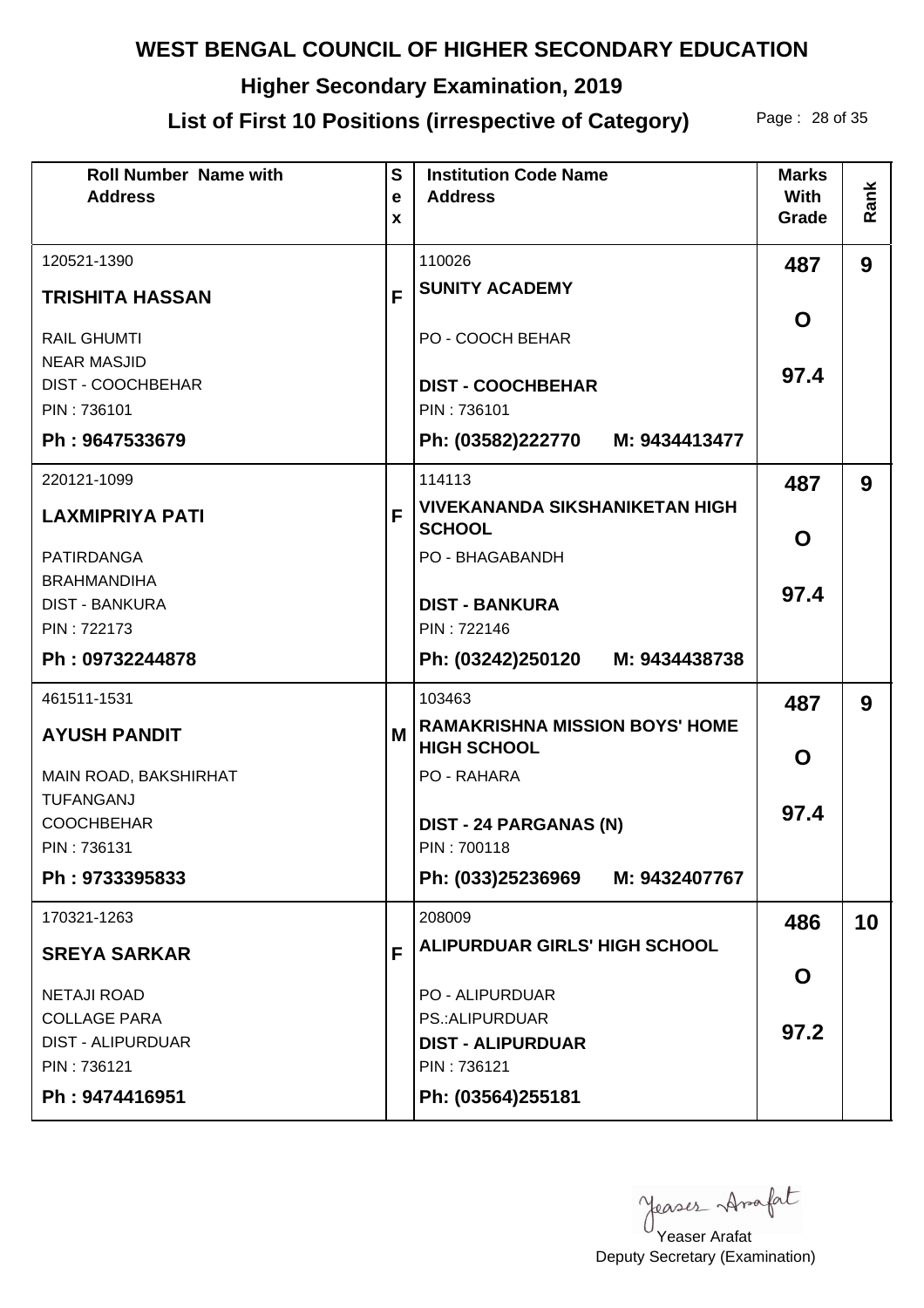# **Higher Secondary Examination, 2019**

# List of First 10 Positions (irrespective of Category) Page: 29 of 35

| <b>Roll Number Name with</b><br><b>Address</b>          | S<br>e | <b>Institution Code Name</b><br><b>Address</b>                                      | <b>Marks</b><br><b>With</b> |      |
|---------------------------------------------------------|--------|-------------------------------------------------------------------------------------|-----------------------------|------|
|                                                         | X      |                                                                                     | Grade                       | Rank |
| 410511-1828                                             |        | 101104                                                                              | 486                         | 10   |
| <b>DHRUBA NANDI</b>                                     | M      | <b>B.T. ROAD GOVT. SPON. HIGHER</b><br><b>SECONDARY SCHOOL</b>                      | O                           |      |
| 17/H S N PAUL ROAD<br>NORTH NOWDAPARA<br><b>KOLKATA</b> |        | <b>CIT HOUSING ESTATE</b><br>35/2, B T ROAD, P.S. COSSIPUR<br><b>DIST - KOLKATA</b> | 97.2                        |      |
| PIN: 700057                                             |        | PIN: 700002                                                                         |                             |      |
| Ph: 9674551505                                          |        | Ph: (033)25572345                                                                   |                             |      |
| 225311-1364                                             |        | 114017                                                                              | 486                         | 10   |
| <b>ARPAN BANERJEE</b>                                   | М      | <b>BANKURA CHRISTIAN COLLEGIATE</b><br><b>SCHOOL</b>                                | O                           |      |
| KAMRARMATH, CINEMA ROAD<br>PO + PS - BANKURA            |        | PO & PS - BANKURA                                                                   |                             |      |
| <b>DIST - BANKURA</b>                                   |        | <b>DIST - BANKURA</b>                                                               | 97.2                        |      |
| PIN: 722101                                             |        | PIN: 722101                                                                         |                             |      |
| Ph: 9434313487                                          |        | Ph: (03242)254503<br>M: 9932740490                                                  |                             |      |
| 461411-1056                                             |        | 103139                                                                              | 486                         | 10   |
| <b>DEEP PRAKASH BOSE</b>                                | M      | <b>BARANAGAR NARENDRANATH</b><br><b>VIDYAMANDIR</b>                                 | $\mathbf 0$                 |      |
| 128/3 GREEN PARK LAKE TOWN                              |        | 61, KASHINATH DUTTA ROAD                                                            |                             |      |
| PRANTIK APPARTMENT, FLAT NO - 3                         |        | <b>DIST - KOLKATA</b>                                                               | 97.2                        |      |
| PIN: 700055                                             |        | PIN: 700036                                                                         |                             |      |
| Ph: 09830730357                                         |        | Ph: (033)25571562 M: 9830334478                                                     |                             |      |
| 200921-1688                                             |        | 104151                                                                              | 486                         | 10   |
| <b>SUNANDA MANDAL</b>                                   | F      | <b>BARDHAMAN BIDYARTHI BHAVAN</b><br><b>GIRLS' HIGH SCHOOL</b>                      | O                           |      |
| <b>4NO. SHANKHARIPUKUR</b>                              |        | <b>SANKHARI PUKUR</b>                                                               |                             |      |
| 15NO. WARD, SRIPALLY, BURDWAN                           |        | PO-SRIPALLY                                                                         | 97.2                        |      |
| DIST - PURBA BARDHAMAN                                  |        | <b>DIST - BURDWAN</b>                                                               |                             |      |
| PIN: 713103                                             |        | PIN: 713103                                                                         |                             |      |
|                                                         |        | Ph: (0342)2644839                                                                   |                             |      |

Yeaser Arafat

Deputy Secretary (Examination)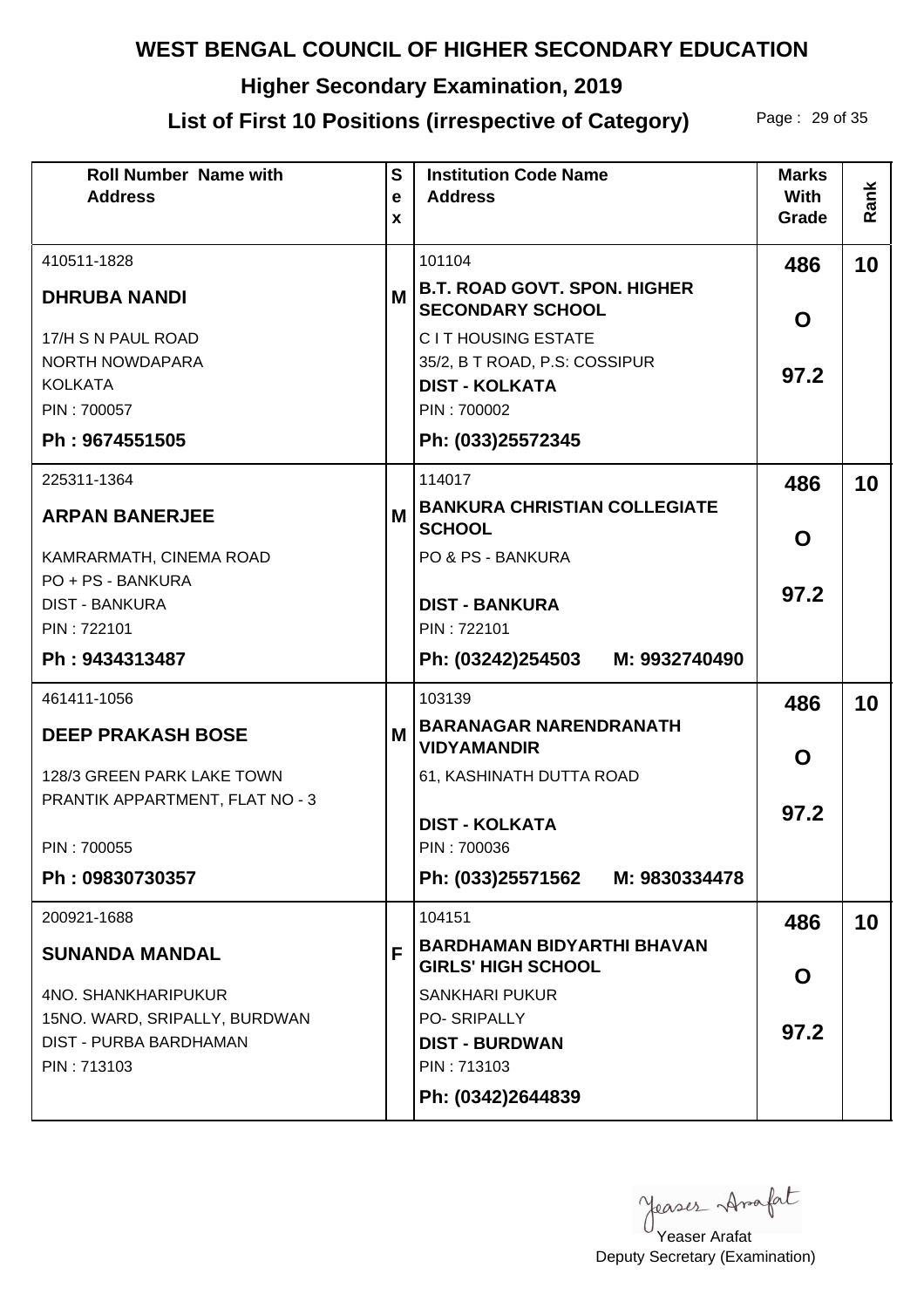# **Higher Secondary Examination, 2019**

## List of First 10 Positions (irrespective of Category) Page: 30 of 35

| <b>Roll Number Name with</b><br><b>Address</b>                                       | $\mathbf S$<br>e<br>X | <b>Institution Code Name</b><br><b>Address</b>                              | <b>Marks</b><br><b>With</b><br>Grade | Rank |
|--------------------------------------------------------------------------------------|-----------------------|-----------------------------------------------------------------------------|--------------------------------------|------|
| 410511-1514                                                                          |                       | 101119                                                                      | 486                                  | 10   |
| <b>KAMAL SHAW</b>                                                                    | M                     | <b>GYAN BHARATI VIDYAPITH (BOYS)</b>                                        | O                                    |      |
| 140, BANGUR AVENUE                                                                   |                       | 64/A, NIMTALA GHAT STREET<br>P.S.: JORABAGAN                                |                                      |      |
| <b>KOLKATA</b><br>PIN: 700055                                                        |                       | <b>DIST - KOLKATA</b><br>PIN: 700006                                        | 97.2                                 |      |
| Ph: 9831656003                                                                       |                       | Ph: (033)25308362                                                           |                                      |      |
| 200211-1851                                                                          |                       | 104041<br><b>BURDWAN MUNICIPAL HIGH SCHOOL</b>                              | 486                                  | 10   |
| <b>SAGAR CHANDA</b>                                                                  | M                     |                                                                             | O                                    |      |
| <b>GOPALPUR</b><br><b>SAGRAI</b><br><b>DIST - BURDWAN</b>                            |                       | PO - BURDWAN<br><b>PS - SADAR</b><br><b>DIST - BURDWAN</b>                  | 97.2                                 |      |
| PIN: 713424<br>Ph: 7872649931                                                        |                       | PIN: 713101<br>Ph: (0342)2634578 M: 9434574644                              |                                      |      |
| 160121-2244                                                                          |                       | 111011                                                                      | 486                                  | 10   |
| <b>ARZU SULTANA</b>                                                                  | F                     | <b>CHANCHAL SIDDHESWARI INSTITUTION</b>                                     | $\mathbf 0$                          |      |
| <b>VILL - PARANPUR</b><br><b>PO - PARANPUR</b><br><b>DIST - MALDA</b><br>PIN: 732204 |                       | PO - CHANCHAL<br><b>PS - CHANCHAL</b><br><b>DIST - MALDA</b><br>PIN: 732123 | 97.2                                 |      |
| Ph: 9749635547                                                                       |                       | Ph: (03513)52343 M: 9434684705                                              |                                      |      |
| 410111-1329                                                                          |                       | 101197                                                                      | 486                                  | 10   |
| <b>RHRITAJIT SEN</b>                                                                 | М                     | <b>TAKI HOUSE (GOVT SPON)</b><br><b>MULTIPURPOSE SCHOOL FOR BOYS</b>        | O                                    |      |
| 2E NAYAN KRISHNA SAHA LANE                                                           |                       | 299-B, ACHARYA PRAFULLA CH ROAD<br>P.S.: NARKELDANGA                        |                                      |      |
| <b>KOLKATA</b>                                                                       |                       | <b>DIST - KOLKATA</b><br>PIN: 700009                                        | 97.2                                 |      |
| PIN: 700003<br>Ph: 9674921042                                                        |                       | Ph: (033)23507350<br>M: 9433773290                                          |                                      |      |

Yeaser Arafat

Deputy Secretary (Examination)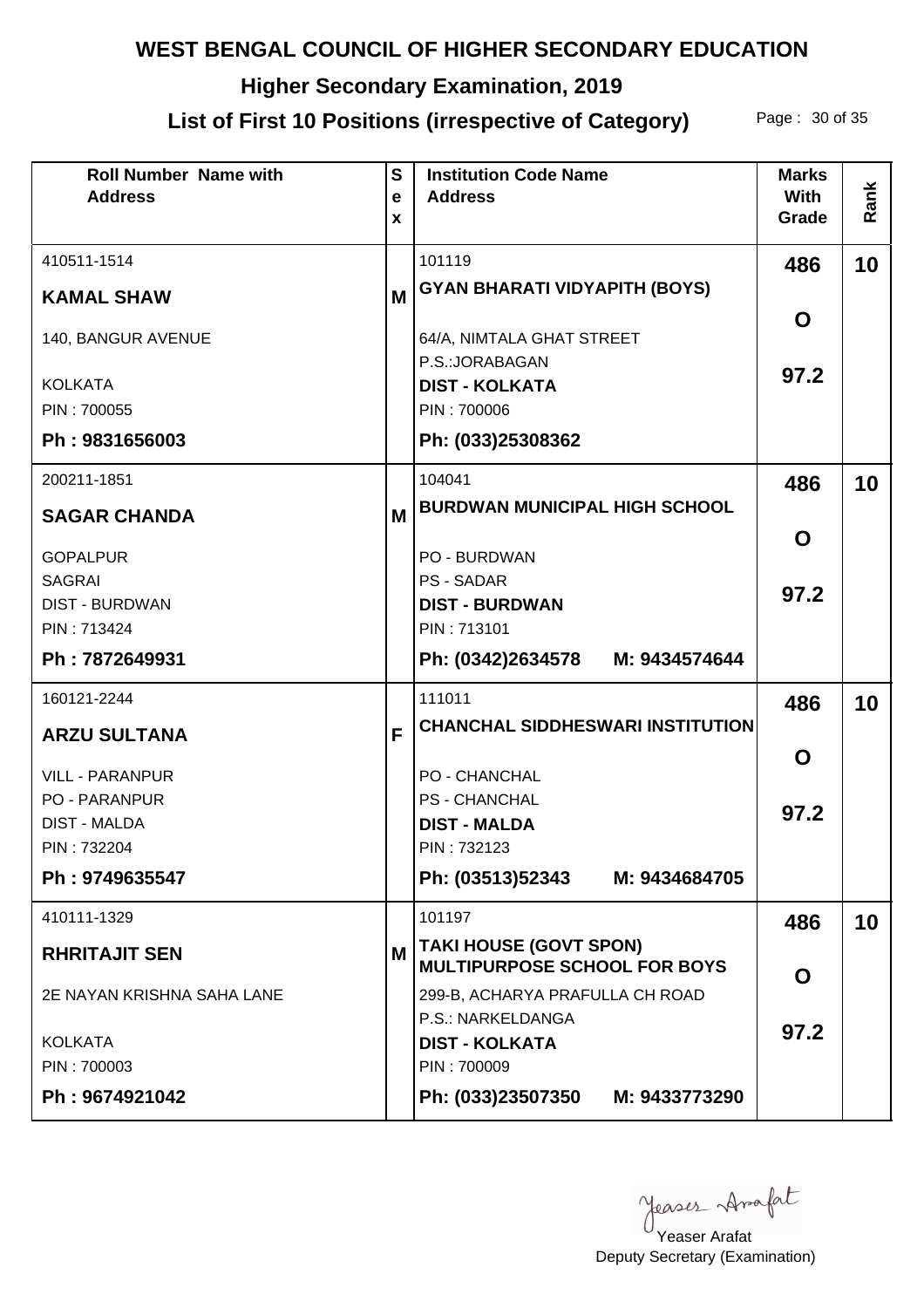# **Higher Secondary Examination, 2019**

# List of First 10 Positions (irrespective of Category) Page: 31 of 35

| <b>Roll Number Name with</b><br><b>Address</b>                 | $\mathbf{s}$<br>e<br>X | <b>Institution Code Name</b><br><b>Address</b>                            | <b>Marks</b><br><b>With</b><br>Grade | Rank |
|----------------------------------------------------------------|------------------------|---------------------------------------------------------------------------|--------------------------------------|------|
| 230121-1310                                                    |                        | 115049<br><b>RAMPURHAT GIRLS' HIGH SCHOOL</b>                             | 486                                  | 10   |
| <b>PARNABRITA MONDAL</b><br><b>NEW HOSPITAL PARA</b>           | F                      | <b>PO &amp; PS - RAMPURHAT</b>                                            | O                                    |      |
| <b>RAMPURHAT</b><br><b>DIST - BIRBHUM</b><br>PIN: 731224       |                        | <b>DIST - BIRBHUM</b><br>PIN: 731224                                      | 97.2                                 |      |
|                                                                |                        | Ph: (03461)255158 M: 8641051477                                           |                                      |      |
| 311011-1047<br><b>ANUPAM PAL</b>                               | M                      | 105057<br><b>CONTAI MODEL INSTITUTION</b>                                 | 486                                  | 10   |
| <b>VILL - HATABARI</b>                                         |                        | PO - CONTAI                                                               | O                                    |      |
| PO - CONTAI<br><b>DIST - PURBA MEDINIPUR</b><br>PIN: 721401    |                        | <b>PS - CONTAI</b><br><b>DIST - PURBA MEDINIPUR</b><br>PIN: 721401        | 97.2                                 |      |
| Ph: 9635049430                                                 |                        | Ph: (03220)255060<br>M: 9434192869                                        |                                      |      |
| 410111-1422                                                    |                        | 101254                                                                    | 486                                  | 10   |
| <b>SUSOVAN DAS</b>                                             | M                      | <b>DESHABANDHU VIDYAPITH (HIGH</b><br><b>SCHOOL)</b>                      | $\mathbf O$                          |      |
| 55 SITALA TALA LANE                                            |                        | 15 & 107 NARIKELDANGA NORTH ROAD<br>PO - NARIKELDANGA                     |                                      |      |
| <b>KOLKATA</b><br>PIN: 700011                                  |                        | <b>DIST - KOLKATA</b><br>PIN: 700011                                      | 97.2                                 |      |
| Ph: 8926176292                                                 |                        | Ph: (033)23524561 M: 9804277695                                           |                                      |      |
| 220111-1663                                                    |                        | 114014                                                                    | 486                                  | 10   |
| <b>RAMYAJIT SARKAR</b>                                         | M                      | <b>BANKURA ZILLA SCHOOL(GOVT)</b>                                         | O                                    |      |
| <b>VILL - KUMARDANGA</b><br>PO - ONDA<br><b>DIST - BANKURA</b> |                        | <b>PO - BANKURA</b><br><b>PS - BANKURA SADAR</b><br><b>DIST - BANKURA</b> | 97.2                                 |      |
| PIN: 722144<br>Ph: 9475465667                                  |                        | PIN: 722101<br>Ph: (03242)251133 M: 9434219710                            |                                      |      |

Yeaser Arafat

Deputy Secretary (Examination)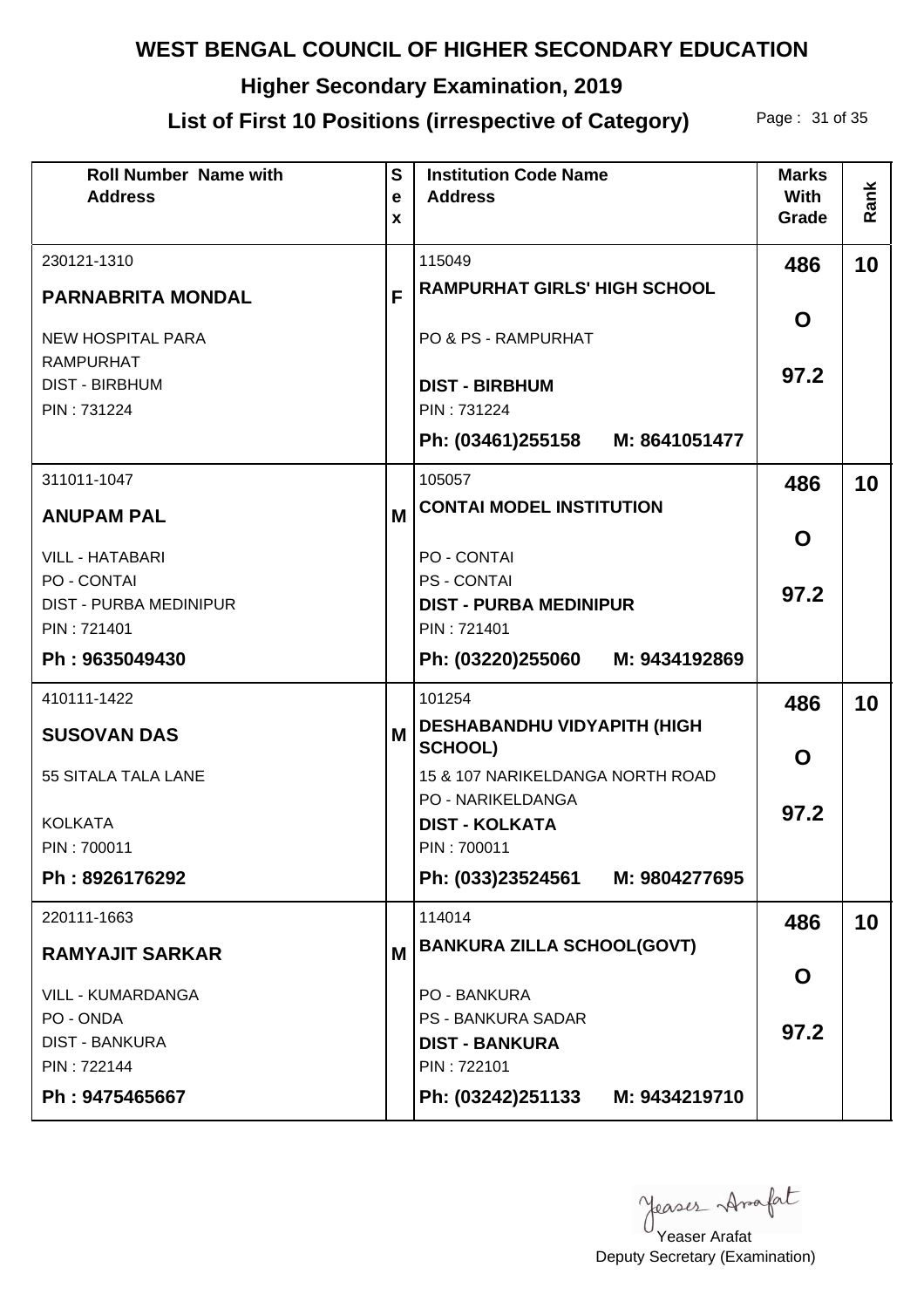# **Higher Secondary Examination, 2019**

# List of First 10 Positions (irrespective of Category) Page: 32 of 35

| <b>Roll Number Name with</b><br><b>Address</b> | S<br>e<br>X | <b>Institution Code Name</b><br><b>Address</b>                 | <b>Marks</b><br><b>With</b><br>Grade | Rank |
|------------------------------------------------|-------------|----------------------------------------------------------------|--------------------------------------|------|
| 421111-1543                                    |             | 106048                                                         | 486                                  | 10   |
| <b>AGNIBHA DAS</b>                             | M           | <b>HOWRAH ZILLA SCHOOL</b>                                     |                                      |      |
| <b>6 RAM KUMAR GHOSH LANE</b>                  |             | 9, CHURCH ROAD                                                 | O                                    |      |
| <b>SALKIA</b><br><b>HOWRAH</b>                 |             | <b>DIST - HOWRAH</b>                                           | 97.2                                 |      |
| PIN: 711106                                    |             | PIN: 711101                                                    |                                      |      |
| Ph: 9432158782                                 |             | Ph: 26603436<br>M: 9874357167                                  |                                      |      |
| 130321-1484                                    |             | 108021                                                         | 486                                  | 10   |
| <b>ANANYA SINHA</b>                            | F           | JALPAIGURI GOVT. GIRLS' SCHOOL                                 |                                      |      |
| PANDAPARA KALIBARI                             |             | <b>PO - JALPAIGURI</b>                                         | O                                    |      |
| <b>PO - JALPAIGURI</b>                         |             | PS.: KOTOWALI                                                  | 97.2                                 |      |
| <b>DIST - JALPAIGURI</b>                       |             | <b>DIST - JALPAIGURI</b>                                       |                                      |      |
| PIN: 735101                                    |             | PIN: 735101                                                    |                                      |      |
| Ph: 9933190521                                 |             | Ph: (03561)22260 M: 9434604250                                 |                                      |      |
| 120511-1589                                    |             | 110017                                                         | 486                                  | 10   |
| <b>SUJASH PAL</b>                              | M           | <b>JENKINS SCHOOL</b>                                          |                                      |      |
| KALABAGAN WARD NO 3                            |             | PO - COOCH BEHAR                                               | O                                    |      |
| PO - COOCHBEHAR                                |             |                                                                | 97.2                                 |      |
| DIST - COOCHBEHAR<br>PIN: 736101               |             | <b>DIST - COOCHBEHAR</b><br>PIN: 736101                        |                                      |      |
| Ph: 8436162416                                 |             | Ph: (03582)222505 M: 7278012720                                |                                      |      |
| 400821-1101                                    |             | 101159                                                         | 486                                  | 10   |
| <b>KOMAL SINGH</b>                             | F           | <b>NATIONAL HIGH SCHOOL - SARAT</b><br><b>BOSE ROAD CAMPUS</b> |                                      |      |
| C3-30/1/NEW SARADA PARK, BLOCK-B, NEAR         |             | 164, SARAT BOSE ROAD                                           | O                                    |      |
| HANUMAN MANDIR, JOTE SHIBRAMPUR,               |             | P.S.:LAKE THANA                                                |                                      |      |
| MAHESHTALA, KOLKATA                            |             | <b>DIST - KOLKATA</b>                                          | 97.2                                 |      |
| PIN: 700141                                    |             | PIN: 700029                                                    |                                      |      |
|                                                |             | Ph: (033)24640327<br>M: 9830253716                             |                                      |      |

Yeaser Arafat

Deputy Secretary (Examination)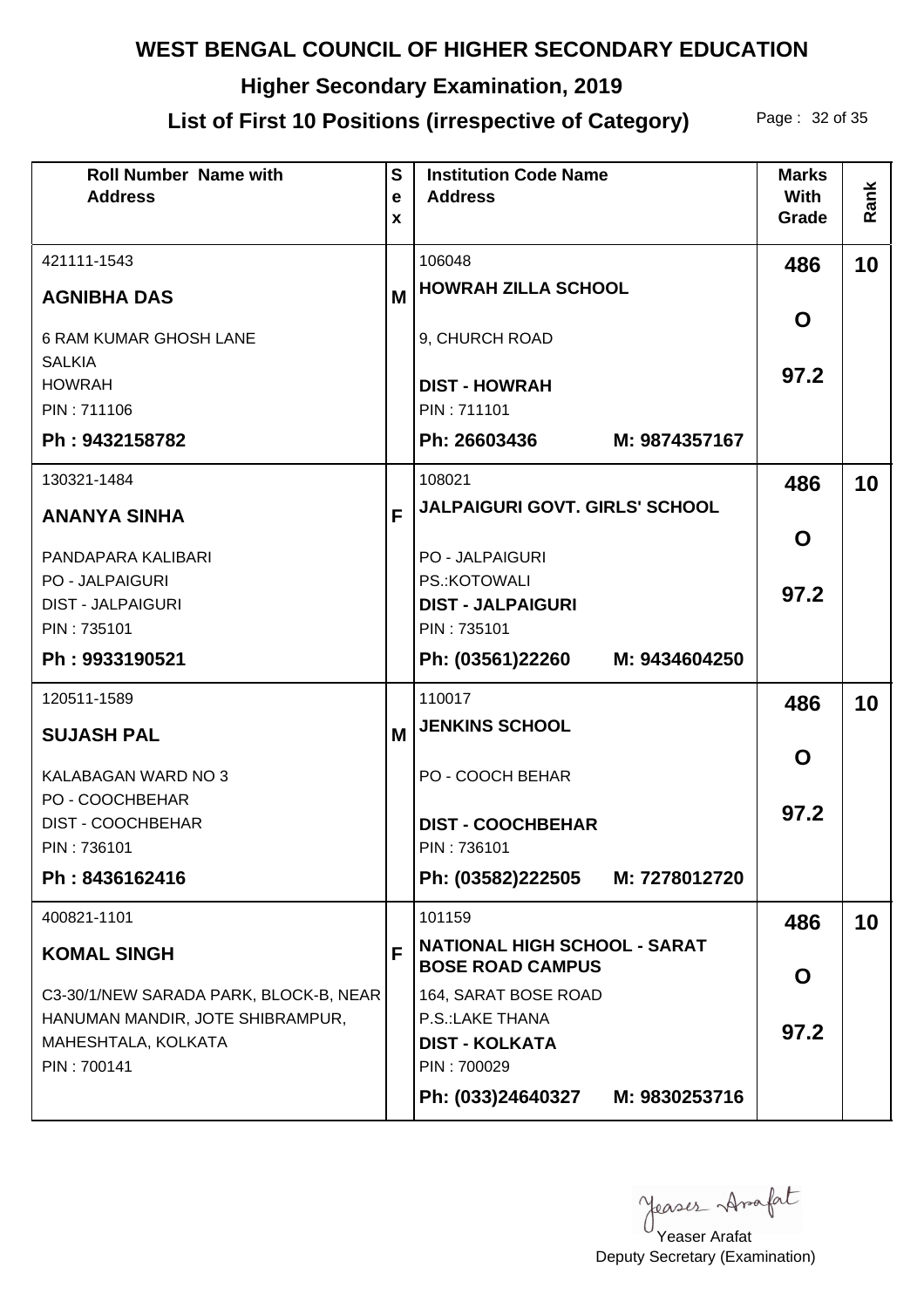# **Higher Secondary Examination, 2019**

# List of First 10 Positions (irrespective of Category) Page: 33 of 35

| <b>Roll Number Name with</b><br><b>Address</b>                     | S<br>e<br>X | <b>Institution Code Name</b><br><b>Address</b>              | <b>Marks</b><br>With<br>Grade | Rank |
|--------------------------------------------------------------------|-------------|-------------------------------------------------------------|-------------------------------|------|
| 461511-1482                                                        |             | 103463                                                      | 486                           | 10   |
| <b>AYONIL NANDI</b>                                                | M           | <b>RAMAKRISHNA MISSION BOYS' HOME</b><br><b>HIGH SCHOOL</b> | O                             |      |
| RADHALAYA LICHUBAGAN                                               |             | PO - RAHARA                                                 |                               |      |
| PO - B. D. SOPAN, PS - KHARDAHA<br><b>DIST - NORTH 24 PGS</b>      |             | <b>DIST - 24 PARGANAS (N)</b>                               | 97.2                          |      |
| PIN: 700116                                                        |             | PIN: 700118                                                 |                               |      |
| Ph: 9432288090                                                     |             | Ph: (033)25236969 M: 9432407767                             |                               |      |
| 320711-1292                                                        |             | 205507                                                      | 486                           | 10   |
| <b>ARBIN PANJA</b>                                                 | M           | <b>RAMAKRISHNA MISSION</b><br><b>VIDYABHABAN</b>            | O                             |      |
| <b>VILL - BALA</b>                                                 |             | PO - MIDNAPORE                                              |                               |      |
| PO - BALA, PS - CHANDRAKONATOWN<br><b>DIST - PASCHIM MEDINIPUR</b> |             | <b>DIST - PASCHIM MIDNAPORE</b>                             | 97.2                          |      |
| PIN: 721201                                                        |             | PIN: 721101                                                 |                               |      |
| Ph: 9932331656                                                     |             | Ph: (03222)275760 M: 8013414447                             |                               |      |
| 230111-2083                                                        |             | 115051                                                      | 486                           | 10   |
| <b>DIPTESH PAL</b>                                                 | М           | <b>RAMPURHAT JITENDRALAL</b><br><b>VIDYABHABAN</b>          | O                             |      |
| <b>CHALDHOWANI PARA</b>                                            |             | PO & PS - RAMPURHAT                                         |                               |      |
| <b>PO - RAMPURHAT</b><br><b>DIST - BIRBHUM</b>                     |             | <b>DIST - BIRBHUM</b>                                       | 97.2                          |      |
| PIN: 731224                                                        |             | PIN: 731224                                                 |                               |      |
|                                                                    |             | Ph: (03461)255170 M: 9434582930                             |                               |      |
| 110521-1721                                                        |             | 207027                                                      | 486                           | 10   |
| <b>PRIYA DEY</b>                                                   | F           | SILIGURI GIRLS' HIGH SCHOOL                                 |                               |      |
| <b>JYOTINAGAR</b>                                                  |             | <b>PO - SILIGURI</b>                                        | O                             |      |
| <b>BAGDOGRA</b><br><b>DIST - DARJEELING</b>                        |             |                                                             | 97.2                          |      |
| PIN: 734014                                                        |             | <b>DIST - DARJEELING</b><br>PIN: 734001                     |                               |      |
| Ph: 9832540057                                                     |             | Ph: (03532)422299 M: 9475086114                             |                               |      |

Yeaser Arafat

Deputy Secretary (Examination)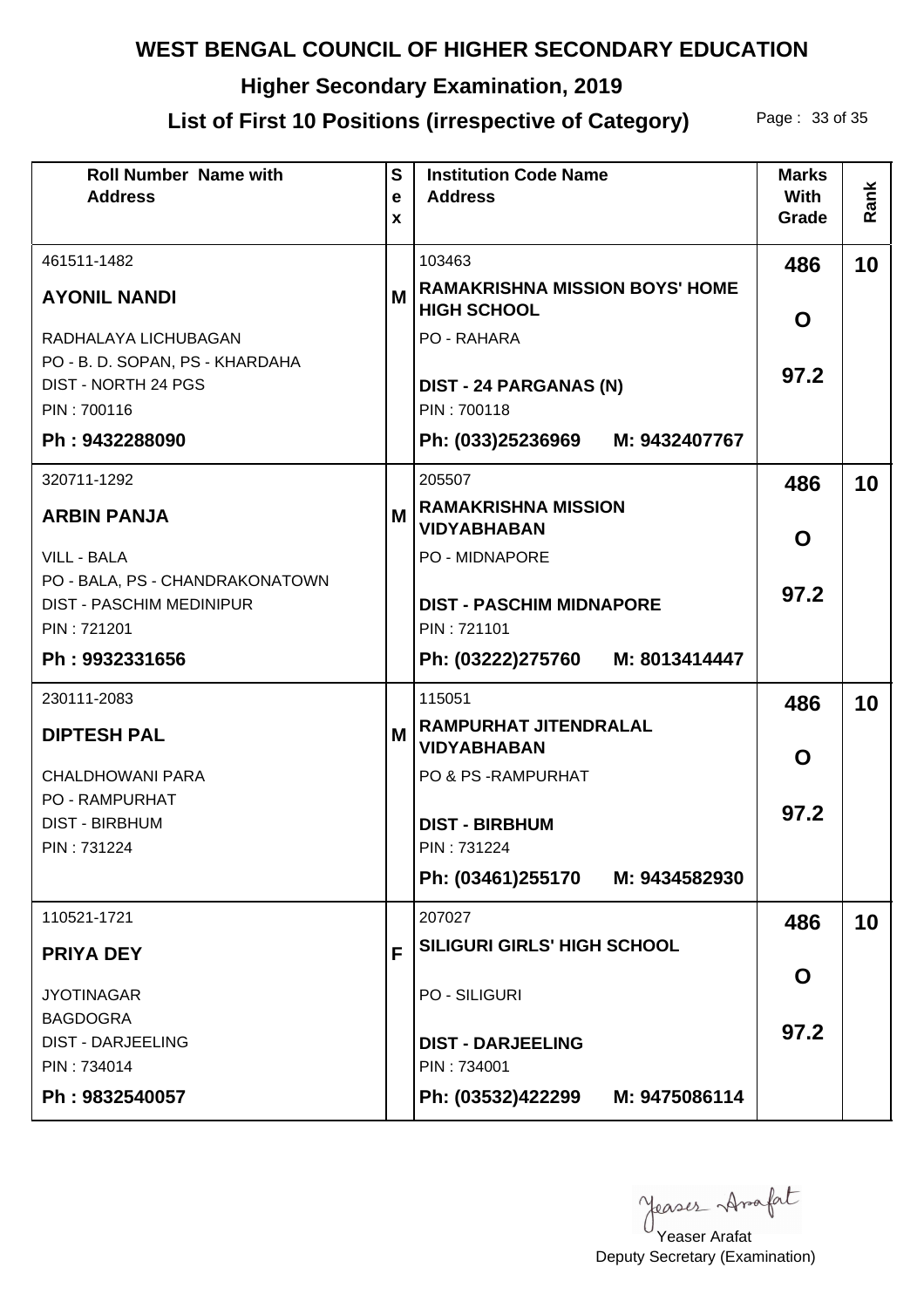# **Higher Secondary Examination, 2019**

# List of First 10 Positions (irrespective of Category) Page: 34 of 35

| <b>Roll Number Name with</b><br><b>Address</b>                                                         | S<br>e<br>X | <b>Institution Code Name</b><br><b>Address</b>                                                            | <b>Marks</b><br><b>With</b><br>Grade | Rank |
|--------------------------------------------------------------------------------------------------------|-------------|-----------------------------------------------------------------------------------------------------------|--------------------------------------|------|
| 400621-1170                                                                                            |             | 101262                                                                                                    | 486                                  | 10   |
| <b>MAHFUZA KHAN</b>                                                                                    | F           | <b>SMT JAHAR NANDI VIDYAPITH</b>                                                                          |                                      |      |
| VILL- GOFURPUR, PO - JANGIPUR<br><b>PS - RAGHUNATHGANJ</b><br><b>DIST - MURSHIDABAD</b><br>PIN: 742213 |             | 20 & 22 TARAK DUTTA ROAD, 9, COL BISWAS<br><b>PO - BALLYGANGE</b><br><b>DIST - KOLKATA</b><br>PIN: 700019 | O<br>97.2                            |      |
| Ph: 9046611515                                                                                         |             | Ph: (033)22472053 M: 8777367733                                                                           |                                      |      |
| 461511-1473                                                                                            |             | 103463                                                                                                    | 486                                  | 10   |
| <b>ADRIDEV MONDAL</b>                                                                                  | M           | <b>RAMAKRISHNA MISSION BOYS' HOME</b><br><b>HIGH SCHOOL</b>                                               | O                                    |      |
| KALNA, BARAMITRAPARA                                                                                   |             | PO - RAHARA                                                                                               |                                      |      |
| PS - KALNA, PO - KALNA<br><b>DIST - BURDWAN</b>                                                        |             | <b>DIST - 24 PARGANAS (N)</b>                                                                             | 97.2                                 |      |
| PIN: 713409                                                                                            |             | PIN: 700118                                                                                               |                                      |      |
| Ph: 9474486650                                                                                         |             | Ph: (033)25236969 M: 9432407767                                                                           |                                      |      |
| 120521-1394                                                                                            |             | 110026                                                                                                    | 486                                  | 10   |
| <b>SREENWANTI SAHA</b>                                                                                 | F           | <b>SUNITY ACADEMY</b>                                                                                     |                                      |      |
| RABINDRANAGAR OPP. ANANDA MARG                                                                         |             | PO - COOCH BEHAR                                                                                          | O                                    |      |
| PO - NEWTOWN<br>DIST - COOCHBEHAR                                                                      |             | <b>DIST - COOCHBEHAR</b>                                                                                  | 97.2                                 |      |
| PIN: 736101<br>Ph: 9475833543                                                                          |             | PIN: 736101<br>Ph: (03582)222770 M: 9434413477                                                            |                                      |      |
| 310621-1182                                                                                            |             | 105222                                                                                                    | 486                                  | 10   |
| <b>ARPITA MRIDHA</b>                                                                                   | F           | <b>TAMLUK HIGH SCHOOL</b>                                                                                 |                                      |      |
| <b>RATNALI</b>                                                                                         |             | <b>PO - TAMLUK</b>                                                                                        | O                                    |      |
| PO - RADHABALLAVPUR, PS - TAMLUK<br><b>DIST - PURBA MEDINIPUR</b><br>PIN: 721627<br>Ph: 9153464433     |             | <b>DIST - PURBA MEDINIPUR</b><br>PIN: 721636<br>Ph: (03228)266145 M: 9434517227                           | 97.2                                 |      |
|                                                                                                        |             |                                                                                                           |                                      |      |

Yeaser Arafat

Deputy Secretary (Examination)